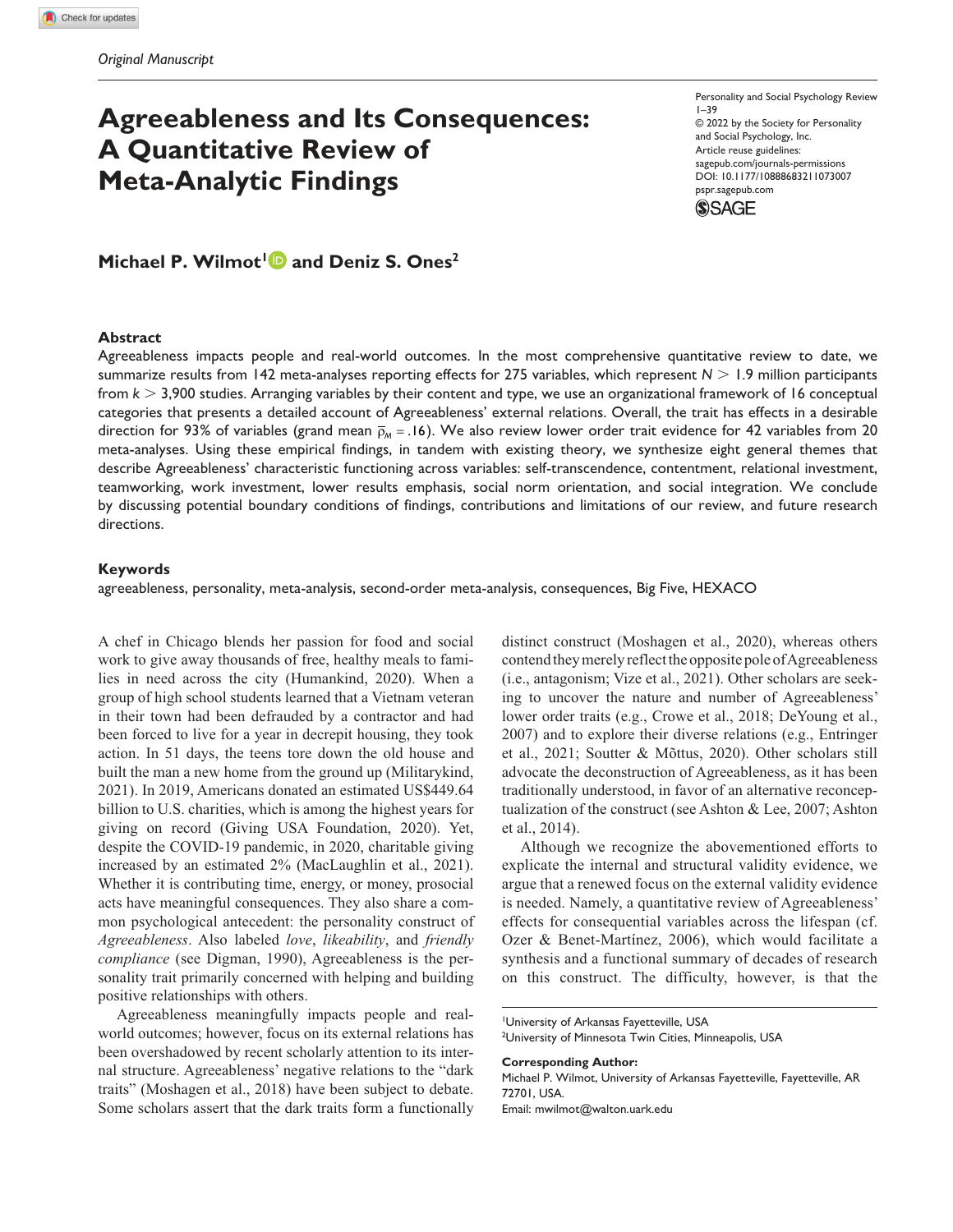Agreeableness literature is massive—it encompasses effects for hundreds of variables, investigated across myriad studies, and reported in thousands of articles that are scattered throughout the research record. Although an exhaustive summary of the empirical evidence is not possible, an alternative solution is to review findings that are reported in existing meta-analyses (Wilmot & Ones, 2019; Wilmot et al., 2019).

Accordingly, we quantitatively review meta-analyses reporting effects of Agreeableness for consequential variables over the lifespan. Altogether, we identify 142 distinct meta-analyses that report independent effects for 275 unique variables, representing *N* > 1.9 million participants across *k* > 3,900 studies. We update all these estimates using a common set of corrections so that statistical artifacts are similarly addressed across contributing records. Then, when possible, we combine independent meta-analyses via *second-order meta-analysis* (Schmidt & Oh, 2013). We also analyze effects of Agreeableness' lower order traits for 42 variables from 20 meta-analyses.

In view of the considerable array of findings, we draw on existing organizational schemas (Ozer & Benet-Martínez, 2006; Wilmot et al., 2019), as well as theoretically relevant models of personality and motivation (Kanfer et al., 2017), psychological well-being (Anglim et al., 2020), physical health (Bleidorn et al., 2020), prosocial behavior (Habashi et al., 2016), leadership (DeRue et al., 2011), job attitudes (Judge et al., 2017), performance (Campbell & Wiernik, 2015), career success (Ng et al., 2005), and antisocial behavior (Vize, Miller, & Lynam, 2018), to posit a framework of 16 conceptual categories of variables that are arranged under four general content domains: (a) individual (motivational constructs, personal values, psychological health, physical health, and medical conditions), (b) interpersonal (interpersonal attitudes, collaboration, and leadership), (c) work/ school (vocational interests, work attitudes, performance, and extrinsic career success), and (d) antisocial (dark traits, antisocial attitudes, counterproductivity, and turnover/accidents). Using the evidence, we seek to answer four major research questions: (a) How helpful is Agreeableness for consequential variables across the lifespan? (b) In which categories does it have its most helpful effects? (c) How do Agreeableness' lower order traits contribute to these effects? and (d) What themes capture the characteristic functioning of Agreeableness across consequential variables?

This article makes three major contributions to the literature. First, we present the largest, most comprehensive quantitative review of Agreeableness' consequential effects available in the scholarly record. By organizing variables across 16 conceptual categories, we provide a rich and detailed summary of Agreeableness' effects across key domains of life. Overall, the trait displays effects in a helpful direction for 93% of variables and has a grand mean effect of  $\overline{\rho}_M$  = .16 (*SD* = .13), which shows its generally favorable contribution to most consequential external variables.

Second, we develop a distribution of Agreeableness' effects. Using variables with effects  $\bar{\rho} \ge .20$ , in tandem with extant theory, we synthesize eight themes that concisely capture the characteristic functioning of Agreeableness. Specifically, (a) *self-transcendenc*e (i.e., aspirations to grow as a person and connect with the transcendent), (b) *contentment* (i.e., acceptance of and adjustment to life), (c) *relational investment* (i.e., positive relationships), (d) *teamworking* (i.e., coordination with others), (e) *work investment* (i.e., willingness to expend effort), (f) *lower results emphasis* (i.e., lower productivity outcomes and greater leniency), (f) *social norm orientation* (i.e., norm awareness and compliance), and (g) *social integration* (i.e., integrability into social roles and institutions). Established from the evidence, the themes serve as a firm foundation of knowledge and as a scaffold for future research and theory. Third, we offer an integrative hierarchical model of Agreeableness, which organizes 10 lower order traits across two models of personality, based on an integration of their consequential external effects. Findings display traits' predictive utility and their divergent functioning (e.g., the compassion aspect contributes to self-transcendence, the politeness aspect contributes to social integration, and the cooperativeness facet contributes to teamworking), which provides a fuller account of Agreeableness' characteristic functioning. The lower order trait evidence also has implications for assessment (e.g., the Big Five aspect of politeness and HEXACO honesty–humility are largely functionally overlapping constructs) and we provide recommendations for future research. Altogether, our article advances psychological science by presenting the most exhaustive treatment anywhere of the external consequences of Agreeableness; it acts as a summary of past scholarship and as a helpful guide for future work.

# **Agreeableness**

# *Theoretical Foundations*

Individual differences in altruism, sympathy, cooperativeness, honesty, and modesty have been a subject of significant group and social interest from time immemorial. More recently, this pattern of behavior has been organized under the label of Agreeableness (Norman, 1963; Tupes & Cristal, 1961/1992). The prototypical *agreeable* person is sympathetic, considerate, truthful, supportive, and arouses liking in others. By comparison, the prototypical *disagreeable* person is critical, skeptical, hostile, condescending, and manipulative of others (Graziano & Tobin, 2017).

Agreeableness is core to all major descriptive models and theories of personality (Ashton & Lee, 2007; Costa & McCrae, 1992; Digman, 1990; Goldberg, 1990; Tellegen & Waller, 2008; Wiggins, 1991). Agreeableness concerns motivation to maintain positive relationships (Graziano & Eisenberg, 1997), ability to empathize with the perspectives of others (Nettle & Liddle, 2008), and tendencies to cooperate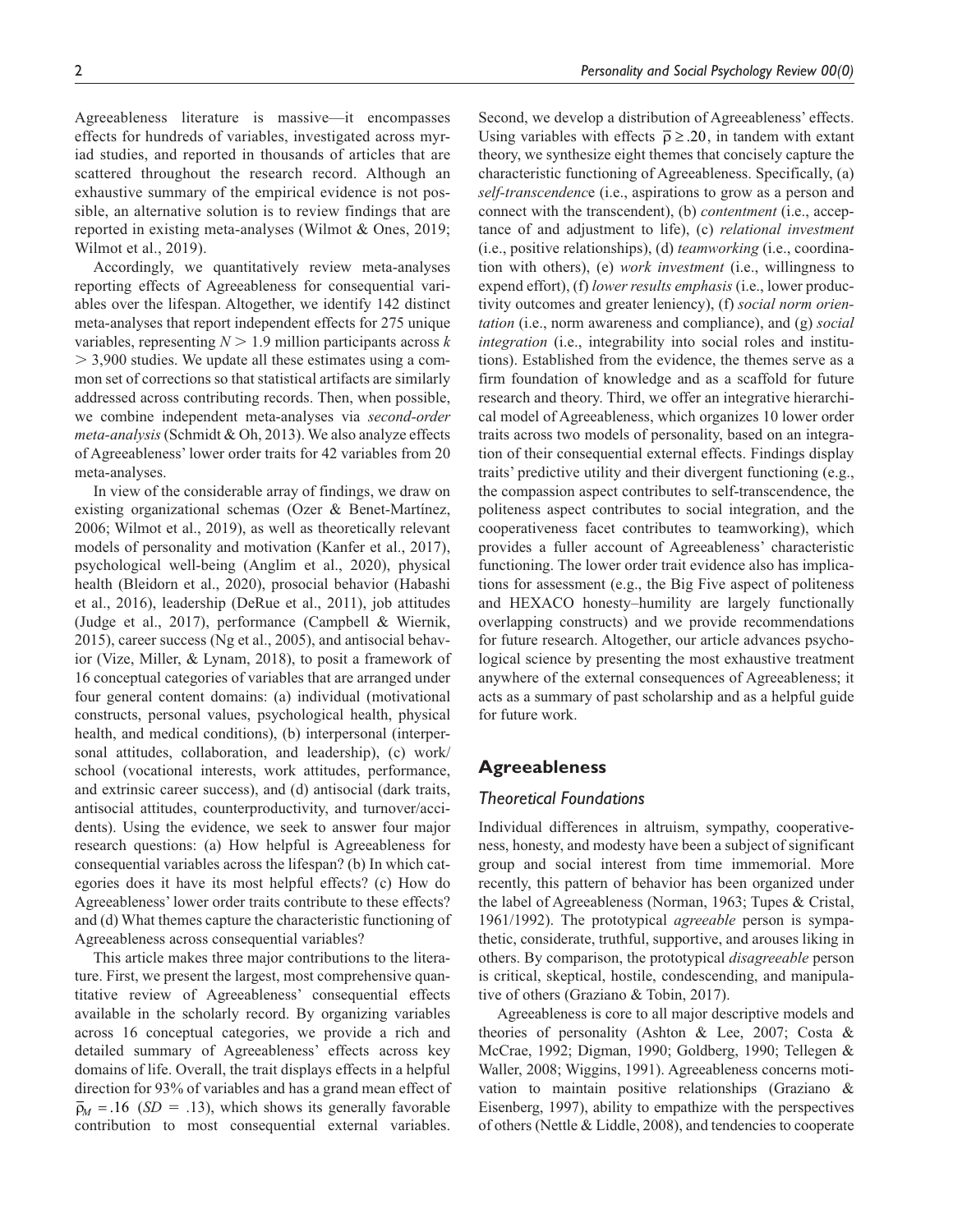and coordinate goals with others (Van Egeren, 2009). It has links to brain regions implicated in decoding the mental states of others (i.e., theory of mind; T. A. Allen et al., 2017; Andrews-Hanna et al., 2014) and empathic concern (Hou et al., 2017), as well as processes involved in social accommodation and self-regulation of aggression (Graziano & Habashi, 2010; Meier et al., 2006). Agreeableness is genetically heritable ( $h = .35$ ; Vukasovic & Bratko, 2015), but environmental effects do influence its phenotypic expression (Briley & Tucker-Drob, 2014). Concerning assessment, Agreeableness scores correlate across different measures  $(\bar{r} = .47;$  Pace & Brannick, 2010), assessment occasions (test–retest  $\bar{r}$  = .54; Roberts & DelVecchio, 2000), and rating sources (interrater reliability and self-other consensus  $\bar{p}$ =.40; Connelly & Ones, 2010; cf. also Kim et al., 2018). Women tend to score higher in Agreeableness than men ( $\delta = 19$ ; Murphy et al., 2020), but racial/ethnic group differences are effectively nil in large samples (Foldes et al., 2008). Levels of Agreeableness also change over the life course; scores tend to trend negatively from late childhood into adolescence, then trend positively into emerging adulthood, and then, again, trend higher into middle age (Roberts et al., 2006; Soto et al., 2011; Specht et al., 2011).

Taken together, the scientific literature indicates that individuals higher in Agreeableness are genetically predisposed and environmentally influenced to be more motivated by the goal of cultivating and maintaining positive relationships. Because these tendencies are relatively stable after early adulthood, they have major implications for consequential variables over the lifespan.

### *An Integrative Hierarchical Model*

Considerable evidence shows that personality can be modeled using a general framework, which is organized hierarchically and exhibits a complex structure (Markon et al., 2005; Stanek & Ones, 2018). As one of the Big Five (or Five-Factor Model) traits, Agreeableness is properly conceptualized as a *general factor*, which means it is made up of the covariance of its associated characteristics of altruism, straightforwardness, cooperativeness, and so on (Edwards, 2001). Although the preponderance of extant research, particularly in social and organizational psychology, treats Agreeableness as unidimensional, a growing body of evidence shows the usefulness of modeling it as a hierarchical and multidimensional construct (e.g., Anglim et al., 2020; Vize, Miller, & Lynam, 2018).

Meta-analyses and multi-inventory studies of the substructure of Agreeableness (Crowe et al., 2018; Davies, 2012; Judge et al., 2013; Ludeke et al., 2019) indicate that it is a hierarchical construct with two trait levels: meso-level *aspects* (DeYoung et al., 2007) and micro-level *facets* (cf. Costa & McCrae, 1992). The *compassion* aspect consists of two facets: *altruism* (also labeled *nurturance* [e.g., Wiggins, 1991]) and *tendermindedness* (or *sympathy*; Goldberg et al.,

2006). It reflects tendencies for emotional attachment to and concern for others. It is also theoretically and empirically related to empathy (DeYoung, 2015; Hou et al., 2017) and is chiefly responsible for the effects of Agreeableness for prosocial behavior (Habashi et al., 2016). The *politeness* aspect comprises three facets: *straightforwardness* (also labeled *non-manipulativeness* [e.g., Davies, 2012] or *morality* [e.g., Goldberg et al., 2006]), *modesty*, and *cooperativeness* (or *compliance* [Costa & McCrae, 1992]). Politeness reflects tendencies for suppressing and avoiding aggressive or normviolating impulses and behavior. It is linked to emotional regulation and the behavioral inhibition system (DeYoung, 2015; Smits & Boeck, 2006). Neuroscientific findings suggest that the two aspects have distinct neurobiological links to dopamine (compassion; Depue & Morrone-Strupinsky, 2005; DeYoung, 2013) and serotonin (politeness; DeYoung et al., 2007; Wright et al., 2019), which may partly explain their respective approach-versus-avoidance functions. Finally, the *trust* facet is a better marker of global Agreeableness than either aspect. However, because it blends variance from Agreeableness and (low) neuroticism (cf. McCarthy et al., 2017; Woods & Anderson, 2016), trust has been labeled a "compound trait" (Stanek & Ones, 2018; Appendix B). This concept of blending or dividing variance across domains is relevant to the HEXACO model.

The HEXACO model of personality (Ashton & Lee, 2007) is a more recent model of trait structure. In this model and its related scales, variance associated with Agreeableness is divided across three factors: honesty–humility, agreeableness, and emotionality<sup>1</sup> (cf. Ashton et al., 2014). *Honestyhumility* involves truthful, fair, and modest behavior; it relates strongly to the politeness aspect of Agreeableness (Ludeke et al., 2019). Furthermore, as Figure 1 displays, external relations of honesty–humility can be estimated using the two facets of straightforwardness and modesty (see Crowe et al., 2018, Table 3). *Agreeableness* concerns forgiving, gentle, and patient behavior. It, too, relates moderately to politeness but also relates strongly negatively to neuroticism's aspect of *volatility*, which concerns the expression of anger (DeYoung et al., 2007; Ludeke et al., 2019). Evidence shows that cooperativeness and trust facets can be used to estimate external relations to agreeableness (Crowe et al., 2018, Table 3). Thus, Figure 1 presents our integrative hierarchical model of Agreeableness, which organizes 10 traits across two structural models of personality.

#### *A Quantitative Review of Meta-Analytic Findings*

Agreeableness has been studied extensively as a predictor and correlate of consequential external variables. Despite its inclusion in dozens of meta-analyses, a comprehensive review of its findings has never been undertaken. Drawing on evidence from 142 published meta-analyses identified and retained using the approaches detailed below, we answer the following questions: To what extent is Agreeableness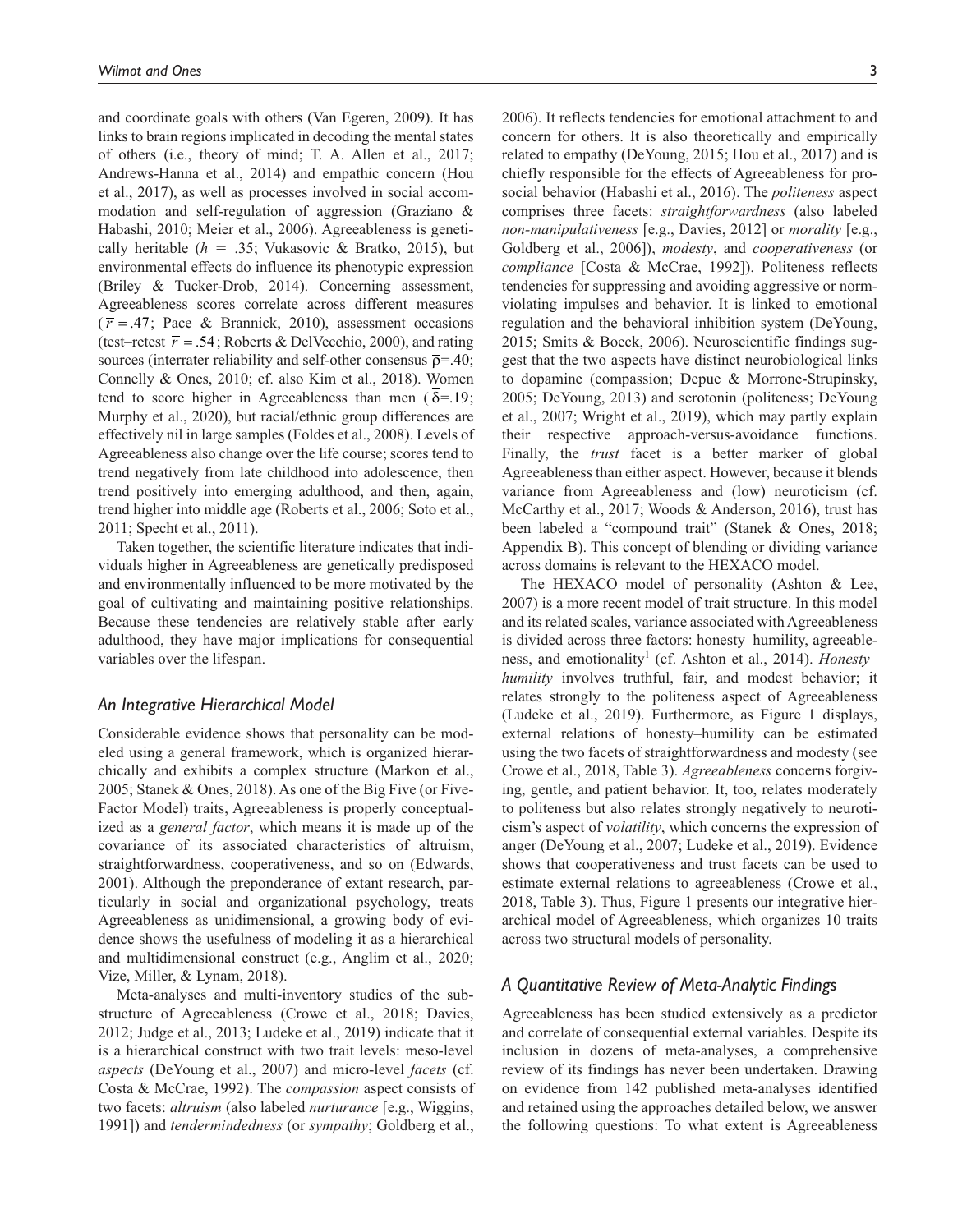

**Figure 1.** Hierarchical structure of the lower order traits of Agreeableness and their interrelations with HEXACO honesty–humility and agreeableness (based on Crowe et al., 2018; DeYoung et al., 2007; Ludeke et al., 2019). The negative relations of neuroticism are denoted by dashed lines.

helpful across the lifespan? Where does it display its strongest effects? How do its lower order traits contribute? And what themes characterize its functioning?

# **Method**

# *Literature Search*

We used four search strategies to locate Agreeableness metaanalyses appearing between January 1990 and January 1, 2021. We used the following search string in (a) PsycINFO [(meta-analy\* or quantitative review or systematic review).m\_ titl. and (personality or temperament or trait or (five factor model) or ffm or (big five) or empathy or agreeableness or emotional stability or (neuroticism) or conscientiousness or extraversion or openness).ab] and (b) a parallel search string in the Web of Science, both of which limited records to the English language only, (c) we gathered studies from the References of reviews of personality meta-analyses (i.e., Barrick et al., 2001; Borghans et al., 2008; Brandstatter, 2011; Connelly et al., 2014; Judge et al., 2008; Ones et al., 2005, 2007; Ozer & Benet-Martínez, 2006; Roberts et al., 2007; Schmidt et al., 2008; Wilmot & Ones, 2019; Wilmot et al., 2019), and (d) we conducted manual searches, on December 31, 2020, for in-press articles in outlets that frequently publish meta-analyses (i.e., *European Journal of Personality, European Journal of Work and Organizational Psychology,* 

*Human Performance, International Journal of Selection and Assessment, Journal of Applied Psychology, Journal of Management, Journal of Occupational and Organizational Psychology, Journal of Personality and Social Psychology, Journal of Research in Personality, Journal of Vocational Behavior, Leadership Quarterly, Personality and Individual Differences, Personality and Social Psychology Review, Personnel Psychology, Perspectives on Psychological Science, Psychological Bulletin*). The total number of records identified through electronic, reference, and manual searching was 5,933. After removing duplicates, 3,917 remained eligible for screening.

### *Record Inclusion Criteria*

A record had to meet four criteria to be included in our final database. Specifically, it had to be (a) a meta-analysis (i.e., primary studies excluded), (b) published (i.e., unpublished theses, dissertations, and conference papers excluded), (c) in the English language, and (d) that reported an effect of Agreeableness for at least one consequential variable. After our initial screening, we excluded 3,581 records because they were not meta-analyses, they did not report an Agreeableness effect, or they did not report an effect for a relevant variable. We also excluded 58 unpublished records. Thus, after our initial screening, we included 278 qualifying meta-analyses in our final database.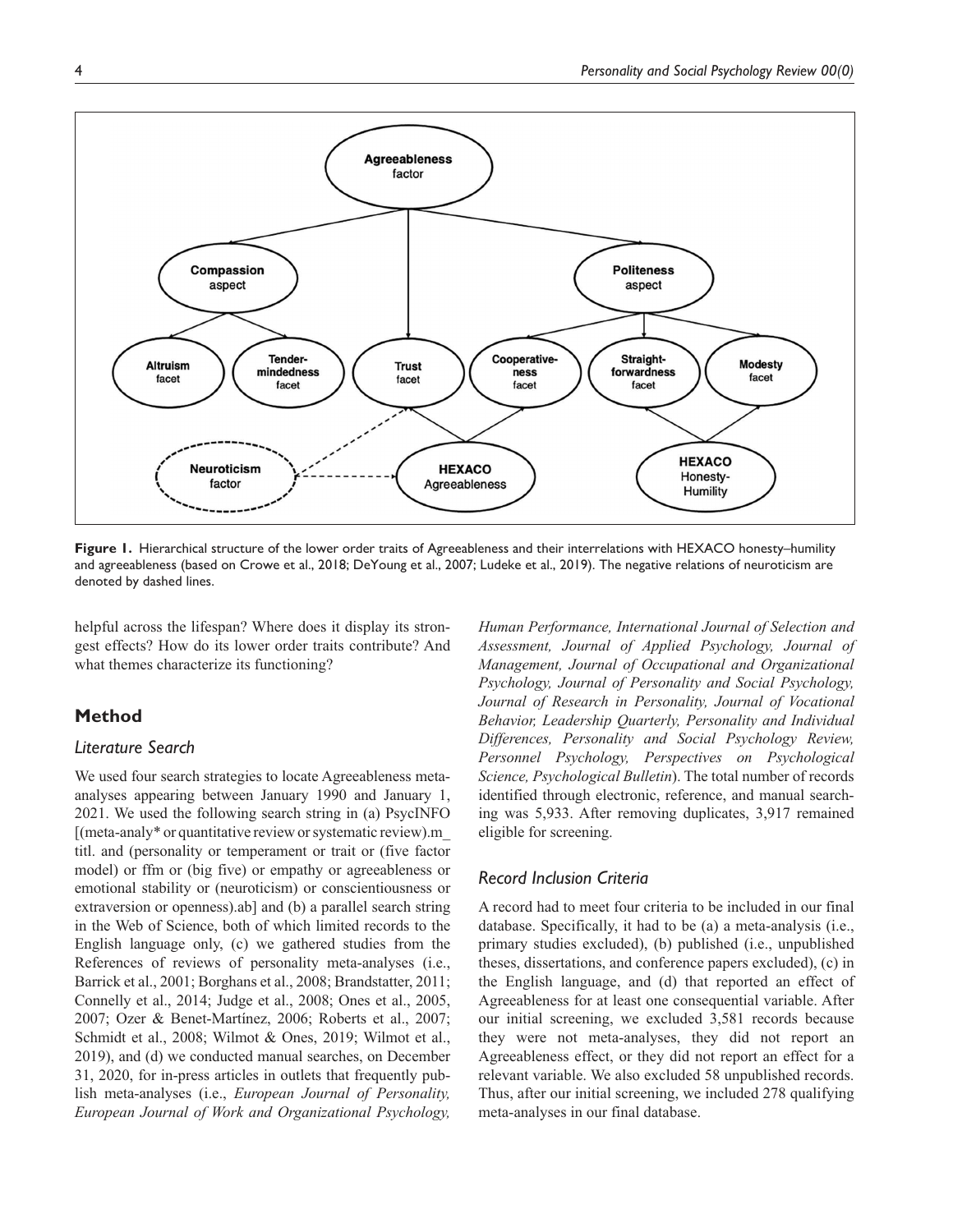### *Meta-Analytic Database*

We systematically extracted descriptive information, including the name, source, and the description of the external variable, its total number of independent samples (i.e., *k*), total sample size (i.e., *N*), its mean sample-size-weighted observed effect size (e.g.,  $\overline{r}$ ,  $d$ , or  $\overline{z}$ ), and an index of between-studies variability (e.g., standard error, standard deviation, confidence or credibility intervals). Information about predictor and/or a criterion reliability was also coded or estimated. Some meta-analyses did not report complete descriptive information, so some estimation was required (for details, see the online supplemental material).

We also coded variables based on the type of scale that was used to assess Agreeableness (i.e., direct vs. indirect measures; cf. Hurtz & Donovan, 2000), the research context (i.e., general vs. workplace settings), and the criterion-rating source (i.e., self-, informant-, and mixed-ratings). For otherrated criteria, we also noted the type of relationship (e.g., supervisor, peer, and subordinate). A final code was made indicating whether or not a variable was included in multiple meta-analyses. Although the effects for most variables were reported in only one meta-analysis, several (e.g., overall job performance) were included in multiple meta-analyses. To determine whether these meta-analyses contained non-overlapping primary studies, we examined their Methods and References sections. Meta-analyses with evidence of overlapping primary studies were noted accordingly, but metaanalyses with evidence of non-redundancy were marked for potential second-order cumulation.

# *Variable Inclusion Criteria*

The goal of our study was to examine relations of Agreeableness and its lower order traits to consequential external variables that would permit inferences to the general adult population. Hence, a variable had to meet five criteria to be included in our review. Specifically, it had to (a) have sufficient data for analysis (i.e.,  $N$ ,  $k$ ,  $\bar{r}$  reported), (b) use self-reports of Agreeableness (i.e., other-, mixed-, or teamratings excluded), (c) report an individual-level effect for a consequential criterion (Ozer & Benet-Martínez, 2006; demographics, cognitive abilities excluded), (d) permit inferences to the general population (i.e., job-specific studies, clinical populations and variables excluded), and (e) come from an independent meta-analysis (i.e., only one effect per variable). We dropped variables following their first missed inclusion criterion. For variables with multiple effects, we used the effect from the newer or more comprehensive metaanalysis. Variables with effects from multiple independent meta-analyses were combined via second-order meta-analysis (Schmidt & Oh, 2013). Based on these criteria, 139 metaanalyses were excluded, but 142 meta-analyses reporting effects of Agreeableness for a total of 275 variables were ultimately retained.

To be included in our review of Agreeableness' lower order traits, a variable also had to meet the same inclusion criteria, with two modifications. Specifically, self-reports of at least one aspect (compassion or politeness), facet (altruism, tendermindedness, straightforwardness, trust, modesty, or cooperativeness)<sup>2</sup> or HEXACO factor (honesty–humility or agreeableness) shown in Figure 1, was assessed. To allow for comparability of findings, lower order trait effects (f) had to come from a meta-analysis reporting an effect for Agreeableness and (g) involve one of the 275 qualifying variables. For variables with multiple effects, we selected the effect from the newer or more comprehensive study. In the end, 42 variables from 20 meta-analyses met the inclusion criteria.

In sum, 122 meta-analyses reported effects that were included only in the Agreeableness review, nine meta-analyses reported effects that were included only in the review of lower order traits, and 11 meta-analyses reported effects that were included in both reviews (total  $N = 142$ ). Figure 2 presents a flow diagram of our database search, record screening, and inclusion criteria.

### *Meta-Analytic Procedures*

No new meta-analyses were conducted in this review. Instead, we used procedures from psychometric meta-analysis (Hunter & Schmidt, 2014) to update estimates from metaanalyses included in our review with a common set of statistical corrections. To correct for measurement error, frequency-weighted artifact distributions were developed from data in their source meta-analysis or from other sources in the literature (for details, see the online supplemental material). We used internal consistency reliabilities to correct for error in self-report and objective criteria, and inter-rater reliabilities to correct for error in informant-rated variables (Schmidt et al., 2000).

*Statistical corrections.* All meta-analyses included in our review had a common set of statistics. First, we used descriptive statistics (i.e., *k*, *N*, mean sample-size-weighted observed  $\bar{r}$ , and its standard deviation), which are reported in, or estimable from, their source meta-analysis. Next, we subtracted variance that was attributable to sampling and measurement error from the observed variance; likewise, we corrected the observed correlation for measurement error. Thus, we estimated the mean population correlation (i.e.,  $\overline{\rho}$ ) and its standard deviation (i.e.,  $SD_{\rho}$ ). Both  $\bar{r}$  and  $\bar{\rho}$  are parameter estimates—the latter is corrected for statistical artifacts, but the former is not. Finally, we calculated confidence and credibility intervals around parameters. Confidence intervals (*CI*) estimate the boundaries in which the observed correlation is expected to fall based on the *SE* of the mean observed variance between studies. Credibility intervals (*CR*) are based on the mean corrected variance between meta-analyses (i.e., *SD*<sup>ρ</sup> ); estimates with 80% intervals that exclude zero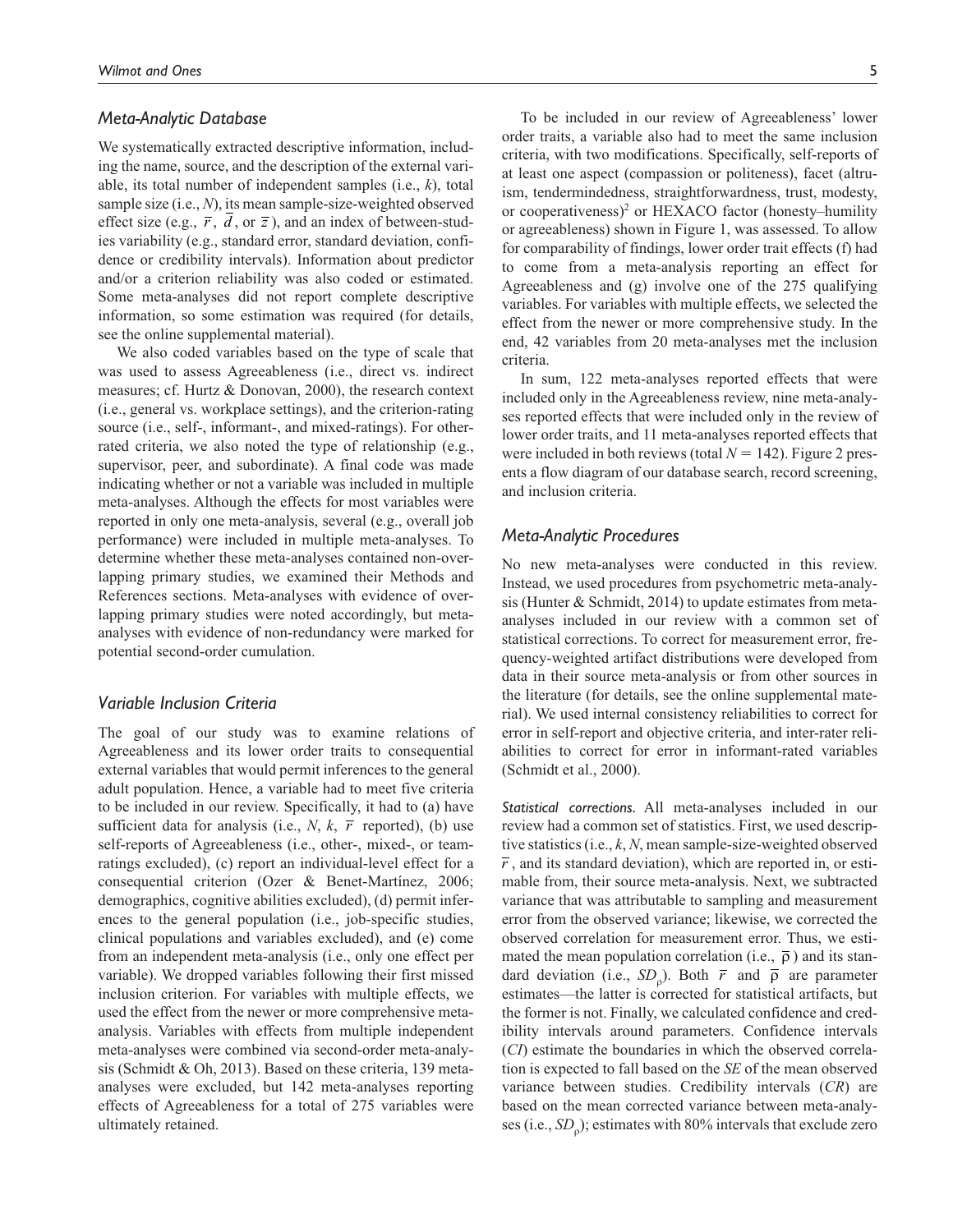

Figure 2. Flow diagram of database search, record screening, and inclusion criteria.

are typically interpreted as generalizing across contexts (Hunter & Schmidt, 2014).

*Second-order meta-analyses.* Second-order meta-analysis extends psychometric meta-analysis by enabling the cumulation of independent meta-analytic estimates, which helps refine population parameter estimates and accounts for second-order sampling error (Schmidt & Oh, 2013). As input, the method requires basic descriptive statistics (i.e.,  $k$ ,  $N$ ,  $\overline{r}$ , and  $SD<sub>r</sub>$ ) and mean population correlations ( $\bar{\rho}$ ) from two or more meta-analyses. All second-order meta-analyses had a common set of statistics. First, *m* reports the number of contributing meta-analyses. Second, the grand mean population correlation (i.e.,  $\bar{p}_M$ ) and its associated variance (i.e., *VARTrue*) are second-order parameter estimates, having accounted for measurement error and second-order sampling

error. When *VAR*<sub>*True*</sub> is zero or negative, it means that all remaining variance from the constituent meta-analyses has been accounted for by second-order sampling error (Schmidt & Oh, 2013).

# *Evaluations of Publication Bias and Sensitivity Analyses*

Publication bias can influence the psychological record. Meta-analyses are not immune from these effects and several methods have been proposed to test for them (Carter et al., 2019). Accordingly, we conducted evaluations of publication bias and sensitivity analyses for the meta-analyses contributing to our review (for details, see the online supplemental material). Results provide no evidence of bias that threatens the validity of our findings or associated conclusions.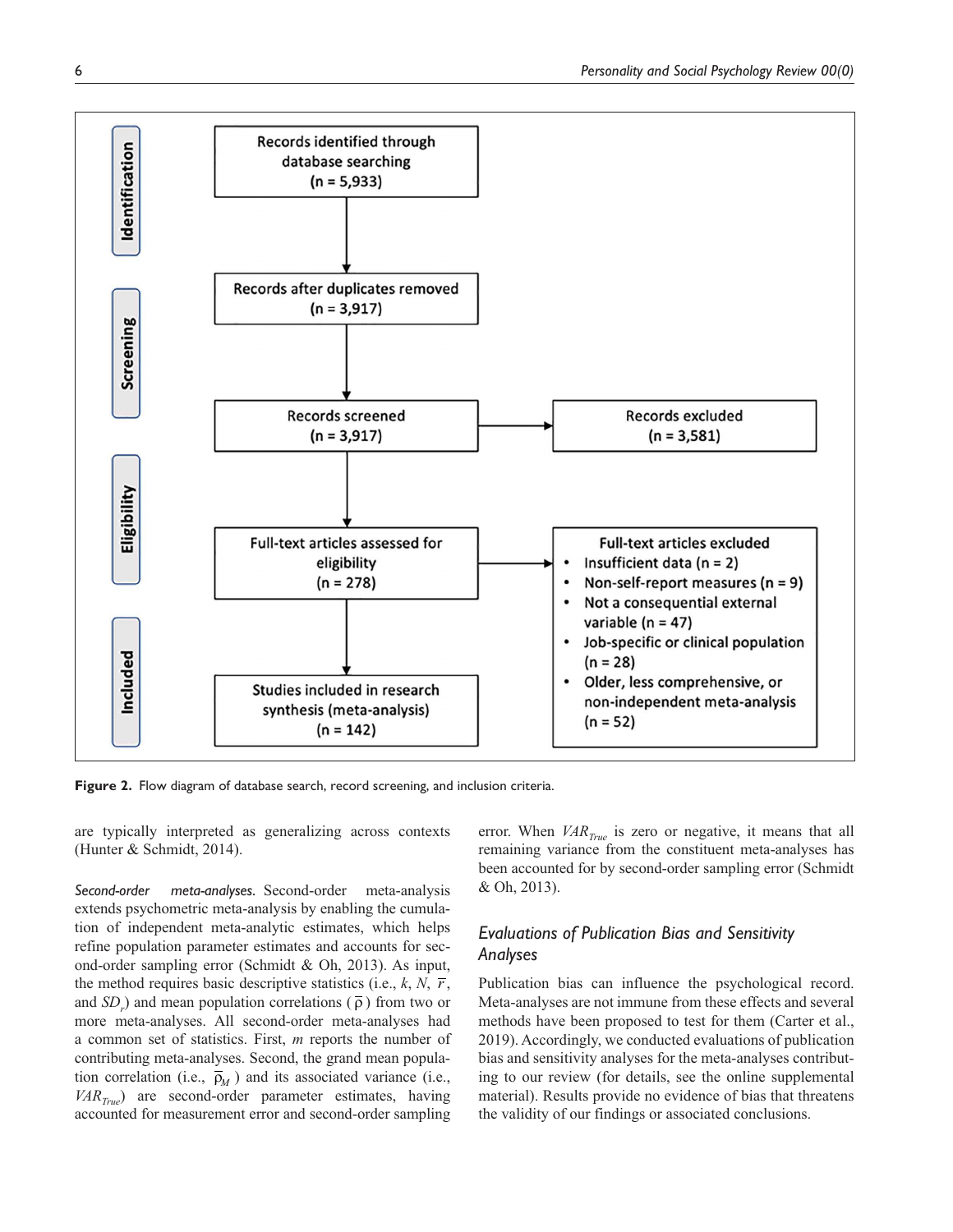|  | Table 1. Organizational Framework of 16 Conceptual Categories. |  |  |  |  |
|--|----------------------------------------------------------------|--|--|--|--|
|--|----------------------------------------------------------------|--|--|--|--|

| Variable category                  | Definition                                                                                                                                                      |
|------------------------------------|-----------------------------------------------------------------------------------------------------------------------------------------------------------------|
| Individual variables               |                                                                                                                                                                 |
| Motivational<br>constructs         | Variables reflecting internal forces that influence direction, intensity, and persistence of affect, cognition,<br>or behavior                                  |
| Personal values                    | Variables reflecting important life goals that influence perception, judgments, or behavior                                                                     |
| Psychological health               | Variables reflecting emotional or cognitive appraisals of general well-being and psychological functioning<br>that promotes wellness                            |
| Physical health                    | Variables reflecting concurrent engagement in physical health-promoting behavior and indicators of<br>physical fitness                                          |
| Medical conditions                 | Variables reflecting a prospective risk of developing adverse medical conditions or physical health outcomes                                                    |
| Interpersonal variables            |                                                                                                                                                                 |
| Interpersonal<br>attitudes         | Variables reflecting emotional or cognitive appraisals of interpersonal relations, as well as social,<br>environmental, and/or spiritual or religious phenomena |
| Collaboration                      | Variables reflecting behavioral cooperation or compliance in working together with others                                                                       |
| Leadership                         | Variables reflecting behavior or outcomes associated with the successful influence of others to pursue<br>group goals                                           |
| Work/School variables              |                                                                                                                                                                 |
| <b>Vocational interests</b>        | Variables reflecting vocational interests in certain careers or work activities                                                                                 |
| Work attitudes                     | Variables reflecting emotional or cognitive appraisals of academic or work-relevant phenomena                                                                   |
| Performance                        | Variables reflecting behavioral contributions to relevant academic, group, or institutional goals                                                               |
| <b>Extrinsic career</b><br>success | Criteria reflecting outcomes of goal contribution or reception of extrinsic rewards indicative of career<br>success                                             |
| Antisocial variables               |                                                                                                                                                                 |
| Dark traits                        | Variables reflecting internal forces that influence affect, cognition, and/or behavior in an antisocial direction                                               |
| Antisocial attitudes               | Variables reflecting antisocial emotional or cognitive appraisals of relevant social phenomena                                                                  |
| Counterproductivity                | Variables reflecting counterproductive behavior directed at other individuals or at an organization                                                             |
| Turnover/Accidents                 | Variables reflecting undesirable outcomes in work settings, including turnover and accidents                                                                    |

# *Organizational Framework*

To manage the reporting of our results, we first organized variables into clusters based on their content and type. Concerning the former, we used existing organizational frameworks (cf. Ozer & Benet-Martínez, 2006; Wilmot & Ones, 2019) to sort variables based on their primary domain of applicability. Specifically, *individual* (i.e., content involving descriptions of the self and domain-general experiences), *interpersonal* (i.e., content involving face-to-face interactions with others), *work/ school* (i.e., content involving goal pursuit in work or educational contexts), or *antisocial* (i.e., content involving social or moral impairments and associated behavior or outcomes; cf. Ones & Dilchert, 2013). Concerning the latter, we sorted variables based on their construct type. Specifically, *dispositions* (i.e., relatively stable tendencies of thinking, feeling, and/or behaving across situations), *attitudes* (i.e., cognitive or emotional appraisals of relevant phenomena), *behaviors* (i.e., observable actions under direct control of individuals), or *outcomes* (i.e., outcomes of behavior that are influenced, but not fully controlled, by individuals; Campbell & Wiernik, 2015). Using these two dimensions of content and type, in conjunction with existing models of personality and external criteria (e.g., Anglim et al., 2020; Bleidorn et al., 2020; DeRue et al., 2011; Habashi et al., 2016; Judge et al., 2017; Kanfer et al., 2017; Ng et al., 2005; Vize, Miller, & Lynam, 2018), we arranged

qualifying variables into an organizational framework of 16 conceptual categories, which are defined in Table 1 (for details about descriptions, rating sources, and meta-analytic sources of all variables, see Table S1).<sup>3</sup> Finally, within each category, we organized the variables by career domain (i.e., education, job applicancy, on the job, across the career, non-work/domaingeneral; cf. Wilmot et al., 2019) and valence (i.e., positive vs. negative).

Altogether, we conducted 50 second-order meta-analyses for Agreeableness (18% of total variables) and three secondorder meta-analyses for two lower order traits (see Tables S2 to S6).

### **Results**

Tables 2 to 5 present effects of Agreeableness within our organizing framework. To compute overall descriptive statistics, we rekeyed effects for variables with a negative (e.g., dark traits) or a neutral valence (e.g., personal values) in a positive direction. To interpret effect sizes, we used the empirical benchmarks of nil/negligible ( $\overline{p} = .05$ ), small  $(\bar{\rho} = .10)$ , medium  $(\bar{\rho} = .20)$ , and large  $(\bar{\rho} = .30 + ; \text{ cf.})$ Funder & Ozer, 2019). In view of the large quantity of results, we mainly focus our reporting on variables with more substantial relations to Agreeableness (i.e.,  $\bar{\rho} \geq .20$ ).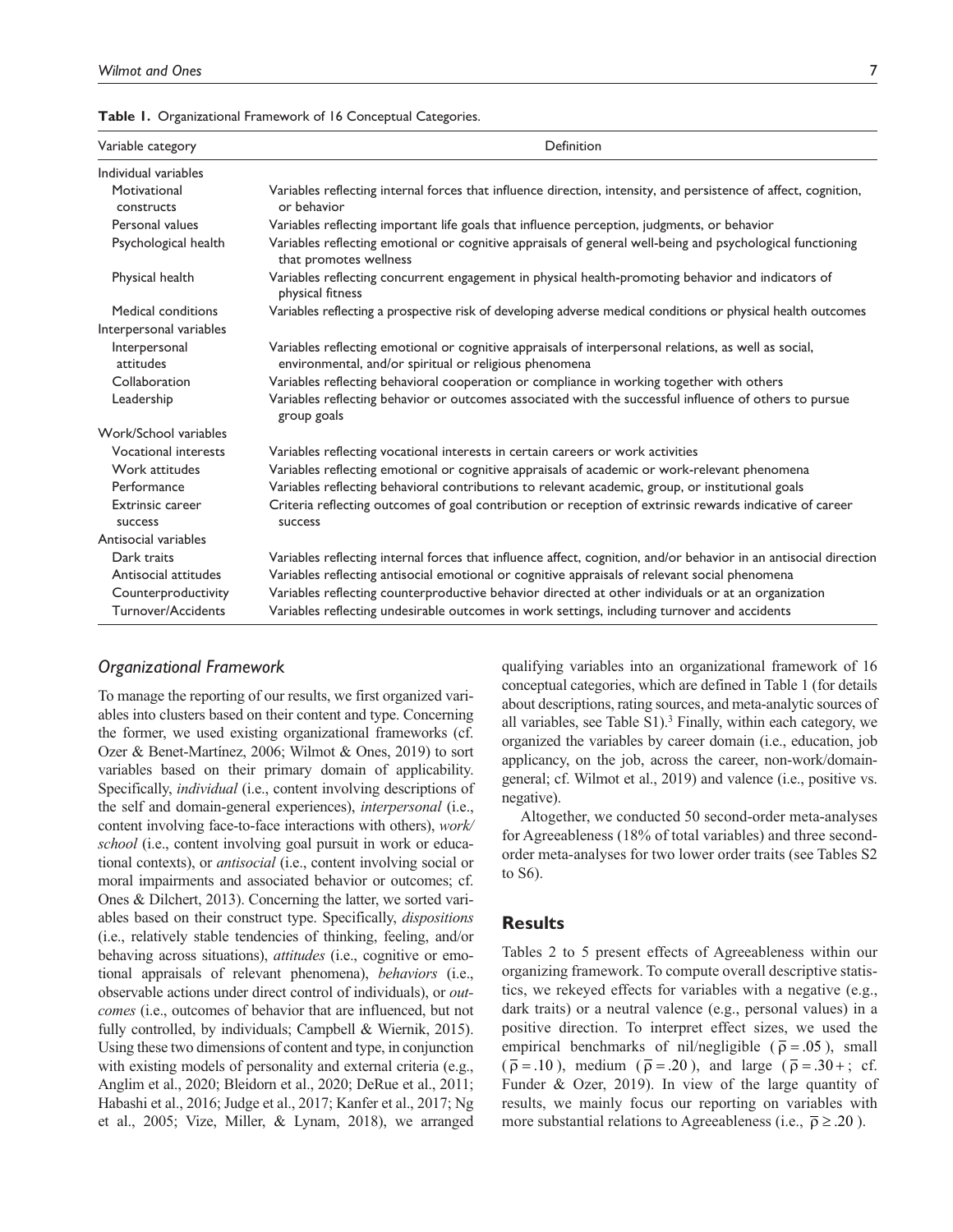|                                  |              |                 |           |                |                 |                   |                 | 95% CI      |        | 80% CR |        |
|----------------------------------|--------------|-----------------|-----------|----------------|-----------------|-------------------|-----------------|-------------|--------|--------|--------|
| Variable                         | m            | k               | ${\sf N}$ | $\overline{r}$ | SD <sub>r</sub> | $\overline{\rho}$ | SD <sub>0</sub> | LO          | HI     | LO     | HI     |
| <b>Motivational constructs</b>   |              |                 |           |                |                 |                   |                 |             |        |        |        |
| Psychological needs              |              |                 |           |                |                 |                   |                 |             |        |        |        |
| Autonomy                         | $\mathbf{I}$ | 7               | 1,834     | .24            | .09             | .32               | .10             | .17         | .31    | .19    | .44    |
| Competence                       | $\mathbf{I}$ | 7               | 1,834     | .25            | .09             | .31               | .08             | .19         | .32    | .21    | .42    |
| Relatedness                      | $\mathsf{I}$ | 7               | 1,834     | .36            | .07             | .46               | .06             | .31         | .42    | .38    | .54    |
| Goal orientation                 |              |                 |           |                |                 |                   |                 |             |        |        |        |
| Learning                         | $\mathsf{I}$ | 9               | 2.448     | .15            | .06             | .19               | .02             | $  \cdot  $ | .19    | .17    | .21    |
| Performance avoidance            | $\mathbf{I}$ | 5               | 1,405     | $-.15$         | .06             | $-.19$            | .03             | $-21$       | $-.10$ | $-.23$ | $-.16$ |
| Performance prove                | $\mathbf{I}$ | 9               | 2,448     | $-.06$         | .06             | $-.08$            | .01             | $-.10$      | $-.02$ | $-.09$ | $-.06$ |
| Regulatory focus                 |              |                 |           |                |                 |                   |                 |             |        |        |        |
| Prevention                       | $\mathsf{I}$ | 6               | 1,697     | .05            | .20             | .06               | .23             | $-.11$      | .21    | $-.24$ | .36    |
| Promotion                        | $\mathbf{I}$ | 6               | 1,697     | .18            | .08             | .23               | .07             | .12         | .25    | .13    | .32    |
| Academic self-efficacy           | $\mathbf{I}$ | 5               | 875       | .07            | .08             | .09               | .00             | .004        | .14    | .09    | .09    |
| Academic procrastination         | $\mathsf{I}$ | 5               | 1,811     | $-.10$         | .06             | $-.12$            | .03             | $-.15$      | $-.05$ | $-.16$ | $-.09$ |
| Job search self-regulation       | $\mathsf{I}$ | 3               | 1,002     | .11            | .12             | .13               | .13             | $-.02$      | .24    | $-.03$ | .30    |
| Drive: Assessment center ratings | 2            | 8               | 5,726     | .13            | .12             | .16               | .04             | .05         | .22    | .11    | .22    |
| Employee engagement              |              |                 |           |                |                 |                   |                 |             |        |        |        |
| Overall                          | $\mathbf{I}$ | 33              | 17,626    | .21            | $\overline{11}$ | .26               | .12             | .17         | .25    | .10    | .41    |
| Absorption                       | $\mathsf{I}$ | $\overline{13}$ | 4,813     | .13            | .10             | .16               | .10             | .08         | .18    | .02    | .29    |
| Dedication                       | $\mathsf{I}$ | 3               | 4,813     | .17            | .12             | .21               | .13             | .10         | .24    | .04    | .38    |
| Vigor                            | $\mathsf{I}$ | 3               | 4,812     | .17            | .12             | .21               | .13             | .10         | .24    | .04    | .38    |
| Demonstrating effort             | $\mathsf{I}$ | 7               | 9,123     | .13            | .06             | .20               | .08             | .08         | .18    | .09    | .31    |
| Motivations for performance      |              |                 |           |                |                 |                   |                 |             |        |        |        |
| Expectancy                       | $\mathbf{I}$ | 5               | 875       | .09            | .08             | .13               | .00             | .02         | 16.    | .13    | . I 3  |
| Goal-setting                     | $\mathsf{I}$ | 4               | 373       | $-.24$         | .20             | $-.30$            | .22             | $-.44$      | $-.04$ | $-.57$ | $-.02$ |
| Self-efficacy                    | $\mathbf{I}$ | 6               | 1,099     | .09            | .15             | .12               | .17             | $-.03$      | .21    | $-.11$ | .34    |
| Motivations to lead              |              |                 |           |                |                 |                   |                 |             |        |        |        |
| Affective-identity               | $\mathsf{I}$ | 27              | 8,695     | .09            | .13             | .11               | .15             | .04         | 14.    | $-.08$ | .30    |
| Non-calculative                  | $\mathsf{I}$ | 20              | 6,360     | .27            | .15             | .35               | .18             | .21         | .34    | .12    | .57    |
| Social-normative                 | $\mathsf{I}$ | 20              | 5,734     | .21            | .15             | .28               | .18             | .15         | .28    | .05    | .51    |
| Entrepreneurial intentions       | $\mathsf{I}$ | 6               | 1,889     | .03            | .15             | .04               | .16             | $-.09$      | .15    | $-.17$ | .24    |
| Proactive career orientation     | $\mathbf{I}$ | 9               | 4,408     | .18            | .05             | .23               | .03             | .15         | .21    | .19    | .27    |
| Workaholism                      | $\mathsf{I}$ | 5               | 1,807     | $-0.01$        | .12             | $-.01$            | .13             | $-.12$      | .10    | $-.18$ | .15    |
| Procrastination                  | $\mathsf{I}$ | 24              | 5,001     | $-.12$         | .06             | $-.14$            | .00             | $-.14$      | $-.10$ | $-.14$ | $-.14$ |
| <b>Personal values</b>           |              |                 |           |                |                 |                   |                 |             |        |        |        |
| Self-transcendence               | $\mathsf{I}$ | 57              | 55,110    | .38            | .10             | .50               | .12             | .35         | .41    | .34    | .66    |
| Benevolence                      | $\mathsf{I}$ | 56              | 55,072    | .45            | .13             | .60               | .17             | .42         | .48    | .39    | .82    |
| Universalism                     | $\mathsf{I}$ | 54              | 54,364    | .29            | .10             | .37               | .12             | .26         | .32    | .23    | .52    |
| Self-enhancement                 | $\mathsf{I}$ | 55              | 54,624    | $-.20$         | .13             | $-.27$            | .17             | $-.24$      | $-.16$ | $-.49$ | $-.04$ |
| Achievement                      | $\mathbf{I}$ | 55              | 54,946    | $-.18$         | .18             | $-.24$            | .23             | $-.23$      | $-.13$ | $-.53$ | .06    |
| Hedonism                         | $\mathsf{L}$ | 53              | 54,165    | $-.08$         | .09             | $-.11$            | $  \cdot  $     | $-.10$      | $-.06$ | $-.24$ | .03    |

**Table 2.** Meta-Analyses of Agreeableness Across Categories of Individual Variables.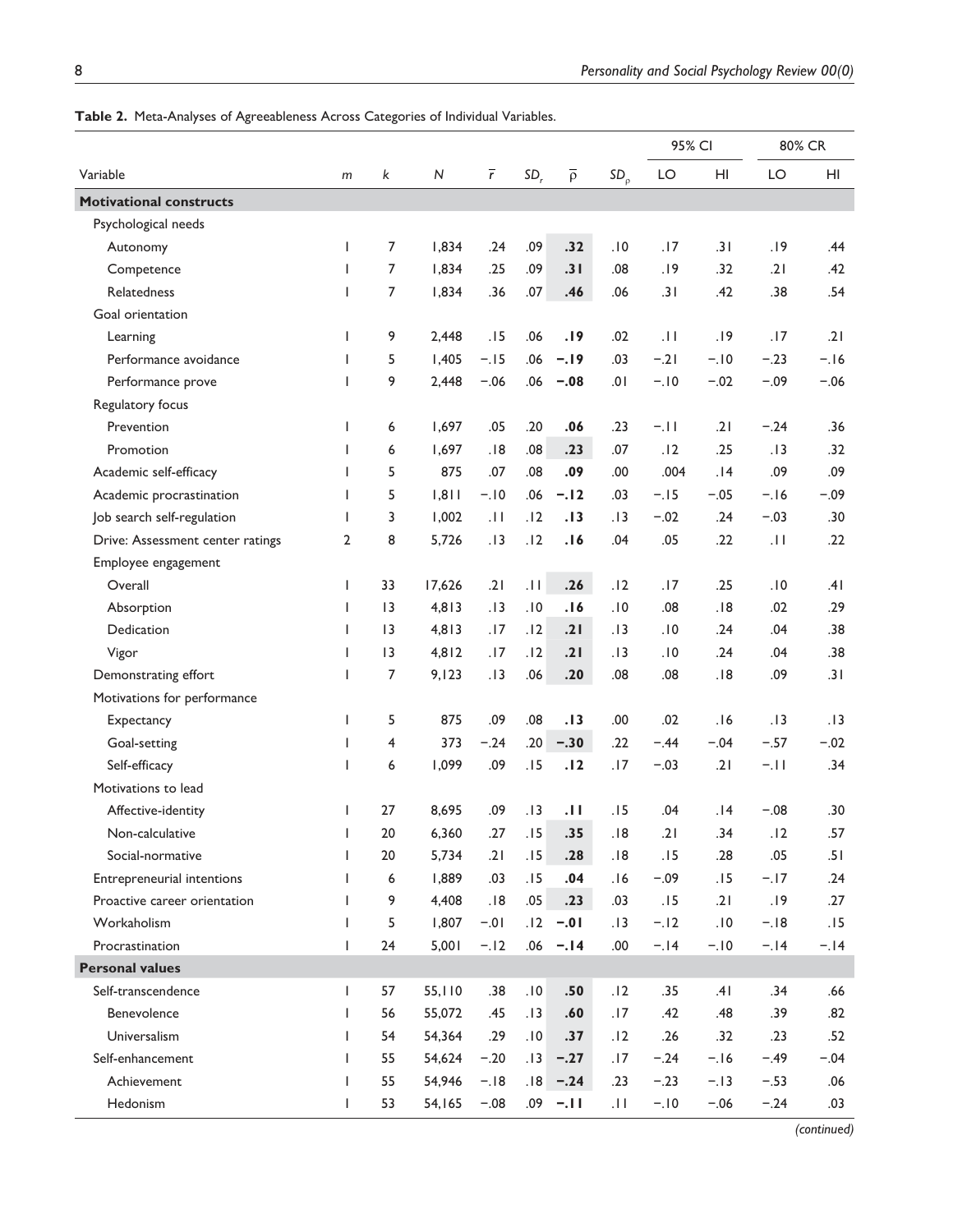# **Table 2. (continued)**

|                                                |                |                         |         |                |                 |                   |              | 95% CI |         | 80% CR |        |
|------------------------------------------------|----------------|-------------------------|---------|----------------|-----------------|-------------------|--------------|--------|---------|--------|--------|
| Variable                                       | m              | k                       | N       | $\overline{r}$ | SD <sub>r</sub> | $\overline{\rho}$ | $SD_{\rho}$  | LO     | HI      | LO     | HI     |
| Power                                          | $\mathsf{I}$   | 54                      | 54,599  | $-.31$         | .15             | $-.42$            | .20          | $-.35$ | $-.27$  | $-.68$ | $-.15$ |
| Openness to change                             | $\mathsf{I}$   | 55                      | 54,624  | $-.04$         | $  \cdot  $     | $-.05$            | .14          | $-.07$ | $-0.01$ | $-.23$ | .12    |
| Self-direction                                 | $\mathsf{I}$   | 55                      | 54,959  | $-.04$         | .14             | $-.06$            | .18          | $-.08$ | $-.004$ | $-.29$ | .18    |
| Stimulation                                    | $\mathbf{I}$   | 51                      | 53,692  | $-.04$         | .09             | $-.05$            | .11          | $-.06$ | $-.02$  | $-.19$ | .08    |
| Conservation                                   | $\mathsf{I}$   | 55                      | 54,624  | .12            | .08             | .17               | .10          | .10    | .14     | .04    | .30    |
| Conformity                                     | $\mathbf{I}$   | 55                      | 54,959  | .18            | .08             | .25               | .11          | .16    | .20     | .11    | .39    |
| Security                                       | $\mathsf{I}$   | 54                      | 54,377  | .00            | .12             | .00               | .17          | $-.03$ | .03     | $-.21$ | .21    |
| Tradition                                      | $\mathsf{I}$   | 51                      | 53,692  | .15            | .09             | .22               | .12          | .13    | .17     | .07    | .36    |
| <b>Psychological health</b>                    |                |                         |         |                |                 |                   |              |        |         |        |        |
| Happiness                                      | $\mathsf{I}$   | $\overline{\mathbf{4}}$ | 441     | .30            | .08             | .35               | .00          | .22    | .38     | .35    | .35    |
| Quality of life                                | I              | $\overline{\mathbf{4}}$ | 767     | .23            | .08             | .30               | .04          | .16    | .31     | .25    | .36    |
| Subjective well-being                          |                |                         |         |                |                 |                   |              |        |         |        |        |
| Life satisfaction                              | $\overline{2}$ | 209                     | 147,241 | .20            | .08             | .24               | .00          | .19    | .21     | .24    | .24    |
| Negative affect                                | $\mathsf{I}$   | 120                     | 39,023  | $-.25$         | $\overline{11}$ | $-.30$            | $ 11\rangle$ | $-.27$ | $-.23$  | $-.44$ | $-.15$ |
| Positive affect                                | L              | 122                     | 40,714  | .19            | .13             | .22               | .14          | .17    | .21     | .04    | .40    |
| Psychological well-being                       |                |                         |         |                |                 |                   |              |        |         |        |        |
| Autonomy                                       | $\mathsf{I}$   | 16                      | 6,102   | .10            | $  \cdot  $     | .12               | .12          | .05    | .15     | $-.03$ | .28    |
| Environmental mastery                          | I              | 15                      | 5,953   | .28            | .10             | .34               | $  \cdot  $  | .23    | .33     | .20    | .48    |
| Personal growth                                | $\mathbf{I}$   | 15                      | 5,713   | .31            | .10             | .39               | $  \cdot  $  | .26    | .36     | .25    | .53    |
| Positive relations with others                 | $\mathsf{I}$   | 17                      | 6,233   | .39            | .09             | .47               | .09          | .35    | .43     | .35    | .59    |
| Purpose in life                                | $\mathbf{I}$   | 4                       | 5,492   | .28            | .06             | .34               | .04          | .25    | .31     | .28    | .40    |
| Self-acceptance                                | $\mathsf{I}$   | 3                       | 5,281   | .28            | .06             | .33               | .05          | .25    | .31     | .28    | .39    |
| Pride                                          |                |                         |         |                |                 |                   |              |        |         |        |        |
| Authentic                                      | I              | 41                      | 41,527  | .22            | .07             | .27               | .07          | .20    | .24     | .18    | .36    |
| Hubristic                                      | $\mathbf{I}$   | 41                      | 41,527  | $-.40$         | .08             | $-.48$            | .09          | $-.43$ | $-.38$  | $-.60$ | $-.36$ |
| Sense of coherence                             | $\mathbf{I}$   | $\mathbf{H}$            | 11,556  | .28            | .05             | .36               | .05          | .25    | .31     | .29    | .42    |
| Stress tolerance: Assessment center<br>ratings | $\overline{2}$ | 9                       | 5,705   | .10            | .08             | .12               | .06          | .05    | .15     | .04    | .21    |
| Coping styles                                  |                |                         |         |                |                 |                   |              |        |         |        |        |
| Broad engagement                               | $\mathsf{I}$   | 45                      | 11,392  | .05            | .07             | .07               | .03          | .03    | .07     | .03    | .11.   |
| Broad disengagement                            | $\mathsf{I}$   | 29                      | 9,063   | $-.13$         | .05             | $-.17$            | .00          | $-.15$ | $-11$   | $-.17$ | $-.17$ |
| Mixed emotion focus                            | $\mathbf{I}$   | 8                       | 645     | $-.09$         | .03             | $-.12$            | .00.         | $-.11$ | $-.07$  | $-.12$ | $-.12$ |
| Negative emotion focus                         | $\mathsf{L}$   | 16                      | 4,877   | $-.09$         | .04             | $-.12$            | .00          | $-.11$ | $-.07$  | $-.12$ | $-.12$ |
| Substance use                                  | $\mathsf{I}$   | $\mathbf{H}$            | 3,279   | $-.18$         | .03             | $-.24$            | .00          | $-.20$ | $-.16$  | $-.24$ | $-.24$ |
| Loneliness                                     |                |                         |         |                |                 |                   |              |        |         |        |        |
| Overall                                        | L              | 55                      | 37,880  | $-.24$         | .12             | $-.30$            | .14          | $-.28$ | $-.21$  | $-.49$ | $-.12$ |
| Emotional                                      | $\mathsf{L}$   | 3                       | 8,954   | $-.15$         | .12             | $-.18$            | .15          | $-.21$ | $-.08$  | $-.37$ | .002   |
| Social                                         | $\mathsf{L}$   | 12                      | 8,265   | $-.22$         | $.23 -$         | $-.28$            | .28          | $-.35$ | $-.09$  | $-.64$ | .09    |
| Burnout                                        |                |                         |         |                |                 |                   |              |        |         |        |        |
| Emotional exhaustion                           | $\overline{2}$ | 49                      | 13,728  | $-.15$         | .12             | $-.18$            | .00          | $-.19$ | $-.12$  | $-.18$ | $-.18$ |
| Depersonalization                              | $\overline{2}$ | 50                      | 13,146  | $-.24$         | .12             | $-.31$            | .00.         | $-.27$ | $-.20$  | $-.31$ | $-.31$ |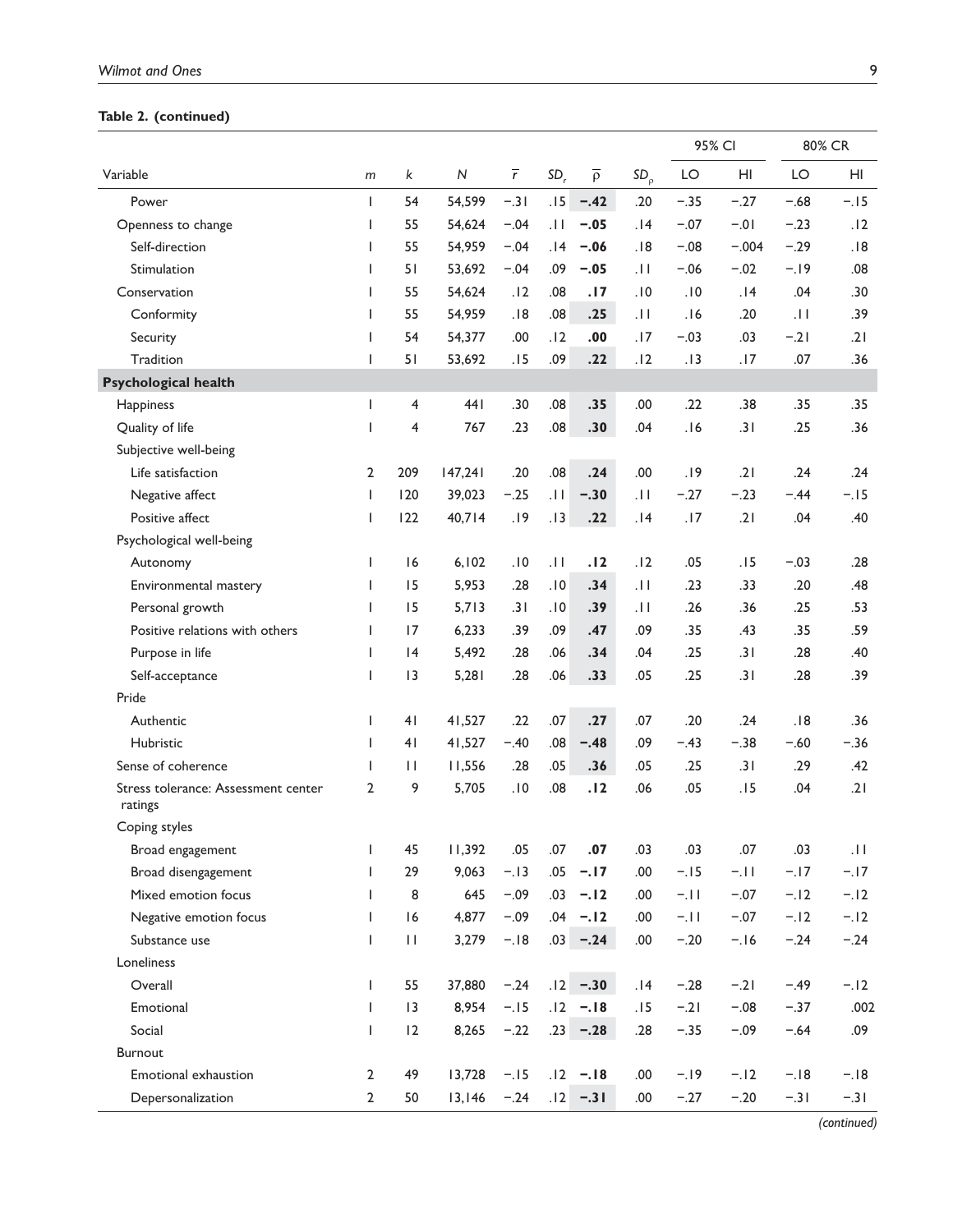# **Table 2. (continued)**

|                                    |                          |    |         |                |                 |                   |             |         | 95% CI  |         | 80% CR         |  |
|------------------------------------|--------------------------|----|---------|----------------|-----------------|-------------------|-------------|---------|---------|---------|----------------|--|
| Variable                           | $m$                      | k  | N       | $\overline{r}$ | SD <sub>r</sub> | $\overline{\rho}$ | $SD_{\rho}$ | LO      | HI      | LO      | H <sub>l</sub> |  |
| Personal accomplishment            | $\overline{2}$           | 50 | 11,508  | .23            | .13             | .29               | .00         | .19     | .26     | .29     | .29            |  |
| Internet addiction                 |                          | 12 | 11,849  | $-.23$         | .05             | $-.28$            | .05         | $-.26$  | $-.20$  | $-.35$  | $-.21$         |  |
| Problematic Facebook use           |                          | 15 | 7,217   | $-.06$         | .12             | $-.07$            | .13         | $-.12$  | 100.    | $-.24$  | .10            |  |
| <b>Physical healtha</b>            |                          |    |         |                |                 |                   |             |         |         |         |                |  |
| Disease avoidance                  | $\overline{\phantom{a}}$ | 16 | 33,381  | $-.05$         | .05             | $-.07$            | .06         | $-.08$  | $-.03$  | $-.15$  | .01            |  |
| Physical activity                  | 2                        | 67 | 137,141 | .01            | .07             | .01               | .00         | $-0.01$ | .02     | .01     | .01            |  |
| Walking speed                      |                          | 5  | 15,568  | $-.01$         | .03             | $-.02$            | .02         | $-.04$  | .01     | $-.05$  | 10.            |  |
| Sedentary behavior                 |                          | 9  | 26,708  | $-.04$         | .10             | $-.06$            | .12         | $-.09$  | .001    | $-.22$  | .10            |  |
| Inflammatory markers <sup>b</sup>  |                          | 8  | 34,634  | $-0.01$        | .02             | $-.01$            | .02         | $-.02$  | 10.     | $-.03$  | 10.            |  |
| Obesityb                           |                          | 9  | 78,931  | .01            | .03             | .01               | .03         | $-.01$  | .03     | $-.03$  | .05            |  |
| Sexual dysfunction                 |                          | 13 | 10,309  | $-.04$         | .05             | $-.05$            | .03         | $-.06$  | $-.02$  | $-.09$  | $-0.1$         |  |
| Smokingb                           | $\overline{2}$           | 15 | 83,655  | $-.01$         | .03             | $-.01$            | 10.         | $-.02$  | 10.     | $-.02$  | .004           |  |
| Excessive alcohol use <sup>b</sup> |                          | 8  | 72,949  | $-.04$         | .01             | $-.05$            | .00.        | $-.05$  | $-.03$  | $-.05$  | $-.05$         |  |
| <b>Medical conditionsa</b>         |                          |    |         |                |                 |                   |             |         |         |         |                |  |
| Risks for conditions <sup>b</sup>  |                          |    |         |                |                 |                   |             |         |         |         |                |  |
| Obesity                            |                          | 6  | 43,638  | .01            | .01             | .01               | 10.         | $-.001$ | .02     | .001    | .02            |  |
| <b>Diabetes</b>                    |                          | 5  | 34,903  | .02            | .02             | .02               | .02         | $-.001$ | .03     | $-.002$ | .04            |  |
| <b>Disability</b>                  |                          | 7  | 45,176  | .00            | .02             | .00               | .02         | $-.01$  | .02     | $-.03$  | .03            |  |
| Cancer                             |                          | 6  | 42,843  | $-.02$         | .02             | $-.02$            | .02         | $-.04$  | $-.003$ | $-.05$  | .005           |  |
| Cognitive decline                  |                          | 3  | 6,087   | .00            | .00             | .00               | .00         | .00     | .00     | .00     | .00            |  |
| Alzheimer's disease                |                          | 3  | 3,342   | $-.04$         | .01             | $-.05$            | .00.        | $-.05$  | $-.03$  | $-.05$  | $-.05$         |  |
| Risk for mortality <sup>b</sup>    |                          |    |         |                |                 |                   |             |         |         |         |                |  |
| All-cause                          | $\overline{2}$           | 16 | 137,866 | .00            | .01             | .00               | .01         | $-.01$  | 10.     | $-.01$  | .01            |  |
| Cancer                             |                          | 3  | 21.835  | .00            | .03             | .00               | .03         | $-.03$  | .03     | $-.04$  | .04            |  |
| Coronary heart disease             |                          | 3  | 24,541  | $-.05$         | .04             | $-.05$            | .04         | $-.09$  | $-.01$  | $-.10$  | $-.003$        |  |
| Stroke                             |                          | 3  | 24,541  | $-.02$         | .02             | $-.03$            | 10.         | $-.04$  | $-01$   | $-.04$  | $-0.1$         |  |

*Note.* Values with effects  $\bar{p} \ge 0.20$  are presented in grayscale. *m* = number of independent meta-analyses;  $k =$  number of independent samples;  $N =$  total sample size;  $\bar{r} = M$  sample-size-weighted observed correlation;  $SD_r = M$  observed standard deviation;  $\bar{p}$  = estimated population correlation (bold) corrected for unreliability; SD<sub>p</sub> = standard deviation of population correlation; 95% CI = 95% confidence interval around observed correlation; 80% CR = 80% credibility interval around population correlation.

aVariables in the physical health category are from studies using concurrent designs, whereas variables in the medical conditions category are from studies using prospective designs. <sup>b</sup>Following medical conventions, effects of demographic characteristics (i.e., sex, age, race/ethnicity, and education) have been partialed out.

| Table 3. Meta-Analyses of Agreeableness Across Categories of Interpersonal Variables. |  |  |  |
|---------------------------------------------------------------------------------------|--|--|--|
|---------------------------------------------------------------------------------------|--|--|--|

|                                        |   |                |        |                |     |                   |                | 95% CI |     | 80% CR |     |
|----------------------------------------|---|----------------|--------|----------------|-----|-------------------|----------------|--------|-----|--------|-----|
| Variable                               | m | k              | N      | $\overline{r}$ | SD. | $\overline{\rho}$ | SD<br>$\Omega$ | LO     | HI  | LO     | HI  |
| <b>Interpersonal attitudes</b>         |   |                |        |                |     |                   |                |        |     |        |     |
| Social support perceptions             |   | 84             | 37,678 | .25            | .12 | .33               | .14            | .23    | .28 | .15    | 51. |
| Job characteristic perceptions: Social |   |                |        |                |     |                   |                |        |     |        |     |
| Social overall                         |   | 36             | 16.877 | .24            | .10 | .31               | .12            | .21    | .27 | 16.    | .47 |
| Absence of conflict                    |   | 8              | 5.184  | .22            | .07 | .29               | .08            | .17    | .27 | .19    | .39 |
| Feedback from others                   |   | 2              | 945    | 16.            | .09 | .21               | .10            | .04    | .28 | .08    | .34 |
| Interaction outside the organization   |   | $\overline{2}$ | 945    | .21            | .16 | .28               | .20            | $-.01$ | .43 | .02    | .53 |
| Interdependence                        |   | 6              | 2.196  | .18            | .07 | .24               | .07            | .12    | .24 | . I 5  | .33 |
| Social support                         |   | 25             | 10.484 | .21            | .11 | .28               | .13            | .17    | .26 | .11    | .44 |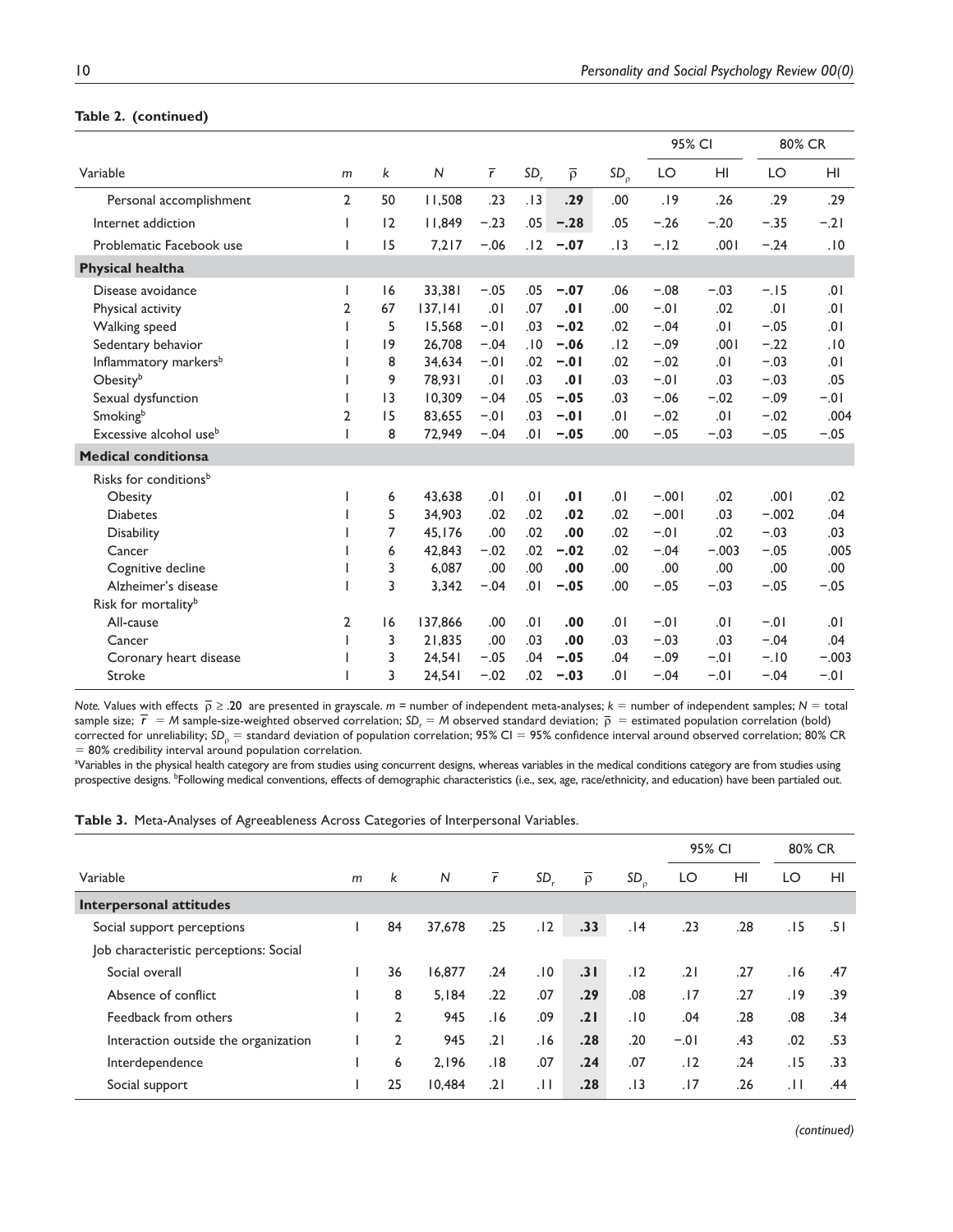# **Table 3. (continued)**

|                                                                               |                |                 |                |                 |                 |                   |             | 95% CI        |            | 80% CR          |            |
|-------------------------------------------------------------------------------|----------------|-----------------|----------------|-----------------|-----------------|-------------------|-------------|---------------|------------|-----------------|------------|
| Variable                                                                      | m              | k               | $\mathsf{N}$   | $\overline{r}$  | SD <sub>r</sub> | $\overline{\rho}$ | $SD_{\rho}$ | LO            | HI         | LO              | HI         |
| Leadership perceptions                                                        |                |                 |                |                 |                 |                   |             |               |            |                 |            |
| Transformational leadership                                                   | L              | 3               | 4,070          | .20             | .12             | .24               | .13         | . 13          | .27        | .08             | .40        |
| Contingent rewards                                                            | L              | 3               | 1,201          | .14             | .04             | .18               | .00         | .09           | .19        | .18             | .18        |
| Passive leadership                                                            | L              | 4               | 1,389          | $-.22$          | .09             | $-.31$            | .10         | $-.31$        | $-.13$     | $-.44$          | $-.18$     |
| Leader-member exchange                                                        | L              | 9               | 2,290          | .16             | .08             | .19               | .06         | .11           | .21        | .12             | .27        |
| Experienced workplace mistreatment                                            | L              | 33              | 13,466         | $-.09$          | . I 5           | $-.11$            | .17         | $-.14$        | $-.04$     | $-.33$          | .11        |
| Abusive supervision                                                           | L              | 20              | 6,933          | $-.14$          | .12             | $-.18$            | .14         | $-.19$        | $-.09$     | $-.35$          | $-.002$    |
| Workplace bullying                                                            | L              | 4               | 1,860          | $-.02$          | .06             | $-.02$            | .04         | $-.08$        | .04        | $-.08$          | .03        |
| Workplace ostracism                                                           | L              | 5               | 1,141          | $-.26$          | . I 3           | $-.31$            | 14.         | $-.38$        | $-.15$     | $-.49$          | $-.13$     |
| Forgivingness                                                                 | L              | 8               | 3,735          | .37             | .19             | .47               | .23         | .28           | .46        | .17             | .77        |
| Intimate partner satisfaction                                                 | L              | 9               | 3,848          | 14.             | ١٥.             | .20               | .10         | .10           | .18        | .07             | .33        |
| Marital satisfaction                                                          | L              | 9               | 3,071          | .24             | .07             | .29               | .00         | .21           | .27        | .29             | .29        |
| Sexual satisfaction                                                           | L              | 9               | 7,286          | $\overline{11}$ | .03             | . I 3             | .00         | .09           | .12        | . I 3           | .13        |
| Sexual desire                                                                 | L              | $\mathbf{H}$    | 7,793          | $-.08$          | .12             | $-.11$            | .14         | $-.15$        | $-.02$     | $-.28$          | .07        |
|                                                                               | L              | 47              | 14,432         | .19             | .07             | .23               | .05         | .17           | .21        | 16.             | .30        |
| Religiosity                                                                   | L              | 27              | 8,888          | .21             | .05             | .25               | .00         | .19           | .23        | .25             | .25        |
| Spirituality                                                                  |                |                 |                |                 |                 |                   |             |               |            |                 |            |
| Pro-environmental attitudes                                                   | $\overline{2}$ | 29              | 40,881         | .16             | .08             | .20               | .04         | .13           | .19        | 14.             | .25        |
| Pro-environmental behavior                                                    | $\overline{2}$ | 24              | 13,683         | $\overline{11}$ | .08             | 14.               | .03         | .08           | .15        | .10             | .19        |
| Political orientation: Liberal                                                | L              | 70              | 71,245         | .02             | .08             | .02               | .09         | $-.001$       | .04        | $-.09$          | .13        |
| Collaboration                                                                 |                |                 |                |                 |                 |                   |             |               |            |                 |            |
| <b>Employment interviews</b>                                                  |                |                 |                |                 |                 |                   |             |               |            |                 |            |
| Behavioral/High structure interviews<br>Conventional/Low structure interviews | 2<br>L         | 9<br> 8         | 1,230<br>2,159 | .02<br>.12      | .08<br>.08      | .02<br>.17        | .00<br>.00  | $-.04$<br>.08 | .07<br>.16 | .02<br>.17      | .02<br>.17 |
| Assessment center ratings                                                     |                |                 |                |                 |                 |                   |             |               |            |                 |            |
| Communication                                                                 | $\overline{2}$ | 10              | 6,029          | .09             | .H              | .11               | .00         | .02           | 16.        | $\overline{11}$ | .11        |
| Consideration of others                                                       | $\overline{2}$ | $\overline{10}$ | 5,943          | .09             | .06             | .12               | .08         | .06           | .13        | .01             | .23        |
| Influencing others                                                            | $\overline{2}$ | 3               | 6,496          | $ 11\rangle$    | .10             | .13               | .06         | .06           | .16        | .06             | .21        |
| Role-play: Assessment center exercise                                         | $\mathbf{I}$   | 4               | 1,087          | .01             | .08             | .01               | .06         | $-.07$        | .09        | $-.06$          | .09        |
| Negotiation performance                                                       | $\overline{2}$ | П               | 900            | 14.             | .18             | .20               | .00         | .04           | .25        | .20             | .20        |
| Interpersonal sensitivity                                                     | L              | 6               | 474            | .04             | .10             | .05               | .00         | $-.04$        | .12        | .05             | .05        |
| Prosocial behavior                                                            | I              | 128             | 24,282         | .10             | $\overline{11}$ | .12               | .09         | .06           | .14        | .01             | .23        |
| "Getting along" performance                                                   | $\overline{2}$ | 33              | 3,278          | .12             | .10             | .20               | .00         | .09           | .16        | .20             | .20        |
| Interpersonal citizenship behavior                                            | L              | 9               | 5,608          | .13             | .07             | .18               | .06         | .10           | .16        | $  \cdot  $     | .25        |
| Networking behavior<br>Overall                                                | L              | 15              | 3,186          | .10             | .13             | .12               | .14         | .03           | .17        | $-.05$          | .30        |
| Internal                                                                      | L              | 7               | 1,729          | .17             | .14             | .21               | .15         | .07           | .27        | .01             | .41        |
| External                                                                      | L              | 4               | 1,062          | .04             | .09             | .05               | .08         | $-.05$        | .13        | $-.05$          | .15        |
| Social network roles                                                          |                |                 |                |                 |                 |                   |             |               |            |                 |            |
| Expressive: Brokerage                                                         | L              | 56              | 3,073          | .03             | .14             | .03               | .00         | $-0.1$        | .07        | .03             | .03        |
| Expressive: Indegree                                                          | ı              | 57              | 4,017          | .06             | .12             | .07               | .00         | .03           | .09        | .07             | .07        |
| Instrumental: Brokerage                                                       | L              | 57              | 3,200          | .01             | .14             | .01               | .06         | $-.03$        | .05        | $-.07$          | .09        |
| Instrumental: Indegree                                                        | L              | 61              | 4,571          | .04             | .15             | .05               | .10         | .003          | .08        | $-.08$          | .17        |
| Social network site use                                                       | L              | 40              | 13,671         | $-0.01$         | .08             | $-.01$            | .07         | $-.04$        | .02        | $-.10$          | .08        |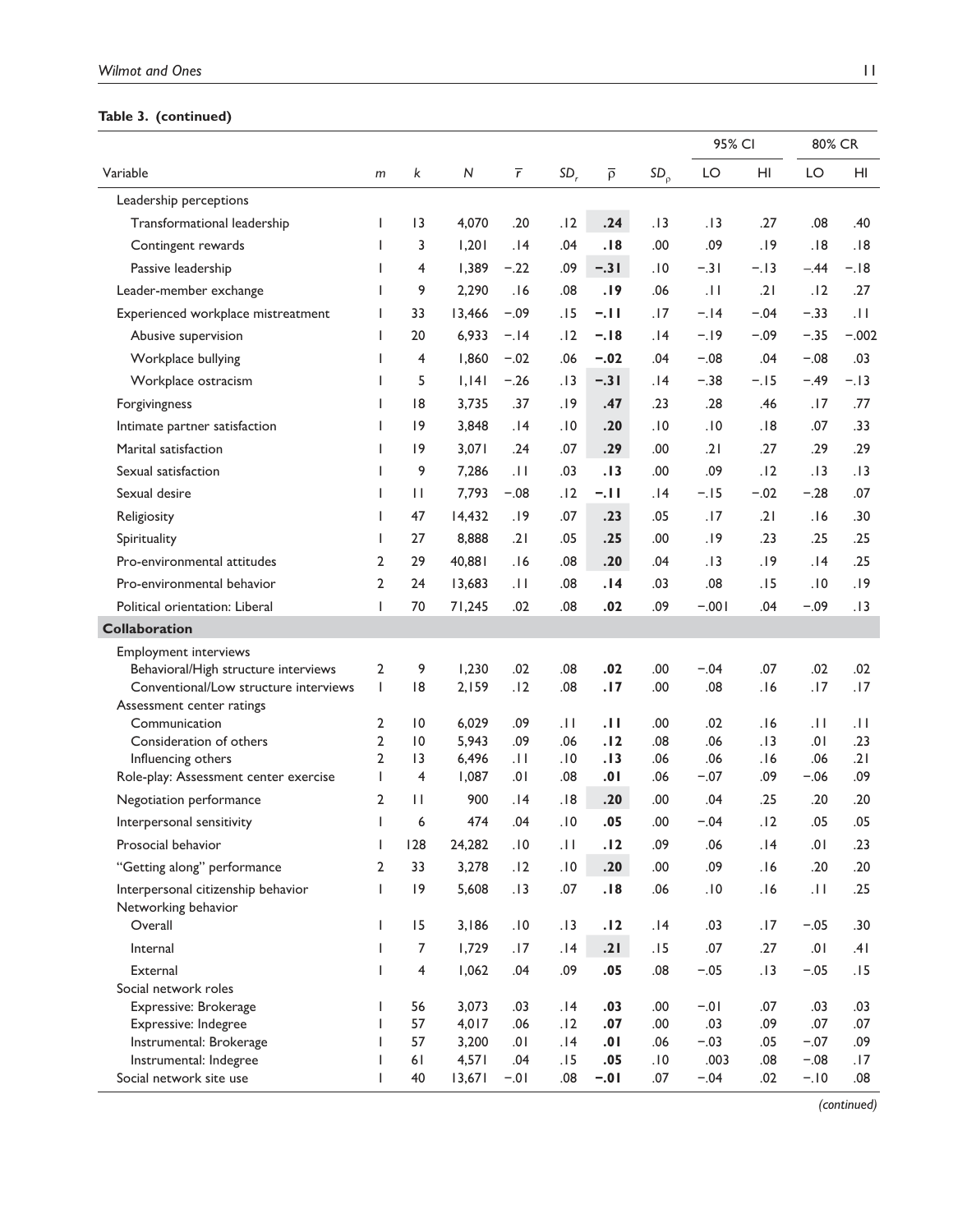|  | Table 3. (continued) |  |
|--|----------------------|--|
|--|----------------------|--|

|                                 |                |                |           |           |             |                   |             | 95% CI |        | 80% CR          |                 |
|---------------------------------|----------------|----------------|-----------|-----------|-------------|-------------------|-------------|--------|--------|-----------------|-----------------|
| Variable                        | m              | k              | ${\sf N}$ | $\bar{r}$ | SD,         | $\overline{\rho}$ | $SD_{\rho}$ | LO     | HI     | LO              | HI              |
| Social investments              |                |                |           |           |             |                   |             |        |        |                 |                 |
| Family                          | L              | 10             | 6,173     | .15       | .18         | .19               | .22         | .04    | .26    | $-.09$          | .47             |
| Religion                        | T              | 5              | 1,805     | .16       | .14         | .20               | .17         | .04    | .29    | $-0.01$         | .42             |
| Conflict resolution style       |                |                |           |           |             |                   |             |        |        |                 |                 |
| Avoidance                       | L              | 21             | 5,148     | .12       | .16         | .16               | .19         | .05    | .19    | $-.09$          | .40             |
| Compromise                      | L              | 9              | 5,043     | .18       | .12         | .26               | .15         | .13    | .23    | .06             | .45             |
| Dominance                       | L              | 22             | 5,308     | $-19$     | .14         | $-.25$            | .17         | $-.25$ | $-.13$ | $-.47$          | $-.03$          |
| Integration                     | L              | 21             | 5,065     | .23       | .12         | .30               | .13         | .18    | .28    | .13             | .46             |
| Obliging                        | L              | 22             | 5,308     | .13       | .17         | .18               | .21         | .06    | .20    | $-.09$          | .45             |
| Leadership                      |                |                |           |           |             |                   |             |        |        |                 |                 |
| Assessment center exercises     |                |                |           |           |             |                   |             |        |        |                 |                 |
| Leaderless group discussion     |                | 10             | 2.563     | .00       | .09         | .00               | .07         | $-.05$ | .05    | $-.09$          | .09             |
| Oral presentation               | L              | $\overline{2}$ | 270       | $-.10$    | .12         | $-.12$            | .10         | $-.27$ | .07    | $-.24$          | 10.             |
| Leadership                      |                |                |           |           |             |                   |             |        |        |                 |                 |
| Overall                         | L              | 45             | 10,507    | .05       | .13         | .08               | .16         | .02    | .09    | $-.13$          | .28             |
| Emergence                       | T              | 23             | 5,359     | .03       | .07         | .05               | .00         | .01    | .06    | .05             | .05             |
| <b>Effectiveness</b>            | $\overline{2}$ | 40             | 8,276     | .14       | .07         | .20               | .00         | .12    | .16    | .20             | .20             |
| Subordinate job satisfaction    | L              | $\overline{2}$ | 300       | 10.       | .11         | .01               | .09         | $-.15$ | .16    | $-.11$          | .13             |
| Subordinate leader satisfaction | L              | $\overline{2}$ | 300       | .17       | .10         | .20               | .06         | .04    | .30    | .13             | .28             |
| Group performance               | L              | $\overline{2}$ | 84        | .13       | .18         | .19               | .12         | $-.11$ | .38    | .03             | .35             |
| Transformational leadership     |                |                |           |           |             |                   |             |        |        |                 |                 |
| Overall                         | $\overline{2}$ | 39             | 7,593     | .104      | .13         | .15               | .00         | .06    | .14    | .15             | .15             |
| Charisma                        | $\overline{2}$ | 25             | 4,085     | .14       | .17         | .20               | .00         | .07    | .21    | .20             | .20             |
| Individualized consideration    | 3              | 22             | 3,707     | .13       | .14         | .18               | .00         | .07    | .19    | .18             | .18             |
| Intellectual stimulation        | 3              | 21             | 3,626     | .08       | .12         | .11               | .00         | .03    | .13    | .11             | $\overline{11}$ |
| Transactional leadership        |                |                |           |           |             |                   |             |        |        |                 |                 |
| Contingent reward               | $\overline{2}$ | 3              | 2,494     | .08       | $  \cdot  $ | .11               | .00         | .02    | .13    | $\overline{11}$ | .11             |
| Management by exception         | $\overline{2}$ | 12             | 2,291     | $-.06$    | .07         | $-.09$            | .00         | $-.10$ | $-.03$ | $-.09$          | $-.09$          |
| Passive leadership              | $\overline{2}$ | 3              | 2,522     | $-.09$    | .09         | $-.13$            | .00         | $-.14$ | $-.04$ | $-.13$          | $-.13$          |

*Note.* Values with effects  $\bar{p} \ge 0.20$  are presented in grayscale. *m* = number of independent meta-analyses;  $k =$  number of independent samples;  $N =$  total sample size;  $\bar{r} = M$  sample-size-weighted observed correlation;  $SD_r = M$  observed standard deviation;  $\bar{p}$  = estimated population correlation (bold) corrected for unreliability; SD<sub>p</sub> = standard deviation of population correlation; 95% CI = 95% confidence interval around observed correlation; 80% CR  $= 80\%$  credibility interval around population correlation.

|                             |   |    |        |                |                 |                   |             | 95% CI |        | 80% CR |        |
|-----------------------------|---|----|--------|----------------|-----------------|-------------------|-------------|--------|--------|--------|--------|
| Variable                    | m | k  | N      | $\overline{r}$ | SD.             | $\overline{\rho}$ | $SD_{\rho}$ | LO     | HI     | LO     | HI     |
| <b>Vocational interests</b> |   |    |        |                |                 |                   |             |        |        |        |        |
| Realistic                   |   | 51 | 14.456 | $-.02$         | .09             | .00               | .03         | $-.03$ | .02    | $-.04$ | .03    |
| Investigative               |   | 51 | 14.456 | .02            | .09             | .01               | .00         | $-.01$ | .04    | 0١.    | .01    |
| Artistic                    | 2 | 51 | 14,456 | .06            | $\overline{11}$ | .04               | .01         | .004   | .06    | .02    | .06    |
| Social                      | 2 | 51 | 14,456 | . 17           | .12             | . 18              | .00         | .12    | ۱9.    | .18    | .18    |
| Enterprising                |   | 51 | 14.456 | $-.06$         | .12             | $-.06$            | .00         | $-.09$ | $-.02$ | $-.06$ | $-.06$ |
| Conventional                | 2 | 51 | 14,456 | $-.01$         | .07             | $-.01$            | .00         | $-.03$ | .01    | $-.01$ | $-.01$ |

**Table 4.** Meta-Analyses of Agreeableness across Categories of Work/School Variables.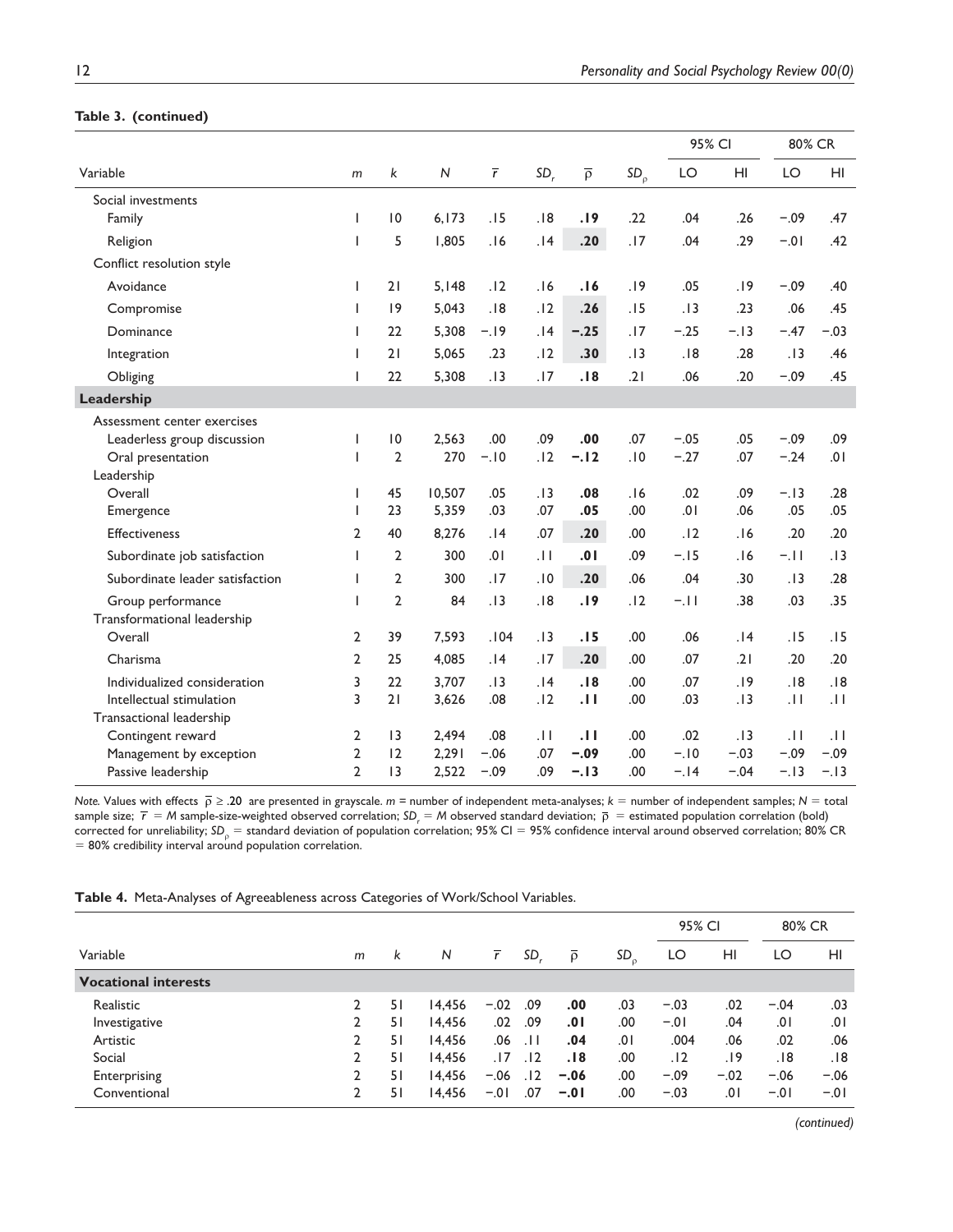# **Table 4. (continued)**

|                                      |                |                 |                |                |                 |                   |             |            | 95% CI          |            | 80% CR     |
|--------------------------------------|----------------|-----------------|----------------|----------------|-----------------|-------------------|-------------|------------|-----------------|------------|------------|
| Variable                             | m              | k               | N              | $\overline{r}$ | SD <sub>r</sub> | $\overline{\rho}$ | $SD_{\rho}$ | LO         | H <sub>II</sub> | LO         | HI         |
| <b>Work attitudes</b>                |                |                 |                |                |                 |                   |             |            |                 |            |            |
| Adjustment to college                |                |                 |                |                |                 |                   |             |            |                 |            |            |
| Overall                              | I              | 7               | 1,996          | .31            | .09             | .37               | .09         | .24        | .38             | .25        | .48        |
| Academic                             | ı              | 7               | 1,994          | .28            | .15             | .35               | .17         | .17        | .39             | .13        | .56        |
| Institutional attachment             | ı              | 6               | 1,913          | .27            | .05             | .34               | .00         | .23        | .31             | .34        | .34        |
| Personal-emotional                   |                | 7               | 2,000          | .21            | .12             | .26               | .13         | .12        | .30             | .10        | .42        |
| Social                               |                | 7               | 1,994          | .25            | .06             | .31               | .01         | .21        | .29             | .30        | .32        |
| Applicant attraction to organization | I              | 12              | 4,359          | .03            | .09             | .04               | .09         | $-.02$     | .08             | $-.08$     | .15        |
| Expatriate adjustment                |                |                 |                |                |                 |                   |             |            |                 |            |            |
| Overall                              | I              | 19              | 3,796          | .19            | .16             | .23               | .17         | .12        | .26             | .01        | .45        |
| General                              |                | 10              | 2,215          | $ 11\rangle$   | .10             | .14               | .10         | .05        | .17             | .01        | .27        |
| Interactional                        | ı              | 12              | 2,414          | .15            | .10             | .18               | .09         | .09        | .21             | .07        | .30        |
| Work                                 | $\mathbf{I}$   | 9               | 1,906          | .12            | .09             | .15               | .07         | .06        | .18             | .06        | .24        |
| Job characteristic perceptions: Task |                |                 |                |                |                 |                   |             |            |                 |            |            |
| Task overall                         | $\mathbf{I}$   | 30              | 15,553         | .08            | . 12            | . I O             | . 13        | .04        | . 12            | $-.07$     | .27        |
| Task autonomy                        | ı              | 20              | 12,823         | .09            | .11             | .11               | .13         | .04        | .13             | $-.06$     | .27        |
| Task feedback                        | ı              | 6               | 1,906          | .07            | .19             | .09               | .23         | $-.08$     | .22             | $-.20$     | .38        |
| Task identity<br>Task significance   | ı<br>ı         | 3<br>6          | 1,073<br>1,890 | .09<br>.10     | .05<br>.08      | .12<br>.13        | .00<br>.08  | .03<br>.03 | .15<br>.17      | .12<br>.03 | .12<br>.23 |
| Task variety                         |                | 5               | 1,472          | .06            | .06             | .08               | .01         | 10.        | $\pm$           | .07        | .09        |
| Organizational justice perceptions   |                |                 |                |                |                 |                   |             |            |                 |            |            |
| <b>Distributive</b>                  | $\mathbf{I}$   | 16              | 5,606          | 16.            | .08             | .19               | .07         | .12        | .20             | .10        | .28        |
| Informational                        | I              | 5               | 1,942          | .11            | .05             | .13               | .00         | .07        | .15             | .13        | .13        |
| Interpersonal                        | ı              | $\overline{10}$ | 3,530          | .14            | .07             | .17               | .06         | .10        | .18             | .10        | .24        |
| Procedural                           |                | 22              | 6,859          | .17            | .10             | .21               | .10         | .13        | .21             | .08        | .34        |
| Safety climate perceptions           | L              | 3               | 556            | 14.            | .11             | .17               | .09         | .02        | .26             | .05        | .29        |
| Job satisfaction                     | $\overline{2}$ | 61              | 14,192         | .14            | .12             | .18               | .00         | .11        | .17             | .18        | .18        |
| Organizational commitment            |                |                 |                |                |                 |                   |             |            |                 |            |            |
| Global                               | L              | 10              | 2,007          | .20            | .07             | .24               | .02         | 16.        | .24             | .22        | .27        |
| Affective                            | I              | 29              | 9,283          | .24            | .13             | .30               | .15         | .19        | .29             | .H         | .49        |
| Continuance                          | T              | $\overline{14}$ | 4,315          | .05            | .12             | .07               | 14.         | $-.01$     | .H              | $-.11$     | .25        |
| Normative                            | $\mathbf{I}$   | 3               | 4,147          | .20            | .07             | .26               | .06         | .16        | .24             | .19        | .33        |
| Turnover intentions                  | $\overline{2}$ | 17              | 4,377          | $-.14$         | .10             | $-.18$            | .03         | $-.19$     | $-.10$          | $-.22$     | $-.14$     |
| Work-life balance                    |                |                 |                |                |                 |                   |             |            |                 |            |            |
| Family interference with work        |                | 9               | 3,901          | $-.19$         | .08             | $-.23$            | .09         | $-.25$     | $-.14$          | $-.35$     | $-.12$     |
| Work interference with family        | L              | 12              | 4,514          | $-.17$         | .08             | $-.21$            | .08         | $-.22$     | $-.13$          | $-.31$     | $-.11$     |
| Work-nonwork spillover: Negative     | L              | 13              | 5,309          | $-.15$         | .06             | $-.18$            | .03         | $-.18$     | $-.12$          | $-.22$     | $-.14$     |
| Work-nonwork spillover: Positive     | L              | $\overline{2}$  | 2,510          | .17            | .03             | .22               | .00         | .14        | .21             | .22        | .22        |
| Career decision-making difficulties  | L              | 18              | 8,180          | $-.07$         | .13             | $-.08$            | .14         | $-.13$     | $-0.01$         | $-.26$     | .10        |
| Career adaptability                  | L              | П               | 10,826         | .13            | .12             | .15               | .14         | .06        | .20             | $-.03$     | .33        |
| Career satisfaction                  | T              | 3               | 11,050         | .12            | .12             | .15               | .14         | .06        | .18             | $-.03$     | .32        |
| Performance                          |                |                 |                |                |                 |                   |             |            |                 |            |            |
| Academic attendance                  | L              | 6               | 1,874          | .02            | .13             | .03               | .15         | $-.08$     | .12             | $-.16$     | .21        |
| Academic performance                 | L              | 109             | 58,522         | .07            | .15             | .09               | .19         | .04        | .10             | $-.15$     | .33        |
| Postsecondary                        | 4              | 75              | 33,528         | .06            | .07             | .06               | .02         | .04        | .07             | .04        | .09        |
| Training performance                 | 6              | 48              | 8,992          | .03            | .09             | .04               | .04         | .01        | .06             | $-0.1$     | .09        |
| Training and job performance         | L              | 83              | 12,467         | .05            | .10             | .08               | .08         | .03        | .07             | $-.03$     | .18        |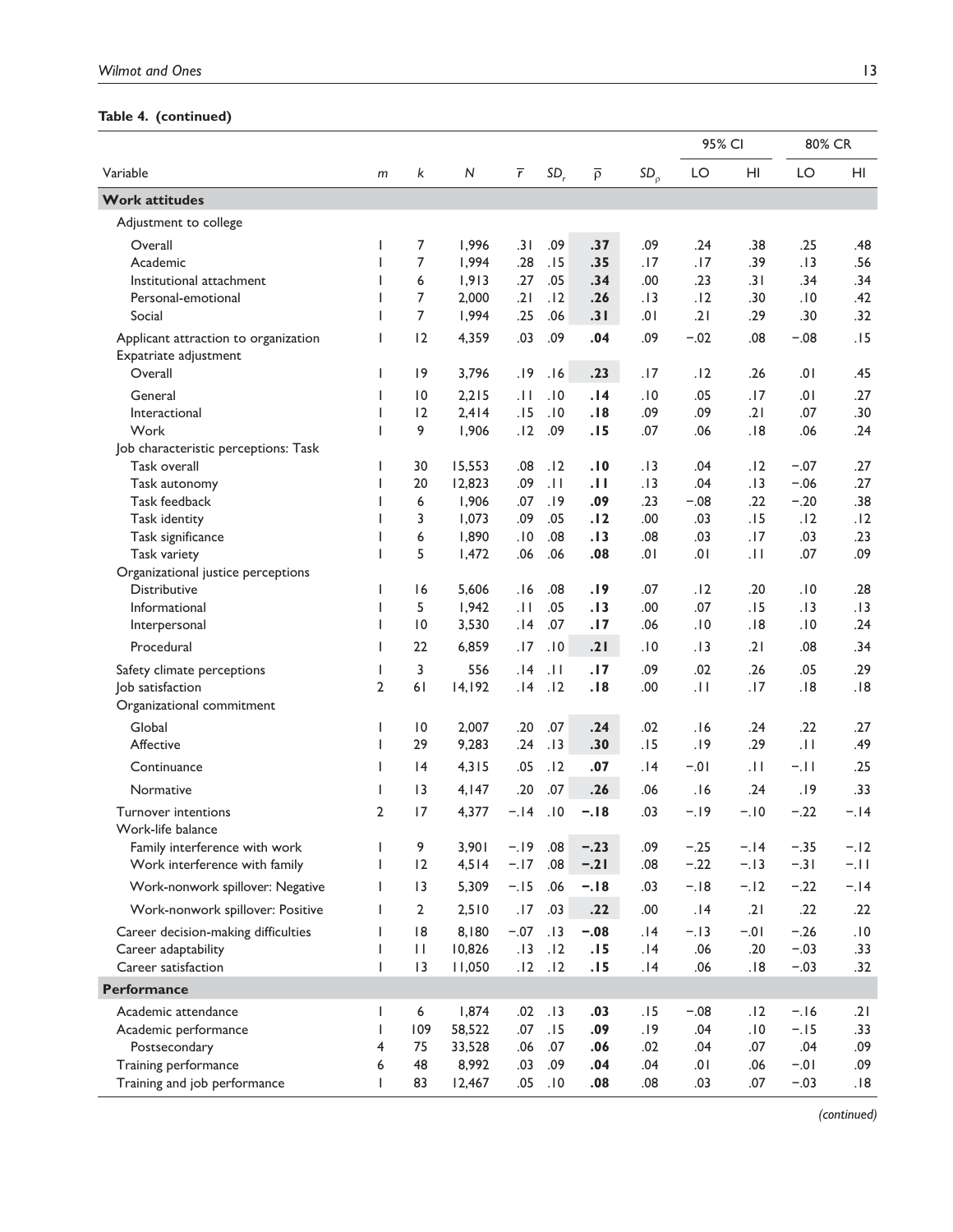### **Table 4. (continued)**

|                                       |                          |                 |         |                |                 |                   |             | 95% CI  |                 | 80% CR  |              |
|---------------------------------------|--------------------------|-----------------|---------|----------------|-----------------|-------------------|-------------|---------|-----------------|---------|--------------|
| Variable                              | m                        | k               | N       | $\overline{r}$ | SD <sub>r</sub> | $\overline{\rho}$ | $SD_{\rho}$ | LO      | HI              | LO      | HI           |
| Situational judgment test performance |                          |                 |         |                |                 |                   |             |         |                 |         |              |
| Behavioral tendency tests             | ı                        | 17              | 8,358   | .33            | .18             | .38               | .20         | .24     | .42             | .12     | .64          |
| Knowledge tests                       | $\overline{\phantom{a}}$ | 34              | 17, 115 | .17            | .10             | .20               | .10         | .14     | .20             | .06     | .33          |
| Job search intensity                  | $\overline{\phantom{a}}$ | 4               | 6,835   | .05            | .06             | .06               | .05         | .02     | .08             | $-.002$ | .13          |
| Assessment center ratings             |                          |                 |         |                |                 |                   |             |         |                 |         |              |
| Organizing and planning               | 2                        | $\mathbf{H}$    | 6,302   | .04            | .09             | .05               | .00         | $-.02$  | .09             | .04     | .05          |
| Problem solving                       | $\overline{2}$           | 12              | 6,253   | .06            | .06             | .07               | .00         | .02     | .09             | .07     | .07          |
| Assessment center exercises           |                          |                 |         |                |                 |                   |             |         |                 |         |              |
| Case analysis                         | 1                        | 3               | 358     | $-.06$         | .10             | $-.07$            | .04         | $-.17$  | .05             | $-.12$  | $-.02$       |
| In-basket                             | 1                        | 4               | 606     | $-.02$         | .11             | $-.03$            | .09         | $-.13$  | .09             | $-.14$  | .09          |
| Occupational performance              | 6                        | 301             | 51,162  | .04            | .11             | .06               | .02         | .03     | .06             | .04     | .08          |
| Overall job performance               |                          |                 |         |                |                 |                   |             |         |                 |         |              |
| Supervisor-ratings                    | $\overline{10}$          | 9               | 43,456  | .08            | .10             | .13               | .04         | .07     | .10             | .08     | .19          |
| Peer-ratings                          | $\overline{1}$           | 17              | 5,243   | .10            | .11             | .21               | .21         | .05     | .15             | $-.06$  | .48          |
| Subordinate-ratings                   | 1                        | $\mathbf{H}$    | 3,568   | .08            | .14             | .18               | .30         | $-0.01$ | .17             | $-.21$  | .57          |
| Maximal performance                   | $\overline{1}$           | 4               | 1,514   | .09            | .07             | .14               | .08         | .02     | .16             | .04     | .24          |
| Typical performance                   | ı                        | 4               | 1,514   | .06            | .05             | .09               | .00         | .01     | .11             | .09     | .09          |
| Technical performance                 | 3                        | 90              | 23,462  | .07            | .12             | .09               | ا 0.        | .04     | .09             | .08     | .10          |
| Contextual performance                | 2                        | 22              | 4,140   | .14            | .16             | .19               | .00         | .07     | .21             | .19     | .19          |
| Organizational citizenship behavior   |                          |                 |         |                |                 |                   |             |         |                 |         |              |
| Overall                               | ı                        | 47              | 10,308  | .H             | . I I           | .15               | .12         | .08     | 14.             | $-.002$ | .31          |
| Global                                | ı                        | 22              | 3,875   | .10            | .12             | .14               | .13         | .05     | .15             | $-.03$  | .31          |
| Organizational                        | $\mathbf{I}$             | 15              | 4,598   | .12            | .11             | .17               | .13         | .06     | .18             | $-.001$ | .34          |
| Change                                | $\mathbf{I}$             | 8               | 1,396   | $-.02$         | .11             | $-.03$            | ا ا.        | $-.10$  | .06             | $-.17$  | .11          |
| Adaptive performance                  |                          |                 |         |                |                 |                   |             |         |                 |         |              |
| Overall                               | 2                        | 75              | 9,288   | .08            | .11             | .10               | .00         | .05     | .10             | .10     | .10          |
| Proactive forms                       | T                        | 65              | 7,093   | .06            | .11             | .08               | .07         | .03     | .09             | $-0.1$  | .17          |
| Reactive forms                        | T                        | 69              | 7,314   | .08            | .11             | .10               | .07         | .05     | .11             | .02     | .19          |
| Voice                                 |                          |                 |         |                |                 |                   |             |         |                 |         |              |
| Overall                               |                          | 5               | 1,429   | .00            | .14             | .00               | .15         | $-.12$  | .12             | $-.19$  | .19          |
| Prohibitive                           |                          | $\overline{2}$  | 699     | .03            | .12             | .04               | .13         | $-.13$  | .19             | $-.12$  | .20          |
| Promotive                             |                          | 4               | 1,163   | .02            | .12             | .03               | .13         | $-.10$  | .14             | $-.14$  | .20          |
| Creativity                            | $\overline{2}$           | 97              | 37,987  | .01            | .06             | .02               | .02         | .003    | .03             | $-.01$  | .05          |
| Job complexity                        | I.                       | 4               | 4,078   | $-.06$         | .03             | $-.08$            | .02         | $-.09$  | $-.03$          | $-.10$  | $-.05$       |
| Job crafting                          |                          | 5               | 2,944   | .20            | .18             | .25               | .22         | .04     | .35             | $-.03$  | .53          |
| Performance rating leniency           | T                        | 12              | 1,899   | .20            | .16             | .25               | .17         | .H      | .29             | .03     | .46          |
| <b>Extrinsic career success</b>       |                          |                 |         |                |                 |                   |             |         |                 |         |              |
| Academic success                      | I                        | 15              | 7,330   | .01            | .05             | .01               | .00         | $-0.01$ | .03             | 10.     | .01          |
| <b>Training success</b>               | $\overline{2}$           | $\overline{10}$ | 1,206   | .04            | .08             | .05               | .03         | $-0.01$ | .09             | 10.     | .10          |
| Job search success                    |                          |                 |         |                |                 |                   |             |         |                 |         |              |
| Employment quality                    | T                        | 3               | 376     | .13            | .11             | .15               | .07         | .01     | .25             | .05     | .24          |
| Employment status                     | I.                       | $\overline{2}$  | 817     | $-.02$         | .05             | $-.02$            | .00         | $-.09$  | .05             | $-.02$  | $-.02$       |
| Personnel data                        | $\overline{2}$           | 28              | 4,969   | .08            | .10             | .11               | .00         | .04     | $\overline{11}$ | .11     | $ 11\rangle$ |
| Commendable behavior                  | ı                        | $\overline{4}$  | 24,259  | .08            | .01             | .12               | .00         | .07     | .09             | .12     | .12          |
| Status changes                        | ı                        | 9               | 2,515   | .09            | .10             | .13               | .12         | .02     | .16             | $-.03$  | .29          |
| Productivity                          | 3                        | 25              | 3,495   | $-.16$         | .15             | $-.09$            | .04         | $-.13$  | $-0.01$         | $-.14$  | $-.03$       |
| Promotions                            | -1                       | 4               | 4,428   | $-.04$         | .03             | $-.05$            | .00         | $-.07$  | $-0.01$         | $-.05$  | $-.05$       |
| Salary                                | -1                       | 6               | 6,286   | $-.09$         | .03             | $-.10$            | .01         | $-.11$  | $-.06$          | $-.11$  | $-.09$       |

*Note.* Values with effects  $\bar{\rho} \ge 0.20$  are presented in grayscale.  $m$  = number of independent meta-analyses;  $k$  = number of independent samples;  $N$  = total sample size;  $\bar{r} = M$  sample-size-weighted observed correlation; SD<sub>r</sub> = M observed standard deviation;  $\bar{\rho}$  = estimated population correlation (bold) corrected for unreliability; SD<sub>0</sub> = standard deviation of population correlation; 95% CI = 95% confidence interval around observed correlation; 80% CR  $= 80\%$  credibility interval around population correlation.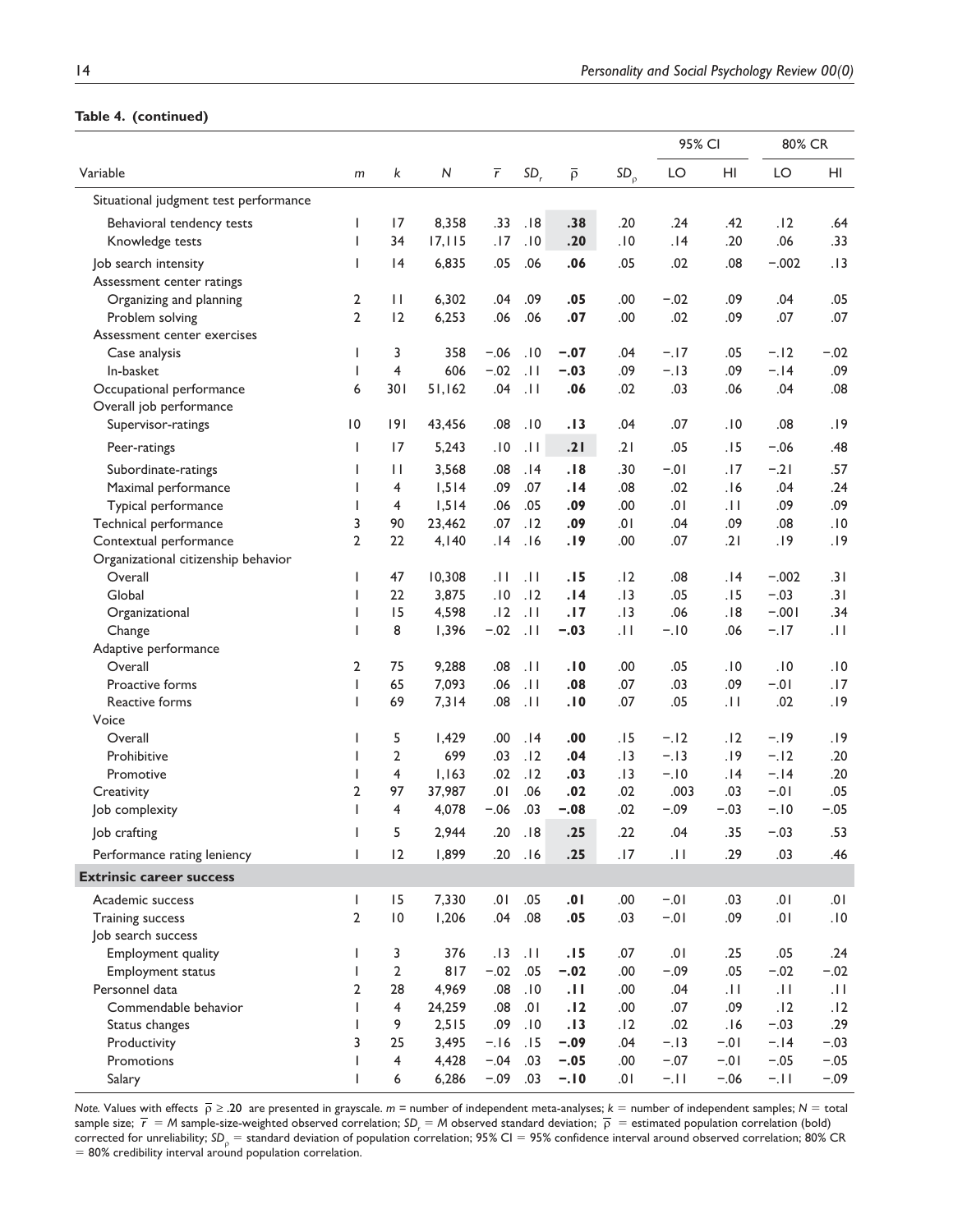#### **Table 5.** Meta-Analyses of Agreeableness Across Categories of Antisocial Variables.

|                                     |                |                 |              |                |                 |                   |                 | 95% CI |         | 80% CR |        |
|-------------------------------------|----------------|-----------------|--------------|----------------|-----------------|-------------------|-----------------|--------|---------|--------|--------|
| Variables                           | m              | k               | $\mathsf{N}$ | $\overline{r}$ | SD <sub>r</sub> | $\overline{\rho}$ | SD <sub>0</sub> | LO     | HI      | LO     | HI     |
| <b>Dark traits</b>                  |                |                 |              |                |                 |                   |                 |        |         |        |        |
| Machiavellianism                    | $\mathsf{I}$   | 108             | 40,818       | $-.40$         | $\overline{11}$ | $-.53$            | 14.             | $-.42$ | $-.38$  | $-.70$ | $-.35$ |
| Narcissism                          | $\mathsf{I}$   | 108             | 40,818       | $-.18$         | .19             | $-.23$            | .24             | $-.22$ | $-.14$  | $-.53$ | .07    |
| Psychopathy                         | $\overline{1}$ | 108             | 40,818       | $-.47$         | $\overline{11}$ | $-.61$            | .14             | $-.49$ | $-.45$  | $-.79$ | $-.44$ |
| <b>Antisocial attitudes</b>         |                |                 |              |                |                 |                   |                 |        |         |        |        |
| Prejudice                           | ı              | 25              | 4,713        | $-.22$         | .06             | $-.28$            | .00             | $-.25$ | $-.20$  | $-.28$ | $-.28$ |
| Social dominance orientation        | $\mathbf{I}$   | 31              | 11,669       | $-.29$         | .04             | $-.36$            | .00             | $-.31$ | $-.28$  | $-.36$ | $-.36$ |
| Right-wing authoritarianism         | ı              | 42              | 14,301       | .00            | .05             | .00               | .00             | $-.02$ | .02     | .00    | .00    |
| Counterproductivity                 |                |                 |              |                |                 |                   |                 |        |         |        |        |
| Academic dishonesty                 | $\mathbf{I}$   | 16              | 5,253        | $-.10$         | .10             | $-.13$            | .11             | $-.15$ | $-.05$  | $-.26$ | .01    |
| Counterproductive academic behavior |                |                 |              |                |                 |                   |                 |        |         |        |        |
| Overall                             | $\mathbf{I}$   | 56              | 24,436       | $-.10$         | .10             | $-.13$            | .10             | $-.12$ | $-.08$  | $-.26$ | .01    |
| Absenteeism                         | $\mathsf{l}$   | 21              | 5,251        | $-.07$         | .10             | $-.09$            | .09             | $-.11$ | $-.03$  | $-.21$ | .03    |
| Breach of rules                     |                | 4               | 1,124        | $-.17$         | . I I           | $-.22$            | .11             | $-.28$ | $-.06$  | $-.36$ | $-.07$ |
| Cheating                            | <b>I</b>       | 8               | 2,263        | $-.17$         | .10             | $-.22$            | .11             | $-.24$ | $-.10$  | $-.35$ | $-.08$ |
| Deception                           | $\mathbf{I}$   | 9               | 1,244        | $-.05$         | 14.             | $-.06$            | 14.             | $-.14$ | .04     | $-.24$ | .11    |
| Low effort                          | $\mathbf{I}$   | 6               | 11,478       | $-.08$         | .02             | $-.10$            | .00             | $-.10$ | $-.06$  | $-.10$ | $-.10$ |
| Misuse of resources                 | $\mathbf{I}$   | 4               | 1,124        | $-.21$         | .03             | $-.27$            | .00             | $-.24$ | $-.18$  | $-.27$ | $-.27$ |
| Plagiarism                          |                | 5               | 1,620        | $-.03$         | .08             | $-.04$            | .07             | $-.10$ | .04     | $-.13$ | .05    |
| Applicant faking                    | $\overline{2}$ | 28              | 46,025       | .06            | .04             | .06               | .04             | .04    | .07     | .02    | .11    |
| Counterproductive work behavior     |                |                 |              |                |                 |                   |                 |        |         |        |        |
| Overall                             | 3              | 41              | 13,280       | $-.28$         | $  \cdot  $     | $-.36$            | .05             | $-.32$ | $-.25$  | $-.42$ | $-.29$ |
| Other-ratings                       | T              | 9               | 2,246        | $-.18$         | .16             | $-.26$            | .22             | $-.28$ | $-.08$  | $-.54$ | .01    |
| Interpersonal                       | ı              | 32              | 8,413        | $-.31$         | .10             | $-.39$            | .10             | $-.34$ | $-.28$  | $-.52$ | $-.26$ |
| Organizational                      |                | 30              | 7,871        | $-.25$         | .10             | $-.32$            | .10             | $-.29$ | $-.21$  | $-.45$ | $-.19$ |
| Withdrawal behavior                 |                | 4               | 863          | $-.12$         | .06             | $-.15$            | .00             | $-.18$ | $-.06$  | $-.15$ | $-.15$ |
| Cyberloafing                        |                | 7               | 2,205        | $-.09$         | .06             | $-.11$            | .03             | $-.13$ | $-.05$  | $-.14$ | $-.08$ |
| Absenteeism                         |                | 9               | 1,076        | $-.05$         | .08             | $-.06$            | .00             | $-.10$ | .002    | $-.06$ | $-.06$ |
| Aggression                          | $\overline{2}$ | 44              | 9,905        | $-.32$         | .07             | $-.40$            | .03             | $-.34$ | $-.29$  | $-.44$ | $-.35$ |
| Antisocial behavior                 | $\overline{2}$ | 44              | 14,859       | $-.37$         | .04             | $-.46$            | .05             | $-.38$ | $-.35$  | $-.52$ | $-.40$ |
| Safety performance                  | L              | 12              | 4,791        | .20            | .06             | .25               | .05             | .16    | .24     | .18    | .31    |
| Irresponsible behavior              |                | 4               | 24,259       | $-.08$         | .01             | $-.12$            | .00             | $-.09$ | $-.07$  | $-.12$ | $-.12$ |
| Sexual activity                     |                |                 |              |                |                 |                   |                 |        |         |        |        |
| Overall                             | T              | $ 9\rangle$     | 31,182       | $-.10$         | .04             | $-.13$            | .04             | $-.12$ | $-.08$  | $-19$  | $-.07$ |
| Casual sex                          | T              | 6               | 18,008       | $-19$          | .02             | $-.23$            | .02             | $-.21$ | $-.17$  | $-.26$ | $-.21$ |
| Lifetime sexual partners            | T              | 5               | 6,495        | $-.05$         | .02             | $-.06$            | .00             | $-.07$ | $-.03$  | $-.06$ | $-.06$ |
| Risky sexual behaviors              | I.             | $\overline{13}$ | 4,165        | $-.11$         | .04             | $-.13$            | .00             | $-.13$ | $-.09$  | $-.13$ | $-.13$ |
| Sexual infidelity                   | ı              | $\overline{10}$ | 18,350       | $-.18$         | .03             | $-.23$            | .03             | $-.20$ | $-.16$  | $-.26$ | $-.19$ |
| <b>Turnover/Accidents</b>           |                |                 |              |                |                 |                   |                 |        |         |        |        |
| Turnover                            |                |                 |              |                |                 |                   |                 |        |         |        |        |
| Turnover/tenure                     | T              | 15              | 1,838        | $-.06$         | .09             | $-.09$            | .00             | $-.11$ | $-0.1$  | $-.09$ | $-.09$ |
| Turnover                            | $\mathbf{I}$   | 15              | 1,532        | $-.22$         | .13             | $-.27$            | .12             | $-.29$ | $-.15$  | $-.42$ | $-.13$ |
| Voluntary turnover                  | $\mathbf{I}$   | 6               | 2,449        | $-.07$         | .09             | $-.09$            | .09             | $-.14$ | $-.001$ | $-.20$ | .02    |
| Accidents                           |                |                 |              |                |                 |                   |                 |        |         |        |        |
| Occupational                        | $\mathbf{I}$   | 9               | 4,239        | $-.07$         | .05             | $-.12$            | .00             | $-.10$ | $-.04$  | $-.12$ | $-.12$ |
| Vehicular                           | $\mathsf{I}$   | 29              | 10,577       | $-.07$         | .06             | $-.12$            | .06             | $-.10$ | $-.05$  | $-.20$ | $-.05$ |

*Note.* Values with effects  $\bar{p} \ge 0.20$  are presented in grayscale. *m* = number of independent meta-analyses; *k* = number of independent samples; *N* = total sample size;  $\bar{r} = M$  sample-size-weighted observed correlation;  $SD_r = M$  observed standard deviation;  $\bar{p}$  = estimated population correlation (bold) corrected for unreliability; SD<sub>p</sub> = standard deviation of population correlation; 95% CI = 95% confidence interval around observed correlation; 80% CR  $= 80\%$  credibility interval around population correlation.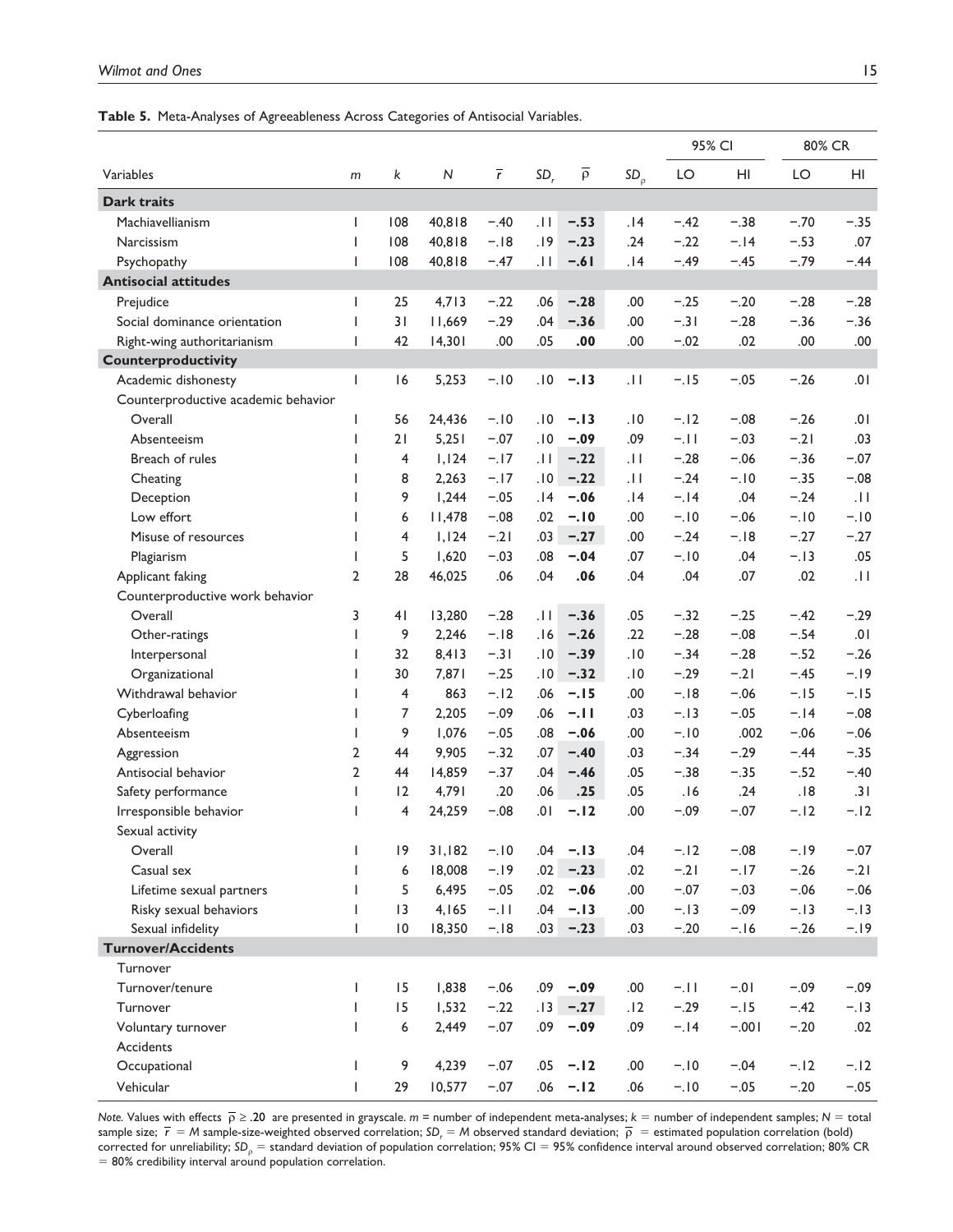# *Agreeableness*

Table 2 reports meta-analyses of Agreeableness across categories of individual variables. It shows relations in a helpful direction for 83 (93%) of 88 variables, including 39 effects  $\geq$  .20.

*Motivational constructs.* Agreeableness relates positively to psychological needs for relatedness ( $\bar{\rho}$ =.46), autonomy  $(\bar{\rho} = .32)$ , and competence  $(\bar{\rho} = .31)$ , as well as regulatory focus promotion ( $\bar{\rho}$ =.23). It relates positively to employee engagement ( $\bar{\rho}$ =.26), including dedication and vigor components (both  $\bar{\rho}$ s=.21), and demonstrating effort ( $\bar{\rho}$ =.20), but relates negatively to goal-setting motivation ( $\bar{p}$ = –.30). The trait also relates positively to noncalculative ( $\bar{\rho}$ =.35) and social-normative ( $\bar{\rho}$ =.28) motivations to lead, and proactive career orientation ( $\bar{\rho}$ =.23).

*Personal values.* Agreeableness relates strongly positively to the higher order value of self-transcendence ( $\bar{\rho}$ =.50), and its constituent values of benevolence ( $\bar{\rho}$ =.60) and universalism  $(\bar{\rho} = 37)$ , whereas it relates negatively to the higher order value of self-enhancement ( $\bar{p} = -.27$ ) and two of its constituent values—power ( $\bar{\rho}$ =.42) and achievement ( $\bar{\rho}$ =-.24). Furthermore, the trait relates positively to the basic personal values of conformity ( $\bar{\rho}$ =.25) and tradition ( $\bar{\rho}$ =.22).

*Psychological health.* Agreeableness relates positively to happiness ( $\bar{\rho}$ =.35), quality of life ( $\bar{\rho}$ =.30), and the three components of subjective well-being: low negative affect ( $\bar{\rho}$ =.30), life satisfaction ( $\bar{\rho}$ =.24), and positive affect ( $\bar{\rho}$ =.22). It also relates positively to psychological well-being, including components of positive relations with others ( $\bar{\rho}$ =.47), personal growth ( $\bar{\rho}$ =.39), purpose in life ( $\bar{\rho}$ =.34), environmental mastery ( $\bar{\rho}$ =.34), and self-acceptance ( $\bar{\rho}$ =.33). The trait relates positively to authentic expressions of pride ( $\overline{\rho}$  = .27), but it relates negatively to hubristic pride ( $\bar{p}$ = -.48). Agreeableness also relates positively to a sense of coherence  $(\bar{\rho} = .36)$  and personal accomplishment ( $\bar{\rho} = .29$ ). By contrast, it relates negatively to using substances to cope with stress ( $\bar{p}$ = -.24), overall loneliness ( $\bar{p}$ = -.30) and its social loneliness component ( $\bar{p}$ = -.28), the depersonalization component of burnout ( $\bar{p}$ = -.31), and internet addiction  $(\bar{\rho} = -.28)$ .

*Physical health and medical conditions.* Compared with the previous categories, effects in physical health and medical conditions categories are small; however, they are of great practical importance.<sup>4</sup> Thus, it is notable that Agreeableness relates negatively to sexual dysfunction and excessive alcohol use in concurrent studies, as well as to a reduced risk, in prospective studies, for developing Alzheimer's disease and mortality risk from coronary heart disease (all  $\bar{p}s$ =.05).

Overall, relations reflect motivations for relatedness and effortful engagement, rejection of self-enhancement and embrace of benevolence values, and evidence of subjective well-being and healthy psychological functioning in coping with interpersonal and environmental stressors.

Table 3 presents meta-analyses of Agreeableness across categories of interpersonal variables. It has relations in a helpful direction for 61 (92%) of 66 variables and 26 effects  $\geq$  .20.

*Interpersonal attitudes.* Agreeableness relates positively to social support perceptions ( $\bar{\rho}$ =.33), and perceptions of social job characteristics ( $\bar{\rho}$ =.31), including an absence of conflict  $(\bar{\rho} = .29)$ , social support  $(\bar{\rho} = .28)$ , interaction outside the organization ( $\bar{\rho}$ =.28), interdependence ( $\bar{\rho}$ =.24), and feedback from others ( $\bar{\rho}$ =.21). It is also characterized by sanguine perceptions of others' leadership (passive leadership:  $\bar{p}$ = -.31; transformational leadership:  $\bar{p}$ =.24). The trait relates negatively to workplace ostracism ( $\bar{p}$ = -.31), but relates positively, and substantively, to forgivingness ( $\bar{\rho}$ =.47), as well as to intimate partner-rated ( $\bar{\rho}$ =.20) and marital satisfaction ( $\bar{\rho}$ =.29), pro-environmental attitudes ( $\bar{\rho}$ =20), spirituality ( $\bar{\rho}$ =.25), and religiosity ( $\bar{\rho}$ =.23).

*Collaboration.* Agreeableness relates positively to negotiation performance and "getting along" performance (both  $\bar{\rho}$ s=.20), internal networking behavior ( $\bar{p}$ =.21), and religious social investments ( $\bar{\rho}$ =.20). It also relates positively to cooperative conflict resolution—embracing goal integration ( $\bar{\rho}$ =.30) and compromise ( $\bar{\rho}$ =.26) but rejecting dominance of others  $(\bar{\rho} = -.25)$ .

*Leadership.* Agreeableness relates positively to leadership effectiveness, follower-rated satisfaction with leader, and the charisma component of transformational leadership (all  $\overline{\rho}$ s=.20).

Overall, interpersonal relations reflect a pattern of supportive, cooperative, and satisfying personal relationships both inside and outside the workplace. Relations also reflect a general acceptance of others and nature, as well as aspirations for connection with the transcendent.

Table 4 presents meta-analyses of Agreeableness across categories of work/school variables. It has relations in a helpful direction for 83 (94%) of 88 variables and 39 effects  $\geq$  .20.

*Vocational interests.* Agreeableness has mostly nil relations to variables in this category, but it does display a notable positive relation to social interests ( $\bar{\rho}$ =.18).

*Work attitudes.* Agreeableness relates positively to variables reflecting adjustment to college ( $\bar{\rho}$ =.37), including components of academic ( $\bar{\rho}$ =.35), institutional attachment ( $\bar{\rho}$ =.34), social ( $\bar{\rho}$ =.31), and personal–emotional adjustment ( $\bar{\rho}$ =.26). Similarly, it relates positively to overall expatriate adjustment  $(\bar{\rho} = 23)$ . It also relates positively to more sensitive perceptions of procedural organizational justice ( $\bar{\rho}$ =.21), as well as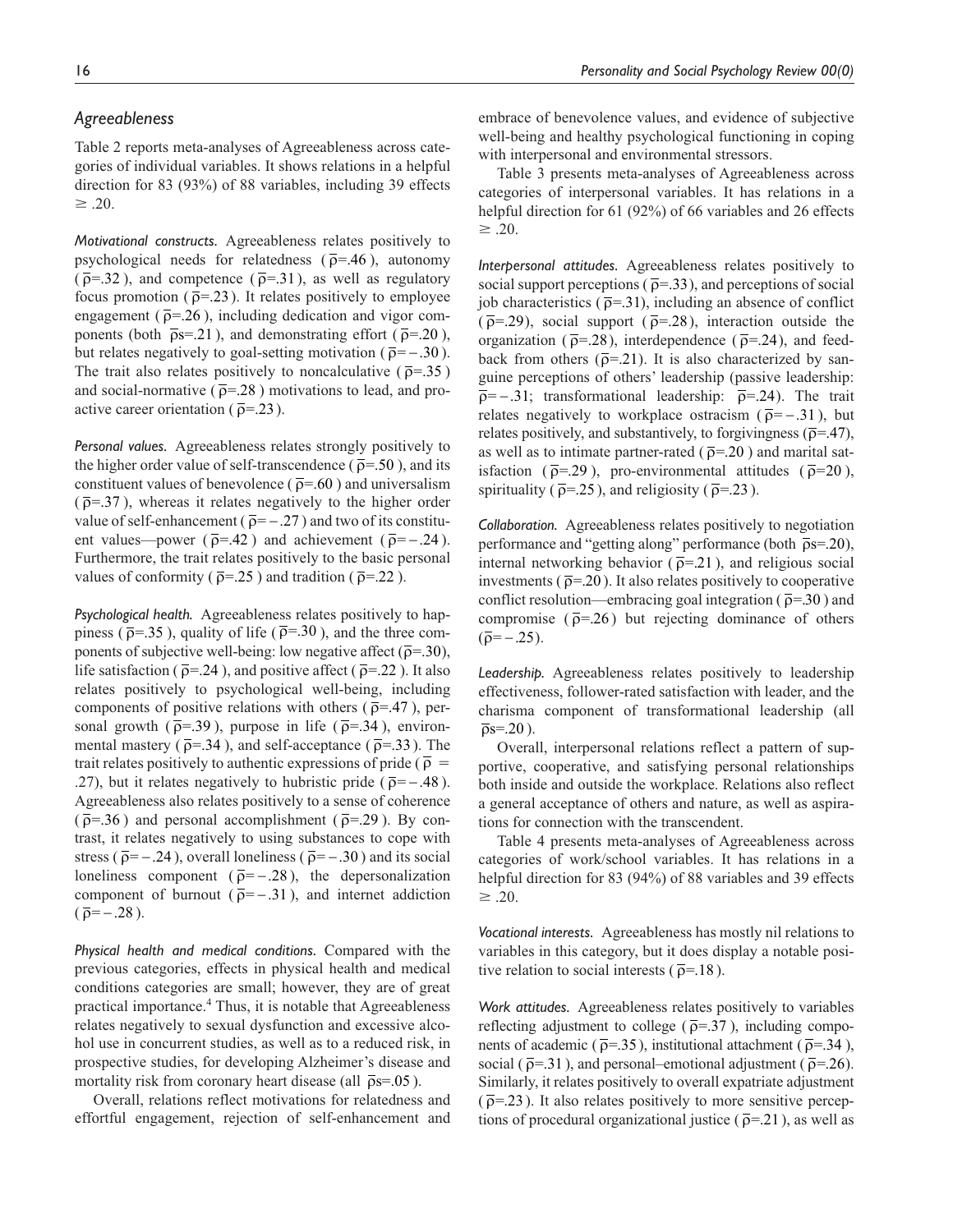affective ( $\bar{\rho}$ =.30), normative ( $\bar{\rho}$ =.26), and global ( $\bar{\rho}$ =.24) forms of organizational commitment. Finally, Agreeableness is helpful for work-life balance—relating negatively to family interference with work ( $\bar{p}$ = −.23) and work interference with family ( $\bar{\rho}$ = -.21), and positively to positive work-nonwork spillover ( $\bar{\rho}$ =.22).

*Performance.* Agreeableness relates positively to proficient performance on behavioral tendency ( $\bar{\rho}$ =.38) and knowledge-based ( $\bar{\rho}$ =.20) situational judgment tests. It is also associated with receiving higher overall job performance evaluations from peers ( $\bar{\rho}$ =.21), tendencies to rate the performance of others with greater leniency, and job crafting (both  $\bar{\rho}s$ =.25). Finally, the relation of Agreeableness to supervisor ratings of overall job performance warrants a few words. Although the relationship falls short of the threshold of  $\bar{\rho} \ge 0.20$ , second-order meta-analysis ( $m = 10$ ) indicates that Agreeableness shows a small, positive, and generalizable effect for this key work variable ( $\bar{\rho}$ =.13). This performance relation likely reflects Agreeableness' contributions toward discretionary, contextual performance rather than toward technical proficiency ( $\bar{\rho}$ =.19 vs. 09).

*Extrinsic career success.* There are no variables with medium (or larger) effects in this category. This omission is notable because, despite its general helpfulness, Agreeableness does have its hindrances. Specifically, the trait has nil or negative relations to outcomes indicative of extrinsic career success, including productivity ( $\bar{\rho}$ = -.09), academic success ( $\bar{\rho}$ =.01), training success ( $\bar{\rho}$ =.05), employment status ( $\bar{\rho}$ =-.02), promotions ( $\bar{p}$ = −.05), and salary ( $\bar{p}$ = −.10).

Overall, work/school relations reflect a pattern of psychological adjustment, helpful work attitudes, and performance behavior but also lower productivity outcomes and fewer rewards.

Table 5 presents meta-analyses of Agreeableness across categories of antisocial variables. It displays relations in a helpful direction for 36 (98%) of 37 variables, with 18 effects  $\geq$  .20.

*Dark traits.* Agreeableness relates substantially negatively to psychopathy ( $\bar{p}$ = −.61) and Machiavellianism ( $\bar{p}$ = −.53) as well as moderately negatively to narcissism ( $\bar{p}$ = –.23).

*Antisocial attitudes.* Agreeableness relates negatively to social dominance orientation ( $\bar{p}$ = −.36) and prejudice  $(\bar{\rho} = -.28)$ .

*Counterproductivity.* Agreeableness relates negatively to counterproductive academic behavior, including misuse of resources ( $\bar{p}$ = −.27), cheating, and breach of rules (both  $\bar{\rho}$ s= −.22). It also relates negatively to overall ( $\bar{\rho}$ = −.36), interpersonal ( $\bar{\rho}$ = −.39), organizational ( $\bar{\rho}$ = −.32), and other-rated ( $\bar{p}$ = −.26) counterproductive work behavior. What is more, Agreeableness relates negatively to antisocial

*Turnover/accidents.* Agreeableness relates negatively to turnover  $(\bar{\rho} = -.27)$ .

Overall, antisocial relations reflect restraint of impulses, attitudes, and behavior that harm or exploit others, as well as a respect for existing social and institutional norms and rules.

*Summary.* Table 6 presents a synthesis of effects of Agreeableness across 275 variables. Effects range from  $\overline{p}$ = -.30 to .61, with a grand mean of  $\overline{p}_M$  = .16 (*SD* = .13). Values at the first ( $\bar{\rho}$ =.06), median ( $\bar{\rho}$ =.14), and third quartiles ( $\bar{\rho}$ =.24) reflect Agreeableness' generally helpful contributions to consequential external variables (93% of total). Across categories, grand means range from nil ( $\bar{p}_M = .01$ ) to large ( $\bar{p}_M$  = .46). Grand means for personal values, psychological health, interpersonal attitudes, dark traits, and antisocial attitudes are medium-to-large; grand means for motivational constructs, collaboration, leadership, work attitudes, performance, counterproductivity, and turnover/accidents are small-to-medium; and grand means for physical health, medical conditions, vocational interests, and extrinsic career success are nil/negligible.

### *Lower Order Traits*

Table 7 presents meta-analyses of Agreeableness' lower order traits. Given sparser data, we present results in a common table, with a column corresponding to each trait. To save space, we display population correlations only. As before, we focus our reporting on effects  $\bar{\rho} \ge .20$  (for details, including sources and complete results for lower order traits, see Tables S7 through S17).

*Compassion.* The compassion aspect has effects in a helpful direction for 13 variables (93%). It relates positively to forgivingness ( $\bar{\rho}$ =.29), religiosity ( $\bar{\rho}$ =.31), pro-environmental attitudes ( $\bar{\rho}$ =.53) and behavior ( $\bar{\rho}$ =.37), but it relates negatively to psychopathy ( $\bar{p}$ = -.39), narcissism, and antisocial behavior (both  $\bar{p}s = -.27$ ).

*Altruism.* The altruism facet shows relations in a helpful direction for all 13 variables (100%). The trait relates positively to religiosity ( $\bar{\rho}$ =.27), pro-environmental attitudes  $(\bar{\rho} = .42)$  and behavior  $(\bar{\rho} = .26)$ , and safety performance ( $\bar{\rho}$ =.35), but it relates negatively to psychopathy ( $\bar{\rho}$ = -.38), narcissism ( $\bar{p}$ = -.24), antisocial behavior ( $\bar{p}$ = -.29), and aggression ( $\bar{p}$ = -.28).

*Tendermindedness.* The tendermindedness facet has effects in a helpful direction for 13 (87%) of 15 variables. The trait relates positively to overall job performance ( $\bar{\rho}$ =.23), religiosity ( $\bar{\rho}$ =.30), pro-environmental attitudes ( $\bar{\rho}$ =.55), and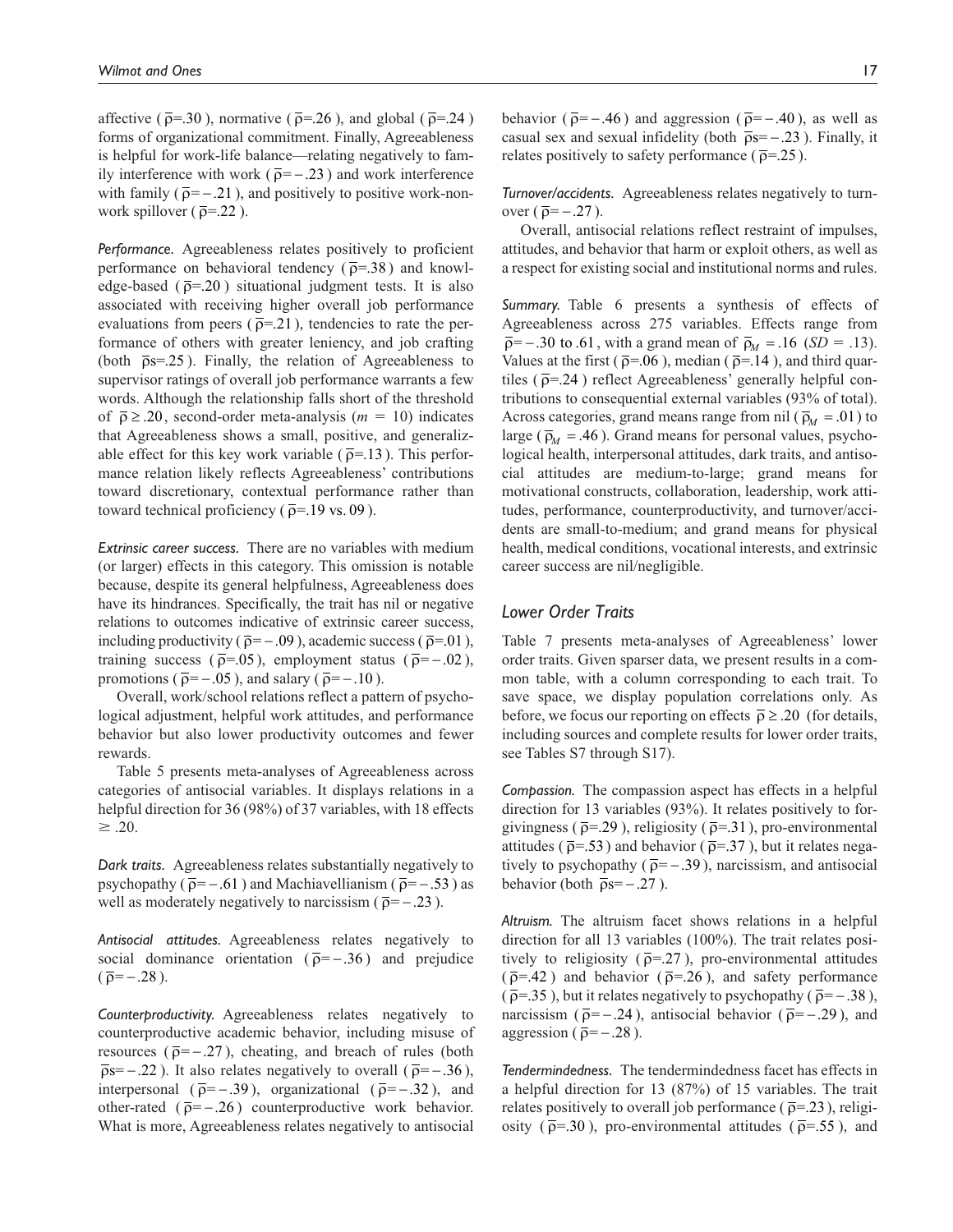| Variable category           | $N_{\rm v}$     | $\overline{\rho}_M$ | $SD_{\rho}$ | Min    | QI              | Med    | Q <sub>3</sub> | Max    | $N\overline{p} \ge .20$ |
|-----------------------------|-----------------|---------------------|-------------|--------|-----------------|--------|----------------|--------|-------------------------|
| <b>Overall</b>              | 275             | .16                 | .13         | $-.30$ | .06             | .14    | .24            | .61    | 101                     |
| Individual variables        |                 |                     |             |        |                 |        |                |        |                         |
| Motivational constructs     | 27              | .17                 | .14         | $-.30$ | $\overline{11}$ | 6 .    | .23            | .46    | 12                      |
| Personal values             | 4               | .24                 | .18         | .00    | .07             | .23    | .35            | .60    | 8                       |
| Psychological health        | 28              | .26                 | $  \cdot  $ | .07    | .18             | .28    | .34            | .48    | 9                       |
| Physical health             | 9               | .02                 | .03         | $-.02$ | .01             | .01    | .05            | .07    | 0                       |
| Medical conditions          | $\overline{10}$ | .01                 | .02         | $-.02$ | .00             | .00    | .03            | .05    | 0                       |
| Interpersonal variables     |                 |                     |             |        |                 |        |                |        |                         |
| Interpersonal attitudes     | 25              | .21                 | .12         | $-.11$ | .18             | .23    | .29            | .47    | 16                      |
| Collaboration               | 26              | .10                 | .12         | $-.18$ | .04             | .12    | .19            | .30    | 7                       |
| Leadership                  | 15              | $\overline{11}$     | .09         | $-.12$ | .06             | .11    | .19            | .20    | 3                       |
| Work/School variables       |                 |                     |             |        |                 |        |                |        |                         |
| <b>Vocational interests</b> | 6               | .05                 | .07         | .00    | .01             | .03    | .06            | .18    | 0                       |
| Work attitudes              | 34              | .19                 | .08         | .04    | .13             | .18    | .23            | .37    | 3                       |
| Performance                 | 34              | .10                 | .09         | $-.07$ | .04             | .08    | .15            | .38    | 5                       |
| Extrinsic career success    | 10              | .03                 | .09         | $-.10$ | $-.04$          | .03    | $ 11\rangle$   | .15    | 0                       |
| Antisocial variables        |                 |                     |             |        |                 |        |                |        |                         |
| Dark traits                 | 3               | $-.46$              | .20         | $-.61$ | $-.57$          | $-.53$ | $-.38$         | $-.23$ | 3                       |
| Antisocial attitudes        | 3               | $-.21$              | .19         | $-.36$ | $-.32$          | $-.28$ | $-.14$         | .00    | $\overline{2}$          |
| Counterproductivity         | 26              | $-.19$              | .13         | $-.46$ | $-.26$          | $-.14$ | $-.10$         | .06    | 12                      |
| Turnover/Accidents          | 5               | $-.14$              | .08         | $-.27$ | $-.12$          | $-.12$ | $-.09$         | $-.09$ |                         |

**Table 6.** Summary of Meta-Analyses of Agreeableness Across Categories of Variables.

*Note*. We rekeyed effects for variables with a negative (e.g., dark traits) or a neutral valence (e.g., personal values) in a positive direction prior to calculating overall descriptive statistics. N<sub>*v*</sub> = number of variables per category;  $\bar{\rho}_M$  = M estimated population correlation across variables; SD<sub>ρ</sub> = between-variables standard deviation in population correlations; Min = minimum correlation; QI = correlation at the first quartile (i.e., 25th percentile); Med = median correlation;  $Q3$  = correlation at the third quartile (i.e., 75th percentile); Max = maximum correlation;  $N_{\text{D}} > 20$  = number of correlations with medium (or larger) effect size (i.e.,  $\bar{\rho} \ge .20$ ).

behavior ( $\bar{\rho}$ =.42), but it relates negatively to psychopathy  $(\bar{\rho} = -.33)$ , narcissism ( $\bar{\rho} = -.24$ ), and antisocial behavior  $(\bar{\rho} = -.21)$ .

*Politeness.* The politeness aspect shows relations in a helpful direction for 11 (100%) variables. The trait relates positively to religiosity ( $\bar{\rho}$ =.26), pro-environmental attitudes ( $\bar{\rho}$ =.30) and behavior ( $\bar{\rho}$ =.25), but it relates markedly negatively to narcissism ( $\bar{p}$ = -.55), psychopathy ( $\bar{p}$ = -.53), antisocial behavior ( $\bar{p}$ = -.47), and aggression ( $\bar{p}$ = -.46).

*Straightforwardness.* The straightforwardness facet has helpful relations to 12 (100%) variables. It relates positively to religiosity ( $\bar{\rho}$ =.28), pro-environmental attitudes ( $\bar{\rho}$ =.32) and behavior ( $\bar{\rho}$ =.23), but it relates negatively to psychopathy ( $\bar{p}$ = -.54), narcissism ( $\bar{p}$ = -.43), academic dishonesty  $(\bar{\rho} = -.31)$ , antisocial behavior ( $\bar{\rho} = -.41$ ), and aggression  $(\bar{\rho} = -.37)$ .

*Modesty.* The modesty facet has relations in a helpful direction for 10 (91%) of 11 variables. The trait relates negatively to narcissism ( $\bar{\rho}$ = -.48), psychopathy ( $\bar{\rho}$ = -.25), aggression ( $\bar{p}$ = -.22), and antisocial behavior ( $\bar{p}$ = -.20).

*Cooperativeness.* The cooperativeness facet has effects in a helpful direction for all 13 (100%) variables. It relates positively and notably to contextual performance ( $\bar{\rho}$ =.20), as well as religiosity ( $\bar{\rho}$ =.27), pro-environmental attitudes  $(\bar{\rho} = 21)$  and behavior ( $\bar{\rho} = 20$ ). In contrast, it relates negatively to psychopathy ( $\bar{p}$ = −.45) and narcissism ( $\bar{p}$ = −.36), and markedly negatively to both aggression ( $\bar{p}$ = −.48) and antisocial behavior ( $\bar{p}$ = −.46).

*Trust.* The trust facet has relations in a helpful direction for 12 (93%) of 13 variables. The trait relates positively to religiosity ( $\bar{\rho}$ =.22), but it relates negatively to psychopathy ( $\bar{\rho}$ = -.34), aggression, and antisocial behavior (both  $\bar{p}s = -.25$ ).

*HEXACO honesty–humility.* Honesty–humility has effects in a helpful direction for 36 (92%) of 39 variables. It relates positively to five components of psychological well-being (range of  $\overline{p}$  = .22–.26), as well as forgivingness ( $\overline{p}$  = .32), proenvironmental attitudes ( $\bar{\rho}$  = .24) and behavior ( $\bar{\rho}$  = .25), and "getting along" performance ( $\bar{\rho}$  = .32). By comparison, honesty–humility relates negatively to Machiavellianism ( $\overline{\rho}$  $=$  -.70), psychopathy ( $\bar{\rho}$  = -.61), narcissism ( $\bar{\rho}$  = -.54), and prejudice ( $\bar{\rho} = -.29$ ). Moreover, it relates negatively to academic dishonesty ( $\bar{\rho}$  = -.28), and overall ( $\bar{\rho}$  = -.45), organizational ( $\bar{\rho}$  = −.37), and interpersonal ( $\bar{\rho}$  = −.35) counterproductive work behavior, as well as antisocial behavior ( $\bar{\rho}$  = -.46), aggression, and casual sex (both  $\bar{\rho}$  = -.39).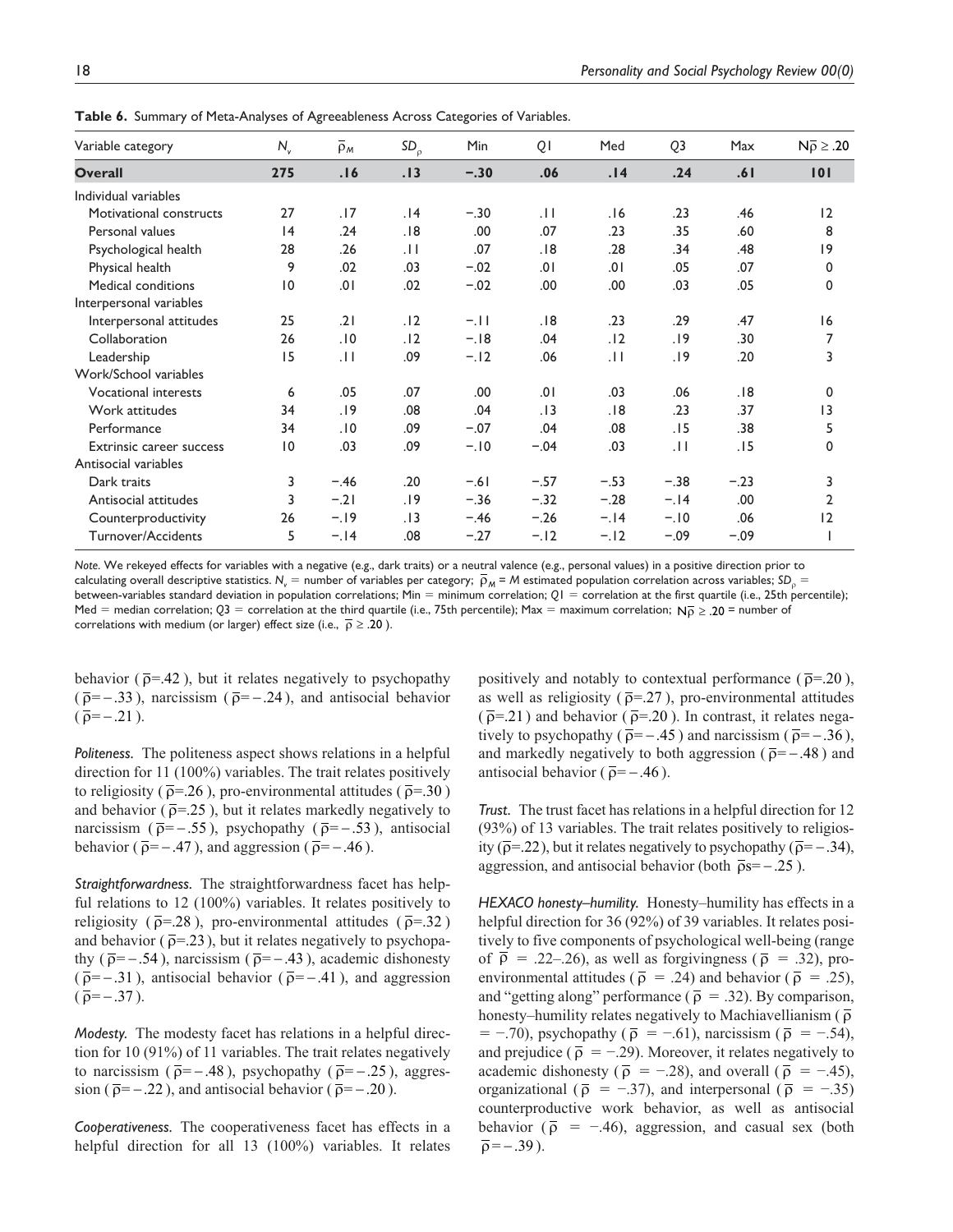| DISTURBANCE IN THE PROPERTY OF A PAYSTER AND INTERNATIONAL PROPERTY OF A PAYSTER AND INTERNATIONAL CONTINUES. |                          |                   | <b>Internet Display Cool Cool Cool Internet</b> |                      |                                   |                  |                          |                |                          |                |
|---------------------------------------------------------------------------------------------------------------|--------------------------|-------------------|-------------------------------------------------|----------------------|-----------------------------------|------------------|--------------------------|----------------|--------------------------|----------------|
| Variable                                                                                                      | Compassion<br>aspect     | Altruism<br>facet | mindedness<br>Tender-<br>facet                  | Politeness<br>aspect | forwardness<br>Straight-<br>facet | Modesty<br>facet | Cooperativeness<br>facet | Trust<br>facet | HEXACO<br>$rac{1}{1}$    | HEXACO<br>⋖    |
| Motivational constructs                                                                                       |                          |                   |                                                 |                      |                                   |                  |                          |                |                          |                |
| Academic procrastination                                                                                      | $-08$                    | $-17$             | SO                                              | $-0.7$               | $-13$                             | $\frac{8}{1}$    | $-0.09$                  | $-16$          | $-5$                     | $-17$          |
| Psychological health                                                                                          |                          |                   |                                                 |                      |                                   |                  |                          |                |                          |                |
| Happiness                                                                                                     |                          |                   |                                                 |                      |                                   |                  |                          |                | 50                       | .25            |
| Subjective well-being                                                                                         |                          |                   |                                                 |                      |                                   |                  |                          |                |                          |                |
| Life satisfaction                                                                                             |                          |                   | $\equiv$                                        |                      |                                   |                  | $\frac{\infty}{\cdot}$   |                | $\frac{1}{2}$            | $\frac{6}{1}$  |
| Negative affect                                                                                               |                          |                   |                                                 |                      |                                   |                  |                          |                | $-18$                    | $-0.30$        |
| Positive affect                                                                                               |                          |                   |                                                 |                      |                                   |                  |                          |                | 08                       | $\frac{6}{1}$  |
| Psychological well-being                                                                                      |                          |                   |                                                 |                      |                                   |                  |                          |                |                          |                |
| Autonomy                                                                                                      |                          |                   |                                                 |                      |                                   |                  |                          |                | 23                       | S              |
| Environmental mastery                                                                                         |                          |                   |                                                 |                      |                                   |                  |                          |                | .24                      | <b>Z7</b>      |
| Personal growth                                                                                               |                          |                   |                                                 |                      |                                   |                  |                          |                | .26                      | 20             |
| Positive relationships                                                                                        |                          |                   |                                                 |                      |                                   |                  |                          |                | .24                      | 32             |
| Purpose in life                                                                                               |                          |                   |                                                 |                      |                                   |                  |                          |                | $\ddot{5}$               | $\tilde{\xi}$  |
| Self-acceptance                                                                                               |                          |                   |                                                 |                      |                                   |                  |                          |                | $\ddot{=}$               | <b>ZZ</b>      |
| Physical health                                                                                               |                          |                   |                                                 |                      |                                   |                  |                          |                |                          |                |
| Physical activity                                                                                             |                          |                   |                                                 |                      |                                   |                  |                          |                | $-15$                    | $-0.5$         |
| Interpersonal attitudes                                                                                       |                          |                   |                                                 |                      |                                   |                  |                          |                |                          |                |
| Forgivingness                                                                                                 | 29                       |                   |                                                 |                      |                                   |                  |                          |                | 32                       | $\ddot{+}$     |
| Religiosity                                                                                                   | $\overline{\mathcal{S}}$ | <b>Z7</b>         | $\ddot{.}$                                      | 26                   | 28                                | S.               | 77                       | 22             | $\frac{1}{2}$            | $\ddot{3}$     |
| Pro-environmental attitudes                                                                                   | 53                       | 42                | 55                                              | $\ddot{.}$           | 32                                | $\frac{6}{1}$    | $\overline{2}$           | 05             | .24                      | $\overline{a}$ |
| Pro-environmental behavior                                                                                    | $\overline{37}$          | .26               | 42                                              | .25                  | 23                                | $\vec{=}$        | 20                       | $\infty$       | .25                      | $\frac{1}{2}$  |
| Political orientation: Liberal                                                                                |                          |                   |                                                 |                      |                                   |                  |                          |                | $\equiv$                 | $\equiv$       |
| Collaboration                                                                                                 |                          |                   |                                                 |                      |                                   |                  |                          |                |                          |                |
| Interpersonal sensitivity                                                                                     | $\tilde{\Xi}$            |                   | $\frac{9}{1}$                                   |                      |                                   |                  |                          | Ś.             |                          |                |
| Prosocial behavior                                                                                            | $\frac{1}{2}$            | $\equiv$          | $\frac{6}{1}$                                   |                      |                                   |                  |                          | $\overline{4}$ | $\overline{\phantom{a}}$ | $\mathcal{S}$  |
| "Getting along" performance                                                                                   |                          |                   |                                                 |                      |                                   |                  |                          |                | 32                       | $\frac{8}{1}$  |
| Networking behavior                                                                                           |                          |                   |                                                 |                      |                                   |                  |                          |                | $\overline{Q}$           | $\equiv$       |
| Leadership                                                                                                    |                          |                   |                                                 |                      |                                   |                  |                          |                |                          |                |
| Leadership                                                                                                    |                          |                   |                                                 |                      |                                   |                  |                          |                | $\frac{1}{2}$            | $-06$          |
|                                                                                                               |                          |                   |                                                 |                      |                                   |                  |                          |                |                          | (continued)    |

Table 7. Meta-Analyses of Agreeableness' Lower Order Traits Across Categories of Variables. **Table 7.** Meta-Analyses of Agreeableness' Lower Order Traits Across Categories of Variables.

19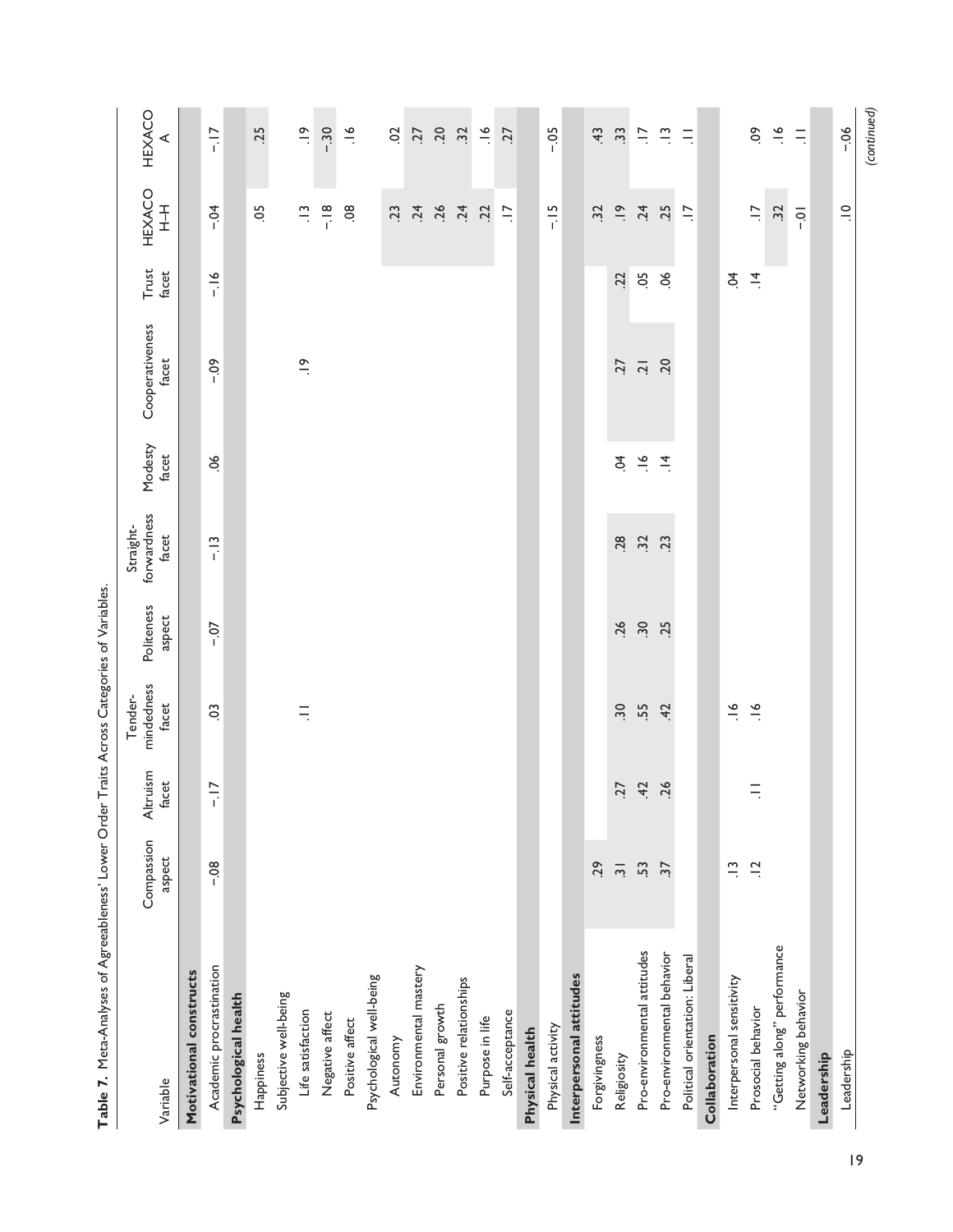| Table 7. (continued)            |                      |                    |                                |                      |                                   |                  |                          |                |                       |                        |
|---------------------------------|----------------------|--------------------|--------------------------------|----------------------|-----------------------------------|------------------|--------------------------|----------------|-----------------------|------------------------|
| Variable                        | Compassion<br>aspect | Altruism<br>facet  | mindedness<br>Tender-<br>facet | Politeness<br>aspect | forwardness<br>Straight-<br>facet | Modesty<br>facet | Cooperativeness<br>facet | Trust<br>facet | HEXACO<br>$rac{1}{1}$ | HEXACO<br>⋖            |
| Work attitudes                  |                      |                    |                                |                      |                                   |                  |                          |                |                       |                        |
| Job satisfaction                |                      |                    | $\frac{5}{1}$                  |                      |                                   |                  | $\frac{1}{2}$            |                |                       |                        |
| Performance                     |                      |                    |                                |                      |                                   |                  |                          |                |                       |                        |
| Occupational performance        |                      |                    |                                |                      |                                   |                  |                          |                | S.                    | $\overline{\circ}$     |
| Overall job performance         | $\frac{8}{1}$        | So                 | .23                            | $\equiv$             | $\frac{8}{1}$                     | S.               | $\frac{8}{1}$            | $\equiv$       | $\infty$              | $\frac{\infty}{\cdot}$ |
| Technical performance           | $\overline{O}$ .     | $\overline{\circ}$ | $-03$                          | δò                   | CO.                               | C <sub>3</sub>   | $\overline{a}$           | $-13$          | $\tilde{=}$           | $\overline{Q}$         |
| Contextual performance          | $\equiv$             | $\supseteq$        | $\frac{1}{2}$                  | $\equiv$             | $\overline{Q}$                    | $\tilde{S}$      | 20                       | $\frac{15}{1}$ | $\vec{=}$             | 23                     |
| Organizational citizenship      |                      |                    |                                |                      |                                   |                  |                          |                | $\overline{a}$        | $\ddot{a}$             |
| Creativity                      |                      |                    |                                |                      |                                   |                  |                          |                | $-13$                 | $\tilde{q}$            |
| Dark traits                     |                      |                    |                                |                      |                                   |                  |                          |                |                       |                        |
| Machiavellianism                |                      |                    |                                |                      |                                   |                  |                          |                | $-70$                 | $-41$                  |
| Narcissism                      | $-27$                | $-24$              | $-24$                          | $-55$                | $-43$                             | $-48$            | $-36$                    | $\frac{9}{1}$  | $-54$                 | $-22$                  |
| Psychopathy                     | $-39$                | $-38$              | $-33$                          | $-53$                | $-54$                             | $-25$            | $-45$                    | $-34$          | $-6 -$                | $-45$                  |
| Antisocial attitudes            |                      |                    |                                |                      |                                   |                  |                          |                |                       |                        |
| Prejudice                       |                      |                    |                                |                      |                                   |                  |                          |                | $-29$                 | $-10$                  |
| Right-wing authoritarianism     |                      |                    |                                |                      |                                   |                  |                          |                | $-0.2$                | $\overline{c}$         |
| Counterproductivity             |                      |                    |                                |                      |                                   |                  |                          |                |                       |                        |
| Academic dishonesty             |                      |                    |                                |                      | $-31$                             |                  |                          |                | $-0.28$               | $-03$                  |
| Counterproductive work behavior |                      |                    |                                |                      |                                   |                  |                          |                |                       |                        |
| Overall                         |                      |                    |                                |                      |                                   |                  |                          |                | $-45$                 | $-22$                  |
| Interpersonal                   |                      |                    |                                |                      |                                   |                  |                          |                | $-0.35$               | $-31$                  |
| Organizational                  |                      |                    |                                |                      |                                   |                  |                          |                | $-37$                 | $-25$                  |
| Aggression                      | $\frac{8}{1}$        | $-28$              | $\frac{4}{1}$                  | $-46$                | $-37$                             | $-22$            | $-48$                    | $-25$          | $-39$                 | $-36$                  |
| Antisocial behavior             | $-27$                | $-29$              | $-21$                          | $-47$                | $-4$                              | $-20$            | $-46$                    | $-25$          | $-46$                 | $-31$                  |
| Safety performance              |                      | 35                 |                                |                      |                                   |                  |                          |                |                       |                        |
| Casual sex                      |                      |                    |                                |                      |                                   |                  |                          |                | $-39$                 | $\frac{1}{1}$          |
|                                 |                      |                    |                                |                      |                                   |                  |                          |                |                       |                        |

Note. Values with effects  $\bar{\rho} \geq 20$  are presented in grayscale. All values are estimated population correlations ( $\bar{\rho}$ ) corrected for unreliability. *Note.* Values with effects ρ ≥ .20 are presented in grayscale. All values are estimated population correlations ( ρ ) corrected for unreliability.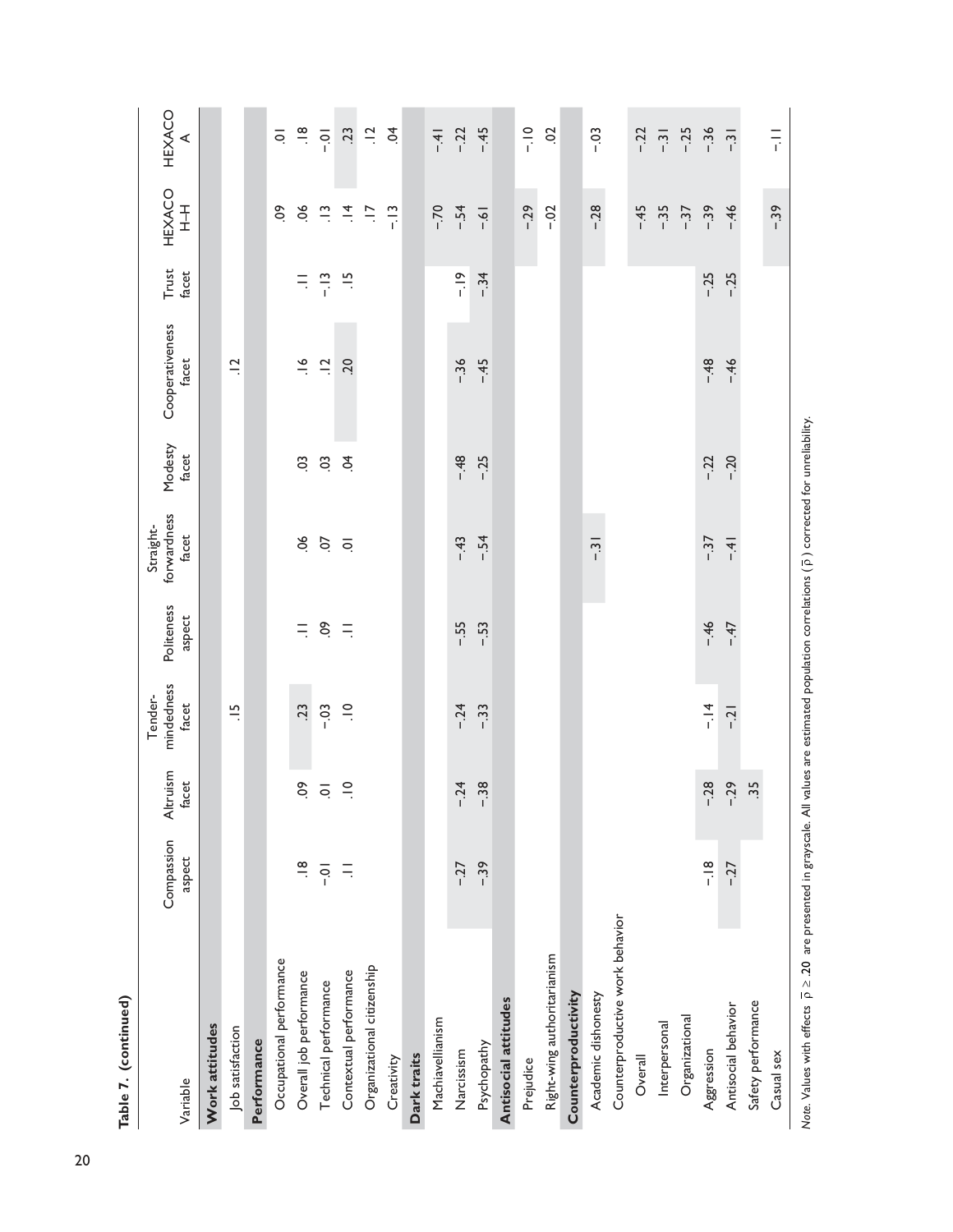*HEXACO agreeableness.* Agreeableness has relations in a helpful direction for 35 of 39 variables (90%). It relates positively to happiness ( $\bar{\rho}$  = .25) and low negative affect ( $\bar{\rho}$  = .30), as well as to four components of psychological wellbeing (range of  $\bar{\rho}$  = .20–.32). It also relates positively to forgivingness ( $\bar{\rho}$  = .43), religiosity ( $\bar{\rho}$  = .33), and contextual performance ( $\bar{\rho}$  = .23). In contrast, the trait relates negatively to psychopathy ( $\bar{\rho}$  = -.45), Machiavellianism  $(\bar{\rho} = -.41)$ , narcissism  $(\bar{\rho} = -.22)$ , interpersonal  $(\bar{\rho} =$  $-0.31$ ), organizational ( $\bar{\rho}$  = -0.25), and overall ( $\bar{\rho}$  = -0.22) counterproductive work behavior, aggression ( $\bar{p} = -.36$ ), and antisocial behavior ( $\bar{\rho} = -.31$ ).

*Discriminant validity of honesty–humility vis-à-vis politeness.* Evidence indicates that honesty–humility and politeness correlate very strongly ( $\bar{\rho}$  = .64, Ludeke et al., 2019), but little is known about their comparative relations to external variables. Therefore, as a test of discriminant relations, we examined the differences between their respective effects and the similarity of their profiles of external relations (cf. Furr, 2010). Across 11 available variables, results indicate that the two constructs' effects are largely overlapping. Their absolute mean difference is negligible  $(M = .04, SD = .03)$ and their correlational profiles are virtually identical (intraclass correlation = .99; Supplementary Table S18).

*Summary.* Table 8 presents a synthesis of Agreeableness' lower order trait effects across all 42 available variables. HEXACO honesty–humility and agreeableness have received the most meta-analytic attention  $(N_V = 39)$  and their respective grand means denote medium effects ( $\bar{p}_M$  = .22,  $SD = .18$ ; and  $\bar{p}_M = .18$ ,  $SD = .13$ ). Aspects and facets of Agreeableness have received less research attention  $(N_{\rm V}$ range  $= 11$  to 15) but show more variability in effects. Modesty ( $\bar{p}_M = .14$ , *SD* = .15) and trust ( $\bar{p}_M = .14$ , *SD* = .12) have small-to-medium means; altruism ( $\bar{p}_M$  = .23, *SD* = .12) and tendermindedness ( $\bar{p}_M$  = .20, *SD* = .15) have medium means; and straightforwardness ( $\bar{p}_M$  = .26, *SD* = .17), cooperativeness ( $\bar{p}_M = .25$ , *SD* = .14), and the aspects of compassion ( $\bar{p}_M$  = .23, *SD* = .14) and politeness ( $\bar{p}_M$  = .29, *SD* = .19), all have stronger grand mean effects.

Breaking out the grand means of categories reporting relations to two or more variables, grand means for psychological health are moderate for HEXACO agreeableness  $(\bar{\rho}_M = .21)$  and honesty–humility ( $\bar{\rho}_M = .18$ ). Grand means for interpersonal attitudes cluster in ranges of small-tomedium large ( $\bar{p}_M$  = .10 to .25; modesty, cooperativeness, HEXACO agreeableness, honesty–humility, trust) and large-to-very large ( $\bar{p}_M \approx .30$  to .40; compassion, altruism, tendermindedness, politeness, straightforwardness), whereas collaboration grand means range from small ( $\bar{p}_M$ ) ≈ .10; trust, HEXACO agreeableness) to small-to-medium  $({\bar{\rho}_{M} \approx .15;$  compassion, tendermindedness, and honestyhumility). Grand means for performance range from nil/ negligible ( $\bar{p}_M \approx .05$ ; altruism, straightforwardness, modesty) to small ( $\overline{\rho}_M \approx .10$ ; compassion, tendermindedness,

politeness, trust, and HEXACO agreeableness), although cooperativeness and honesty–humility display more moderate grand means (both  $\bar{p}_M$ s = .16). Dark trait grand means range widely from large ( $\bar{p}_M$  = -.30 to -.40; compassion, altruism, tendermindedness, modesty, cooperativeness, trust, HEXACO agreeableness) to very large ( $\bar{p}_M > -.45$ ; politeness, straightforwardness, honesty–humility). For antisocial attitudes, grand means are nil for HEXACO agreeableness ( $\bar{p}_M$  = -.04) and medium for honestyhumility ( $\bar{p}_M$  = -.16). Counterproductivity grand means cluster as small-to-medium large ( $\bar{p}_M = -.15$  to –.25; compassion, tendermindedness, modesty, trust, and HEXACO agreeableness) and large-to-very large ( $\bar{p}_M$  = -.30 to –.40+; altruism, cooperativeness, politeness, honesty– humility, straightforwardness). Overall, lower order traits reveal variability in both research attention and effect sizes. Findings contribute to a richer explanatory account of Agreeableness' innerworkings and to a deeper understanding of its empirical functioning for consequential external variables.

# **Discussion**

Drawing on 142 distinct meta-analyses reporting effects for 275 unique variables, which represent  $N > 1.9$  million participants across  $k > 3,900$  studies, we presented the largest and most comprehensive quantitative review of the consequential effects of Agreeableness available in the literature. In answer to our first research question, we found that Agreeableness has relations in a desirable direction for 93% of variables and an overall grand mean of  $\bar{p}_M = .16$  (*SD* = .13), which reflects its general helpfulness to variables over the lifespan. In addition, by organizing variables across 16 conceptual categories, we answered our second question about a detailed accounting of its effects. Category grand means are medium-to-large for personal values, psychological health, interpersonal attitudes, dark traits, and antisocial attitudes; category grand means are small-to-medium for motivational constructs, collaboration, leadership, work attitudes, performance, counterproductivity, and turnover/accidents; and category grand means are nil/negligible for physical health, medical conditions, vocational interests, and extrinsic career success. In answer to our third question, we described an integrative hierarchical model of Agreeableness, which organizes 10 lower order traits from two models of personality and analyzed traits' effects for 42 variables from 20 meta-analyses. Findings reveal differential functioning and utility among these traits. For example, compassion and its facets have helpful effects for psychological health, but honesty–humility, politeness, and its facets have helpful effects for avoiding counterproductivity. Furthermore, the cooperativeness facet has notable industrial utility. Results highlight the benefits of lower order trait assessment and help illuminate the structure and functioning of Agreeableness.

To answer our final question about the characteristic functioning of Agreeableness across consequential variables, we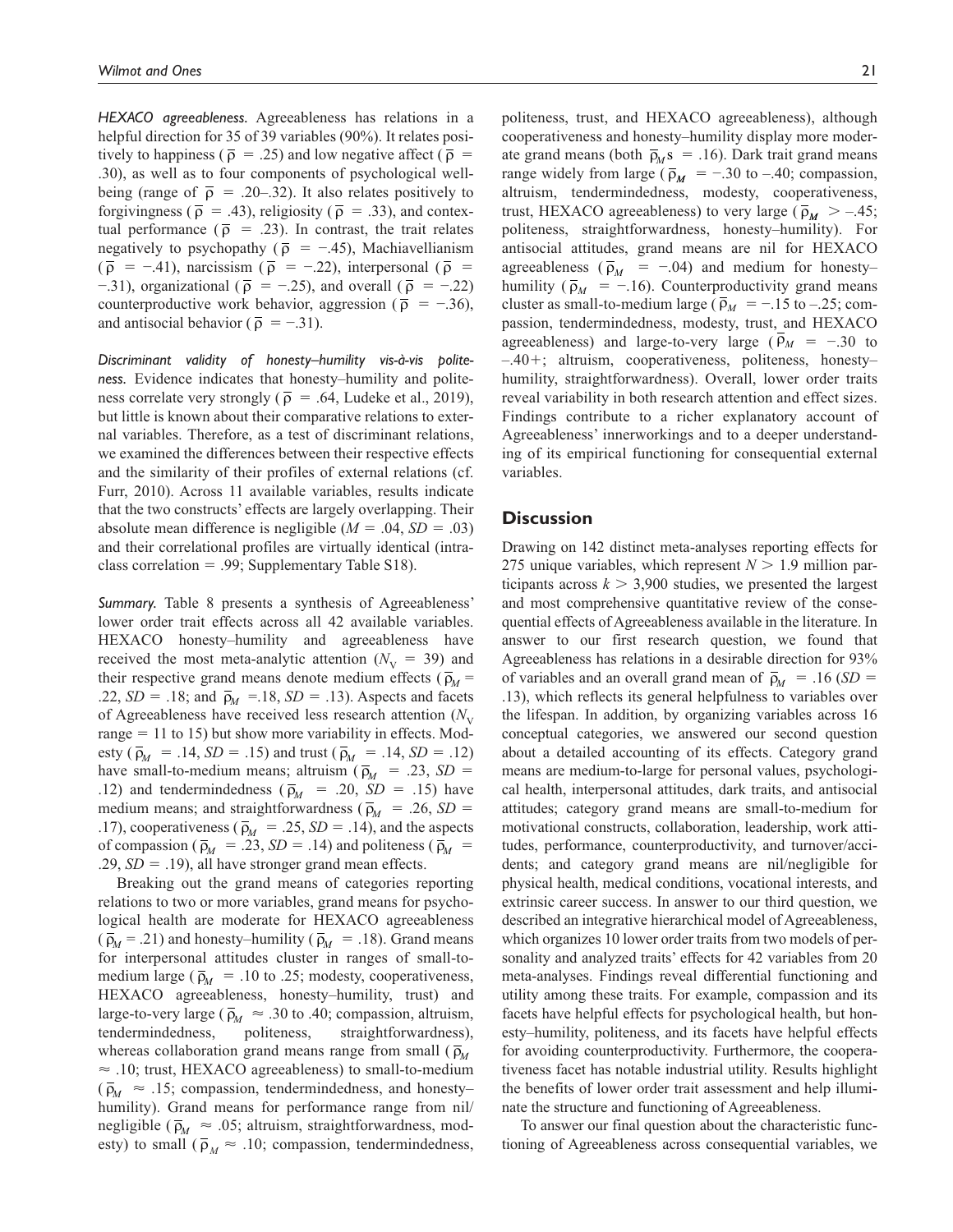| 4<br>.23<br>.14<br><b>Compassion aspect</b>                                       | $\overline{7}$          |
|-----------------------------------------------------------------------------------|-------------------------|
|                                                                                   |                         |
| .38<br>Interpersonal attitudes<br>4<br>.11                                        |                         |
| Collaboration<br>$\overline{2}$<br>.13<br>.01                                     |                         |
| 3<br>.09<br>Performance<br>.10                                                    |                         |
| $\mathbf 2$<br>$-.33$<br>.08<br>Dark traits                                       |                         |
| $\overline{2}$<br>$-.23$<br>.06<br>Counterproductivity                            |                         |
| <b>Altruism facet</b><br>13<br>.23<br>.12                                         | $\pmb{8}$               |
| .32<br>.09<br>Interpersonal attitudes<br>3                                        |                         |
| 3<br>.07<br>.05<br>Performance                                                    |                         |
| $\overline{2}$<br>$-.31$<br>.10<br>Dark traits                                    |                         |
| $\overline{2}$<br>$-.31$<br>.04<br>Counterproductivity                            |                         |
| <b>Tendermindedness facet</b><br>15<br>.20<br>.15                                 | $\overline{7}$          |
| 3<br>.42<br>Interpersonal attitudes<br>.13                                        |                         |
| $\overline{2}$<br>.16<br>Collaboration<br>.00.                                    |                         |
| 3<br>.10<br>Performance<br>.13                                                    |                         |
| $\overline{2}$<br>$-.29$<br>.06<br>Dark traits                                    |                         |
| $\overline{2}$<br>$-.18$<br>.05<br>Counterproductivity                            |                         |
| $\blacksquare$<br>.29<br>.19<br><b>Politeness aspect</b>                          | $\overline{7}$          |
| 3<br>.27<br>.03<br>Interpersonal attitudes                                        |                         |
| 3<br>.10<br>Performance<br>.01                                                    |                         |
| $\overline{2}$<br>$-.54$<br>Dark traits<br>.01                                    |                         |
| $\overline{2}$<br>$-.47$<br>10.<br>Counterproductivity                            |                         |
| 12<br>.26<br>.17<br><b>Straightforwardness facet</b>                              | 8                       |
| Interpersonal attitudes<br>3<br>.28<br>.05                                        |                         |
| .05<br>3<br>.03<br>Performance                                                    |                         |
| $\overline{2}$<br>Dark traits<br>$-.49$<br>.08                                    |                         |
| 3<br>$-.36$<br>.05<br>Counterproductivity                                         |                         |
| .14<br><b>Modesty facet</b><br>П<br>.15                                           | $\overline{\mathbf{4}}$ |
| 3<br>.11<br>.06<br>Interpersonal attitudes                                        |                         |
| .03<br>3<br>.01<br>Performance                                                    |                         |
| $\overline{2}$<br>$-.37$<br>Dark traits<br>.16<br>$\overline{2}$                  |                         |
| Counterproductivity<br>$-.21$<br>.01                                              |                         |
| 13<br><b>Cooperativeness facet</b><br>.25<br>.14                                  | $\pmb{8}$               |
| 3<br>.23<br>.04<br>Interpersonal attitudes                                        |                         |
| 3<br>.04<br>Performance<br>.16                                                    |                         |
| $\overline{2}$<br>Dark traits<br>$-.41$<br>.06<br>$\overline{2}$<br>.01<br>$-.47$ |                         |
| Counterproductivity                                                               |                         |
| <b>Trust facet</b><br>13<br>.14<br>.12                                            | $\overline{\mathbf{4}}$ |
| 3<br>.11<br>.10<br>Interpersonal attitudes                                        |                         |
| $\overline{2}$<br>Collaboration<br>.09<br>.07                                     |                         |
| 3<br>.04<br>Performance<br>.15<br>2<br>$-.27$<br>.11<br>Dark traits               |                         |
| $\overline{2}$<br>$-.25$<br>.00<br>Counterproductivity                            |                         |
| 39<br>.22                                                                         | 20                      |
| <b>HEXACO Honesty-Humility</b><br>.18                                             |                         |
| $\overline{10}$<br>.18<br>.07<br>Psychological health                             |                         |
| 5<br>.23<br>.06<br>Interpersonal attitudes<br>3<br>Collaboration<br>.16<br>.17    |                         |
| .08<br>Performance<br>6<br>$  \cdot  $                                            |                         |
| 3<br>$-.62$<br>Dark traits<br>.08                                                 |                         |
| $\overline{2}$<br>$-.16$<br>Antisocial attitudes<br>.19                           |                         |
| 7<br>$-.38$<br>.06<br>Counterproductivity                                         |                         |

Table 8. Summary of Meta-Analyses of Agreeableness' Lower Order Traits Across Categories of Variables.<sup>a</sup>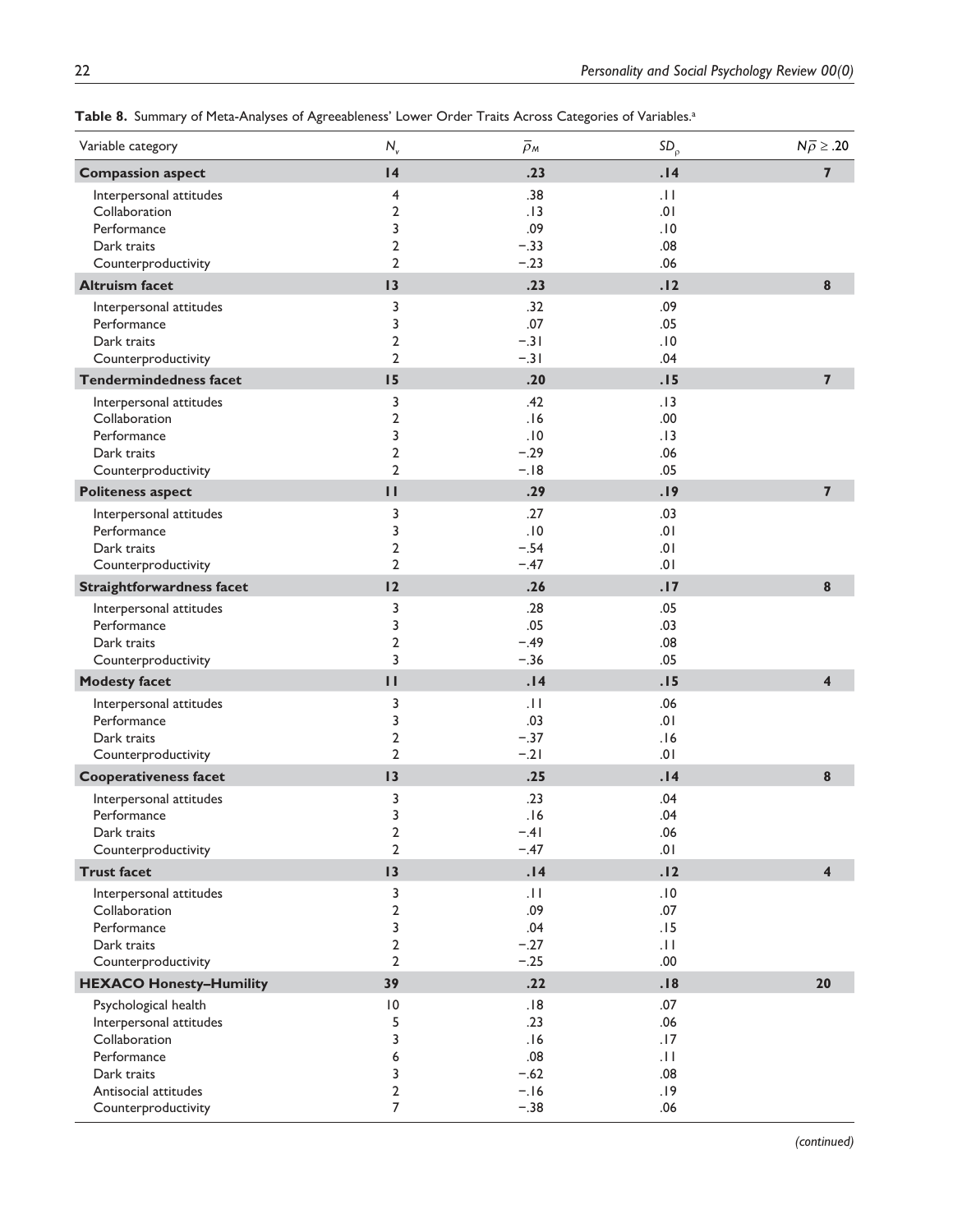#### **Table 8. (continued)**

| Variable category           | N.             | $\rho_M$ | SD   | $N\overline{\rho} \ge .20$ |
|-----------------------------|----------------|----------|------|----------------------------|
| <b>HEXACO Agreeableness</b> | 39             | .18      | . 13 |                            |
| Psychological health        | $\overline{0}$ | .21      | .09  |                            |
| Interpersonal attitudes     |                | .23      | ۱4.  |                            |
| Collaboration               |                | .12      | .04  |                            |
| Performance                 | ь              | .10      | .10  |                            |
| Dark traits                 |                | $-.36$   | . 12 |                            |
| Antisocial attitudes        |                | $-.04$   | .08  |                            |
| Counterproductivity         |                | $-.23$   | . 12 |                            |

*Note*. We rekeyed effects for variables with a negative (e.g., dark traits) or a neutral valence (e.g., personal values) in a positive direction prior to calculating overall descriptive statistics.  $N_v =$  number of variables per category;  $\bar{\rho}_M = M$  estimated population correlation across variables;  $SD_v =$ between-variables standard deviation in population correlations; Min = minimum correlation;  $QI =$  correlation at the first quartile (i.e., 25th percentile); Med = median correlation; Q3 = correlation at the third quartile (i.e., 75th percentile); Max = maximum correlation;  $N\overline{p} \ge 0.20$  = number of correlations with medium (or larger) effect size (i.e.,  $\bar{\rho} \ge 20$ ); H-H = honesty-humility. aDescriptive statistics are reported for categories reporting relations to two or more variables.

**Table 9.** Synthesis of the Evidence: Eight Characteristic Themes of Agreeableness' Functioning.

| Theme                   | Description                                                                                                                                            |
|-------------------------|--------------------------------------------------------------------------------------------------------------------------------------------------------|
| Self-transcendence      | Aspirations for self-directed growth as a person, motivation to show care and concern for others,<br>and engagement in self-transcending practices     |
| Contentment             | Acceptance of life as it is, ability to successfully adjust to novel contexts and institutions, and<br>experiences of satisfaction across life domains |
| Relational investment   | Motivation to cultivate and maintain positive relationships with others across life domains, and<br>experiences of mutual support and satisfaction     |
| Teamworking             | Empathic capacity to coordinate goals with others and ability to cooperate effectively, regardless<br>of the role, to accomplish collective objectives |
| Work investment         | Willingness to expend effort on work tasks, do quality work, and show responsiveness to the<br>work environment                                        |
| Lower results emphasis  | A generally lower emphasis on setting goals and producing individual results, and a tendency to<br>rate others' performance with greater leniency      |
| Social norm orientation | Greater sensitivity to, respect for, and behavioral compliance with social norms and rules, as well<br>as avoidance of rule-breaking and wrongdoing    |
| Social integration      | Capacity for successful integration into social roles and institutions, and a reduced likelihood of<br>delinquency, antisocial behavior, and turnover  |

used variables with effects  $\bar{\rho} \ge .20$ , in tandem with existing theory, to synthesize eight themes. These themes were not derived from our organizational framework but rather reflect our interpretation and synthesis of the overall body of metaanalytic evidence. In describing these themes, we highlight their associated empirical effects in parentheses and draw on the lower order trait evidence, as available. Table 9 presents the eight characteristic themes of Agreeableness' functioning.

# *Synthesis of the Evidence: Eight Characteristic Themes of Agreeableness' Functioning*

*Self-transcendence.* The first theme reflects evidence that Agreeableness is associated with aspirations to develop as a person, to show benevolence to others, and to connect with the transcendent. The trait is characterized by a desire for self-directed growth (personal growth, need for autonomy). However, this path is not about self-seeking or self-enlargement (low hubristic pride, low narcissism, and low self-enhancement values) but rather about selfless interconnection. Horizontally, self-transcendence involves deep care for known others (benevolence values), openness and acceptance of unknown others (low prejudice), and general concern for the well-being of humanity and nature (universalism values and pro-environmental attitudes); by contrast, it rejects dominance and control (low power values, low social dominance orientation). Vertically, selftranscendence involves participation in traditional religion (religiosity and social investment in religion) or personal spirituality (spirituality); in fact, Agreeableness is the primary Big Five trait associated with both self-transcending practices (Saroglou, 2010). Interconnection with what lies beyond conveys a rich sense of meaning and purpose (selftranscendence values and purpose in life) and a readiness to overlook the wrongs of others to maintain relational harmony (forgivingness).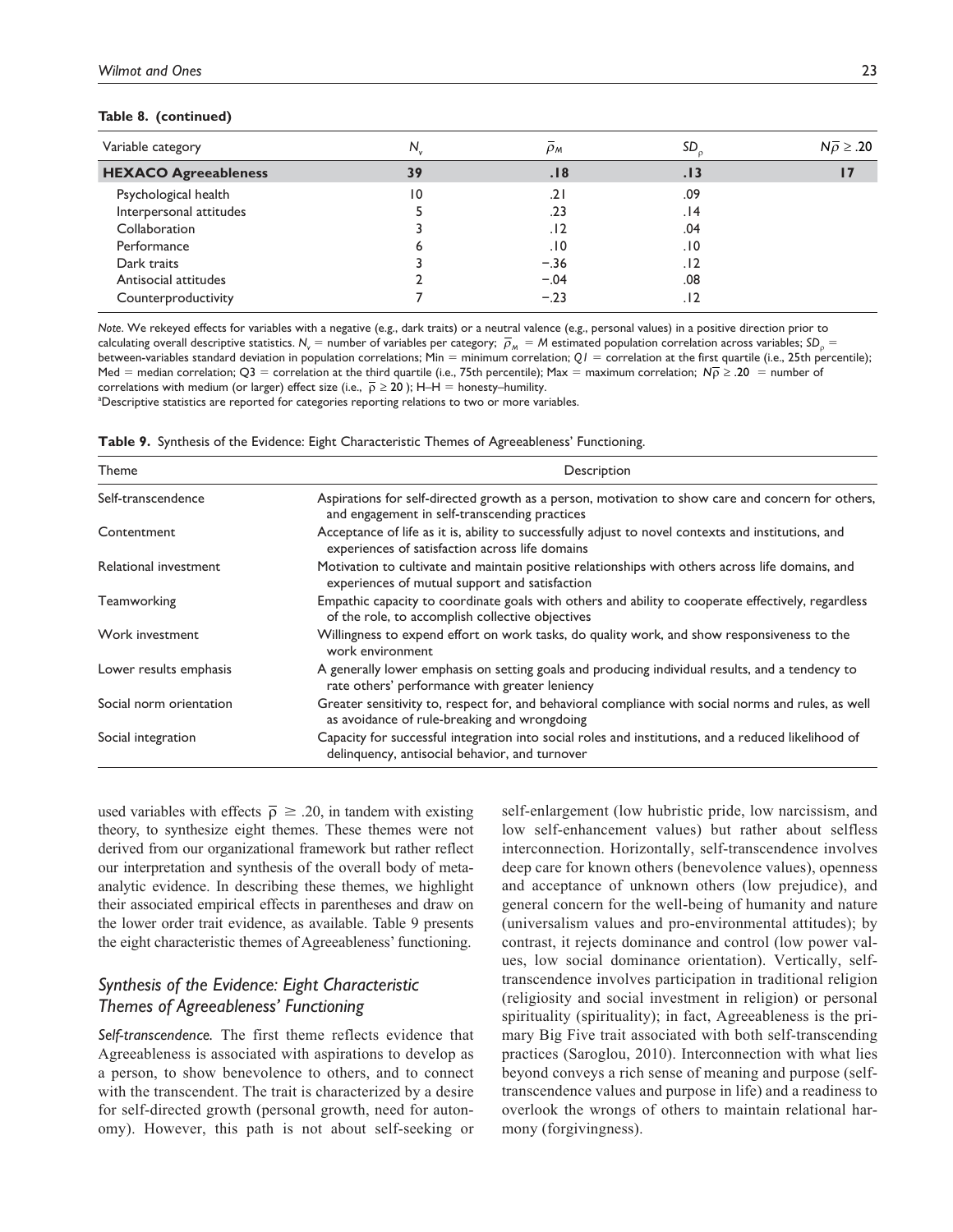*Contentment.* The second theme reflects evidence that Agreeableness is associated with greater acceptance of life, ability to adjust, and cross-domain satisfaction. Acceptance of life as it is is a noted correlate of self-transcendence (Reed, 2013; Reischer et al., 2021). Agreeableness is not only associated with greater acceptance of others but also of oneself (self-acceptance), one's circumstances (quality of life), and one's works (personal accomplishment, authentic pride). This humanistic orientation contributes to Agreeableness' success in adjusting to novel environments and institutions (college and expatriate adjustment). Undoubtedly, a richer pool of emotional and cognitive resources also contributes help. Emotionally, Agreeableness is associated with higher levels of positive emotions (happiness, positive affect, low negative affect, and personal–emotional adjustment). Positive emotions are beneficial to adjustment for several reasons, including their ability to energize approach behavior, aid in flexibility, and engender liking in others (Graziano & Tobin, 2017; Wilmot et al., 2019). Cognitively, the trait is associated with a coherent sense of self (sense of coherence) and positive coping strategies, specifically, drawing on social support. Indeed, the trait relates negatively to withdrawalbased coping (low substance use and low internet addiction). Finally, greater acceptance and capacity to adjust enhances cross-domain satisfaction. Agreeableness is associated with satisfaction that spans domains (job and life satisfaction), spills across domains (positive work-nonwork spillover), and accrues over time (career satisfaction).

*Relational investment.* In their seminal review, Graziano and Eisenberg (1997) proposed that Agreeableness could be defined in motivational terms. That is, Agreeableness is a summary label for individual differences in the motivation to maintain positive relationships with others. Results here expound on this claim, providing wide-ranging evidence for this third characteristic theme. Agreeableness is characterized by positive contributions in face-to-face relationships with others (positive relations). These relationships, in turn, act as a source of mutual satisfaction and support (social support, low loneliness). Furthermore, relational investments are not limited to—or limited by—the nonwork domain (low work-family interference), but extend to the workplace (need for relatedness). At home, it is characterized by rewarding relations with intimate partners (intimate partner and marital satisfaction) and family members (social investment with family). At work, it is characterized by 360-degree relational investments: Agreeableness is associated with positive supervisor relations (leader-member exchange), supportive peer relations (social support, social adjustment to college, and low ostracism), transformational follower relations (noncalculative motivations to lead, charisma, and subordinate satisfaction), and humane client relations (interaction outside the organization, expatriate interactional adjustment, and low depersonalization).

*Teamworking.* Cybernetic models of personality posit that the coordination of goals and behavior with others is a key

function of Agreeableness (DeYoung, 2015; Van Egren, 2009). For coordination to work, it requires the ability or motivation to attend to others' mental states. Thus, it follows that empathic ability is a central correlate of Agreeableness (T. A. Allen et al., 2017; Nettle & Liddle, 2008). Accordingly, our fourth theme reflects evidence that the trait is associated with motivation and ability to cooperate with others to accomplish collective objectives. Regarding motivation, Agreeableness is associated with willingness to collaborate (social interdependence) and desire for mutually advantageous conflict resolutions (integrating and compromising styles). Regarding ability, whether it is rated by supervisors (negotiation performance), peers (overall job performance), or subordinates (overall job performance), and whether it involves voluntary help in an individual role (interpersonal citizenship behavior), collaborating in a team role ("getting along" performance), or leading followers in a supervisory role (effectiveness), Agreeableness is characterized by a dependable pattern of effective contributions to teamwork and common goals.

*Work investment.* The fifth theme reflects Agreeableness' association with a willingness to expend effort at work (demonstrating effort). The trait is marked by energetic engagement on work tasks (employee engagement), motivation to do proficient work (need for competence), and adaptation of one's job characteristics and career path (job crafting, proactive career orientation).

*Lower results emphasis.* Work investment notwithstanding, our sixth theme reflects the evidence that Agreeableness is also characterized by a lower drive to set and achieve goals (low achievement values and low goal-setting motivation), and, by extension, reduced individual output (productivity). Relatedly, it is associated with greater leniency in rating others. Agreeableness is characterized by more sanguine ratings of supervisory leadership (leadership perceptions) and more generous ratings of subordinate performance (leniency). When taken into account with the preceding themes, the interactive nature of Agreeableness' characteristic themes becomes clear: Agreeableness is characterized by work investment, but this energy is best directed in helping or cooperating with others (teamworking). Likewise, its lower results emphasis reflects the obverse of its higher person emphasis (relational investment), which prioritizes people compared with performance.

*Social norm orientation.* Norms play a major role in social interactions. Norms specify what is typically done in a given setting (i.e., descriptive norms) and what is approved of (or not) by society (i.e., injunctive norms; Reno et al., 1993). Because predictability and morality enable harmonious interactions with others, it follows that Agreeableness reflects evidence of greater sensitivity to, respect for, and compliance with social norms and rules. Hence our seventh theme. Agreeableness is associated with increased awareness of what behavior is appropriate in a given situation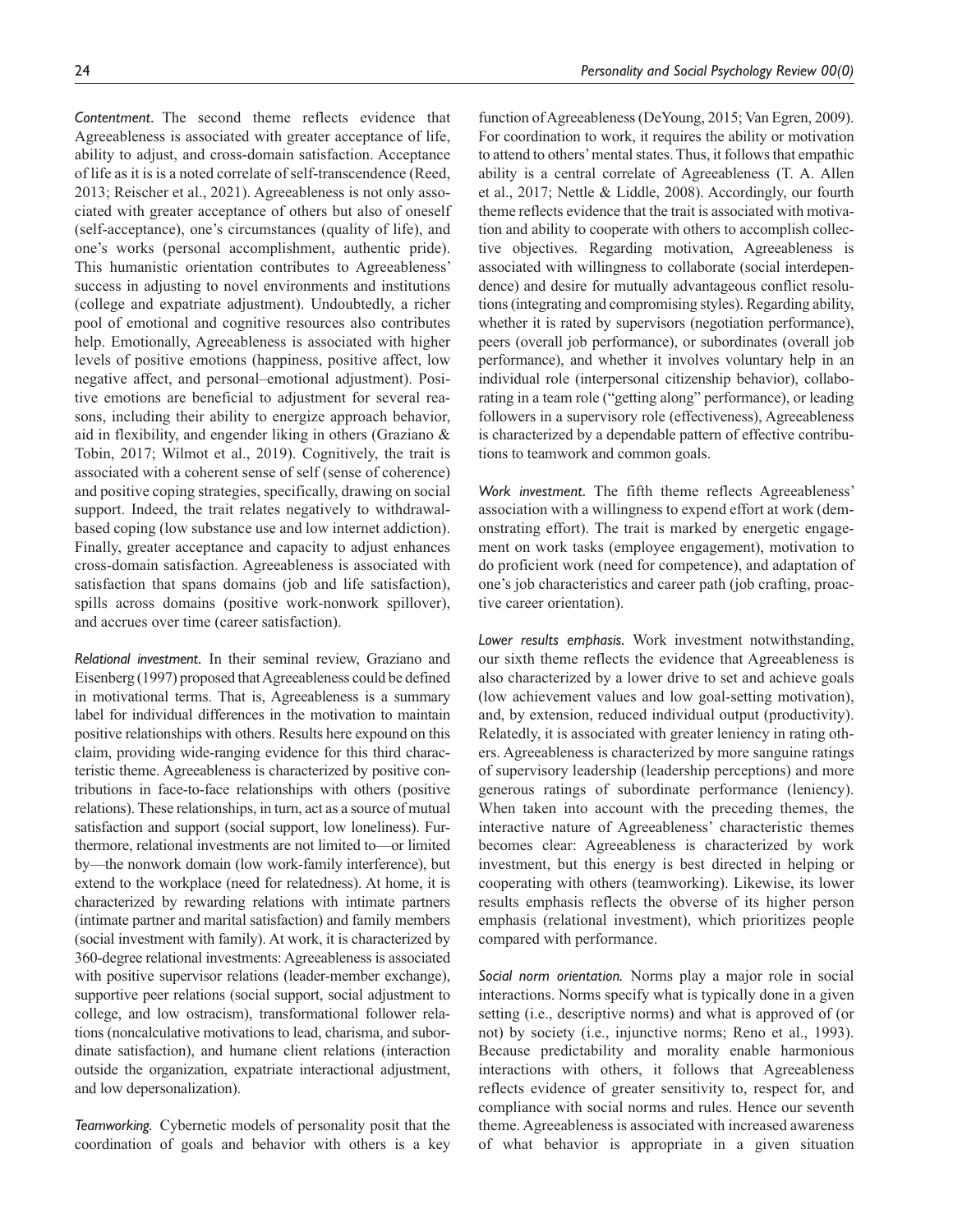(knowledge-based situational judgment tests) and greater sensitivity to deviation from normative procedures (organizational justice and safety climate perceptions). It is associated with greater respect for norms in general (conformity and tradition values) and in specific institutions, whether in individual contributor (regulatory focus promotion) or leader roles (social-normative motivation to lead). Finally, Agreeableness is characterized by greater behavioral compliance (safety performance and behavior-based situational judgment tests) and avoidance of rule-breaking behavior and institutional wrongdoing (low breach of rules, low cheating, and low resource misuse).

*Social integration.* Integrating individuals into normative social roles and institutions has societal implications. Individuals who are more socially integrable are more willing to invest in social roles, commit to institutions, and avoid delinquency and antisocial behavior; in turn, they are accorded the benefits of social bonding, institutional identity, access to resources, etc. (Lodi-Smith & Roberts, 2007). Thus, our final theme reflects evidence that Agreeableness is associated with successful integration into social roles and institutions. It is characterized by a propensity to adopt roles and commit to responsibilities of social institutions (academic adjustment to college and expatriate work adjustment). It is also associated with ease of socialization and operation within existing social networks (internal networking, social feedback, and absence of conflict). In addition, the trait is associated with greater commitment levels (organizational commitment and institutional attachment), more frequent citizenship behavior (organizational citizenship behavior), and less turnover (turnover). Finally, Agreeableness is characterized by the disposition (low psychopathy and low Machiavellianism) and associated behavioral restraint to avoid delinquency and antisocial action across domains, including in intimate (low casual sex, low infidelity), interpersonal (low aggression), and institutional arenas (low counterproductive behavior and low antisocial behavior).

*Lower order trait contributions.* Lower order trait evidence shines further light on the functioning of Agreeableness. Overall, three major findings stand out. First, compassion and its facets have comparatively stronger effects for selftranscendence, whereas politeness, honesty–humility, and facets have comparatively stronger effects for social integration (see Table S19). This pattern of approach-versusrestraint parallels aspects' respective neurobiological linkages to dopamine and serotonin (DeYoung, 2013; Wright et al., 2019) and also mirrors (and illuminates) processes of social accommodation and self-regulation underlying expressions of Agreeableness (cf. Graziano & Habashi, 2010). Second, HEXACO agreeableness shows a comparatively large effect for contentment (see Table S20). Results likely reflect the stronger influence of emotional stability variance in HEXACO agreeableness compared with its eponymous Big Five factor. Third, across performance variables, the cooperativeness facet has the most consistently strong effects (see Table S21), which promises industrial utility. More broadly, it also suggests that teamwork (vs. individual work) is a productive way to apply Agreeableness' functioning in work contexts.

# *Potential Boundary Conditions*

Findings demonstrate that Agreeableness has generally helpful effects for consequential variables. However, certain boundary conditions may merit consideration when interpreting and drawing inferences from our results. In the next section, we review some relevant considerations.

*Unhelpful effects.* Agreeableness' characteristic themes mainly comprise variables with medium (or larger) effects. However, the trait also has null effects and small negative relations in an unhelpful direction. Although the effects are sparser and weaker in magnitude, it is notable that Agreeableness is linked to three unhelpful trends. The first is *unassertiveness*, which concerns a tendency to avoid interpersonal conflict, fail to stand up for oneself (conflict resolution styles of avoidance, obliging), and be taken advantage of (low selfenhancement values). Said differently, unassertiveness is a limitation of self-transcendence, and certain forms of relational conflict may act as a boundary condition on the theme. The second trend is somewhat *lower extrinsic success* (fewer promotions, lower salary; also see Judge et al., 2012). This is likely determined, in part, by Agreeableness' lower results emphasis, but it may also be reinforced (or perhaps rationalized) by its contentment theme. Regarding the final trend, although our study focused on non-clinical variables and populations, clinical meta-analyses indicate that Agreeableness relates positively, albeit weakly, to dependent personality disorder ( $\bar{\rho} = .09$ ; Samuel & Widiger, 2008; Saulsman & Page, 2004),<sup>5</sup> which reflects slightly elevated *excessive dependency* on others (for a review, see Disney, 2013). In sum, Agreeableness has its downsides, and these areas may merit future study.

*Other ratings.* Our review focused on self-report measures of Agreeableness. However, other ratings of personality also offer useful information. Self-reports give insight into a person's self-perceptions (i.e., their *identity* as agreeable), whereas other ratings reflect the perceptions of others (i.e., their *reputation* as agreeable). Overlap between these sources captures the self-other consensus of a person's trait standing (cf. McAbee & Connelly, 2016). Meta-analyses show that Agreeableness' self-other consensus correlations increase with more intimately acquainted raters (range of  $\bar{\rho} = .12-$ .50; Connelly & Ones, 2010). Yet, the interrater reliability of other ratings is rather low, even for better-acquainted raters (i.e., single rater  $\bar{r}_M$  = .32; Connelly & Ones, 2010). Because other ratings are partly idiosyncratic to each rater's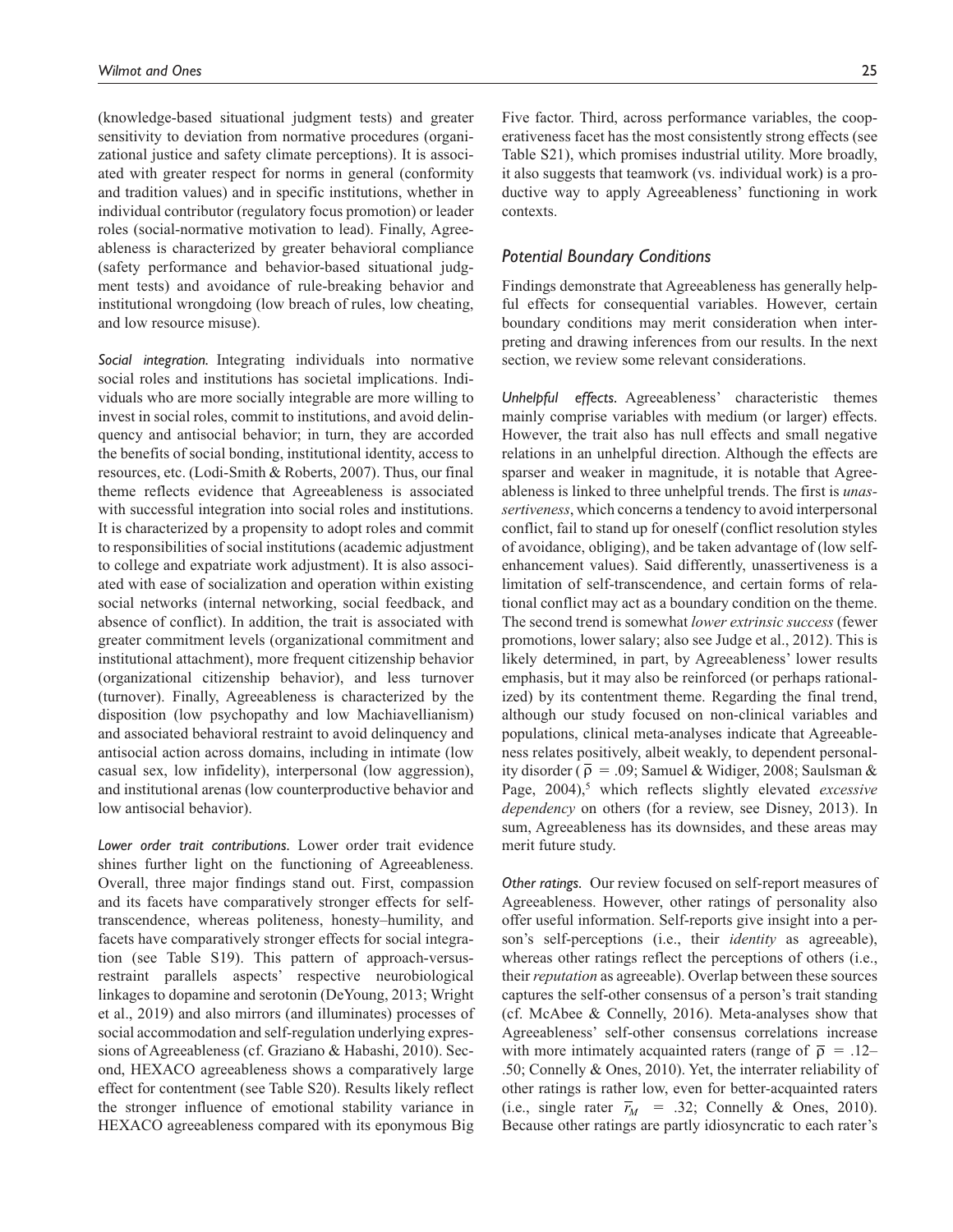specific relationship with and liking of the target, sufficient raters are needed to obtain a reliable measurement. When enough raters are obtained, other ratings of Agreeableness can predict academic and job performance better than selfreports (cf. Connelly & Ones, 2010; Oh et al., 2011). Thus, findings suggest that other ratings offer both shared and uniquely predictive information about Agreeableness' functioning.

*Contexts.* Our review focused on Agreeableness' effects as an individual-level construct. However, different contexts or levels of analysis may also have important implications. Meta-analyses have examined the relevance of Agreeableness for occupations, teams, and cultures.

Job analyses document that Agreeableness is a highly relevant personal characteristic in occupations that involve interpersonal work and helping (National Center for O\*NET Development, 2021). Second-order meta-analyses of personality and performance in nine major occupational groups corroborate this linkage. Results indicate that Agreeableness has its strongest effects for performance in customer service, clerical, and health care occupations, which involve helping. In contrast, it has nil effects in sales and management occupations, which entail goal-oriented achievement and emphases on production (Wilmot & Ones, 2021). Thus, job demands and/or contextual features of occupations may amplify themes of Agreeableness' functioning (e.g., teamworking and lower results emphasis).

Agreeableness can impact the composition and effectiveness of teams. It facilitates group processes by enhancing group cooperation, social cohesion, shared mental models, and conflict resolution (Barrick et al., 1998; Neuman & Wright, 1999; Taggar, 2002). Meta-analyses indicate that teams with higher minimum and average levels of Agreeableness tend to perform better in field settings (Bell, 2007), and teams with more variable levels of Agreeableness tend to perform worse (Peeters et al., 2006). Thus, greater homogeneity (vs. heterogeneity) of Agreeableness in teams contributes to greater (vs. poorer) team effectiveness. Results imply that multilevel models with cross-level interaction effects (Aguinis et al., 2013) may merit future investigation.

Culture is another key consideration. At the individual level of analysis, Agreeableness is higher in cultures that are lower in individualistic and masculine cultural values. At the country level of analysis, countries higher in Agreeableness are characterized by lower individualism and higher power distance (Taras et al., 2010). Agreeableness' cultural consequences also tend to be generally helpful. Countries higher in Agreeableness report higher subjective well-being, human development, environmental sustainability, and gross domestic product (Hirsh, 2014; McCrae et al., 2005). We suspect that national goals are helped by nations that are characterized by greater self-transcendence, relational investment, social norm orientation, and social integration. Indeed,

aggregate themes of Agreeableness' functioning may propel both national wealth and well-being.

*Interventions.* Our review focused on Agreeableness as a determinant or a correlate of consequential variables. However, a growing number of studies are focusing on trait change as the outcome of certain behavior, events, or interventions. Meta-analyses suggest that there may be less motivation and/or ability to increase one's Agreeableness levels. Regarding motivation, Thielmann and de Vries (2021) reported a small negative relation ( $\bar{r} = -.12$ ) between individuals' personality change goals and concurrent levels of Agreeableness. Regarding ability, Roberts et al. (2017) examined trait change from clinical interventions (e.g., therapy). The authors reported a small positive effect size  $(d =$ .15). Although it may be challenging to achieve large increases in Agreeableness via intervention, natural processes of maturation, as noted in the literature review, also result in increases in levels of Agreeableness across the lifespan (see Roberts et al., 2006).

Interestingly, it may be easier to decrease levels of Agreeableness. Meta-analyses have examined the potential reductions in Agreeableness due to declines in psychological and physical health. A meta-analysis of prospective studies found that experiencing depressive symptoms was associated with a small decrease in Agreeableness levels (Hakulinen, Elovainio, Pulkki-Raback, et al., 2015). By comparison, over an average follow-up of 5.6 years, risky alcohol use was associated with large declines in trait levels (Hakulinen & Jokela, 2019). In contrast, meta-analyses of trait change due to chronic disease diagnoses (i.e., heart disease, stroke, diabetes, cancer, hypertension, arthritis, and respiratory disease) showed no evidence of reduction in Agreeableness (Jokela, Hakulinen, et al., 2014). Therefore, declines in psychological health and risky alcohol use, but not chronic disease, are associated with declines in Agreeableness. We could speculate about consequences to themes of Agreeableness' functioning due to trait change, but, given the increasing policy relevance of personality (Bleidorn et al., 2019), we expect future studies to explicate these important matters.

### *Contributions and Future Research Directions*

This article makes three major contributions to the literature. First, we present the most comprehensive quantitative review to date of Agreeableness' effects for consequential external variables. We report that Agreeableness has relations in a helpful direction for 93% of variables and we quantify magnitudes of its effects. Breaking out effects across 16 conceptual categories, we offer a rich and detailed account of when and where Agreeableness confers its most helpful contributions. Second, we synthesize variables with medium (or larger) effects and arrange them into eight themes that succinctly capture Agreeableness' characteristic functioning.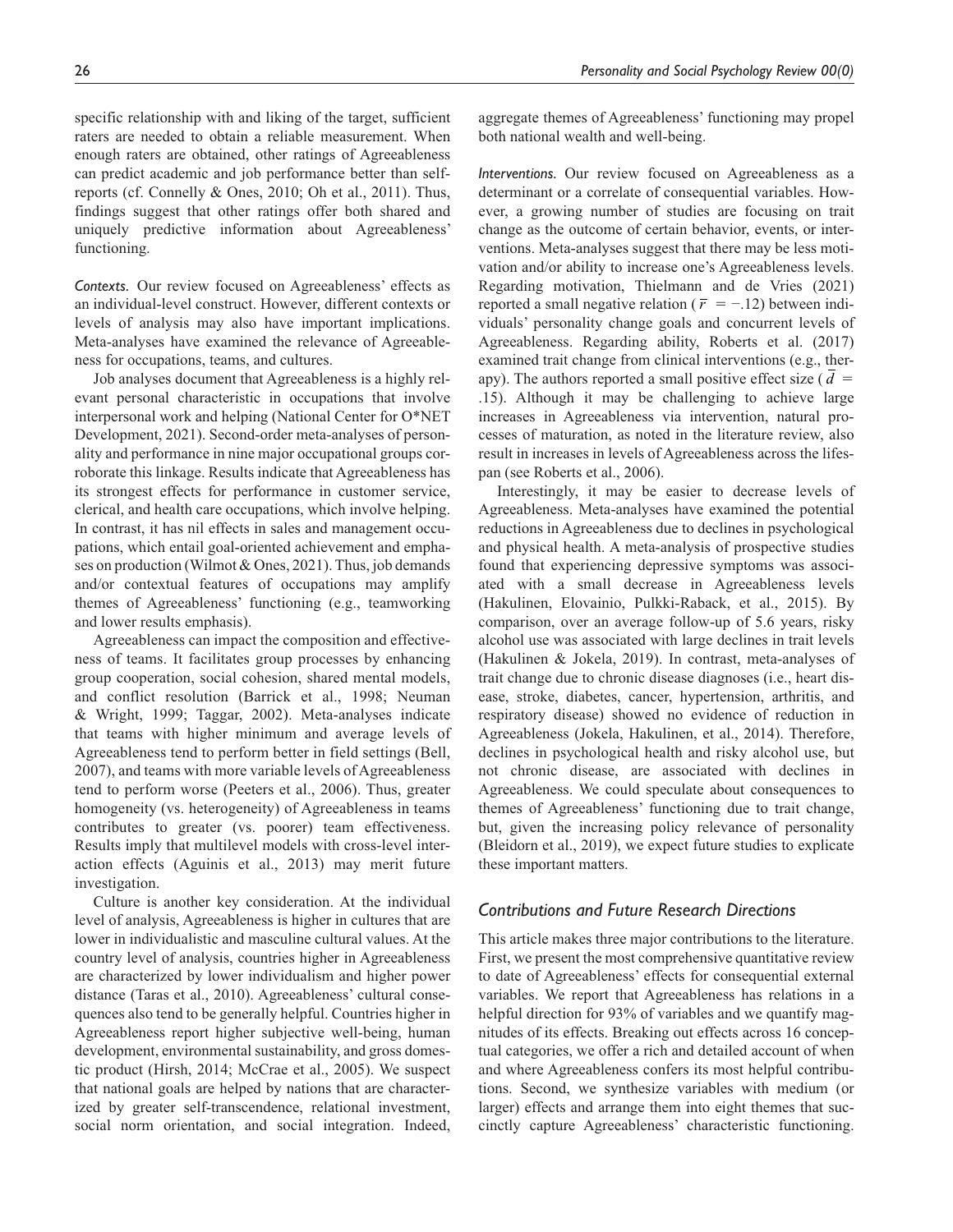Specifically, self-transcendence, contentment, relational investment, teamworking, work investment, lower results emphasis, social norm orientation, and social integration are parsimonious syntheses of the most beneficial effects of Agreeableness and promise to advance future research and theory building. The third contribution is our quantitative summary of the evidence of Agreeableness' lower order traits. Results showcase their predictive utility and diverse operation, which helps to expand knowledge about their unique contributions to Agreeableness' thematic functioning (e.g., effects of compassion and its facets for self-transcendence, effects of politeness and its facets for social integration) and to better understand the interrelations of Big Five and HEXACO models. Altogether, we offer deep integration of past scholarship that should help to guide future work.

Our findings point to several promising future directions. First, we encourage researchers to search out the full extent and boundary conditions of themes of Agreeableness' functioning. In addition to exploring the effects of different perspectives, contexts, and interventions, examining the interactive effects of Agreeableness and other personality traits will help us better understand their competing or compensatory effects for particular themes. Second, we urge researchers to go beyond the "big" trait domain and, for three reasons, to shift focus to assessing lower order traits. Theoretically, although self-transcendence, contentment, and social integration have received some research attention at the lower order trait level, other themes have received none. Empirically, accountable variance is underestimated using global measures of Agreeableness. We compared global measures to a facet-based composite for 11 variables reporting facet-level effects. Results indicate that the mean validity increase across criteria is considerable ( $\bar{p}_{Global}$  = .25 vs  $\overline{\rho}_{\textit{Composite}} = .39$ ; see Table S22). Analytically, Agreeableness is hierarchical and multidimensional. To the extent that its components predict in the same or different directions, or to different degrees, the construct's full predictive potential may be underrealized. Accordingly, using lower order trait measures, in tandem with bifactor models, permits data analytic methods that can disentangle the distinct influences of general and specific factors for consequential variables (for a primer, see Wiernik et al., 2015). Second, the HEXACO model is a currently popular competitor to the Big Five trait taxonomy. Much has been made of honesty–humility as a theoretically distinct (Ashton et al., 2014) and incrementally valid (e.g., Lee et al., 2019) trait dimension. However, we found little evidence of predictive differences vis-à-vis politeness. External effects, together with traits' strong intercorrelation (Ludeke et al., 2019), indicate that honesty– humility and politeness appear to be mostly overlapping constructs based on the given data. This finding is highly integrative for theory about Agreeableness' themes and for personality structure in general; nevertheless, it may be controversial. As a result, further comparative tests between

honesty–humility and politeness, specifically, and Big Five

and HEXACO models, generally, are warranted (for details of profile similarities of external relations for all Agreeableness' lower order traits, see Table S23). One promising avenue that builds on the present research is to compare models' collective effects for common external variables as reported in existing meta-analyses. Full model (vs. trait-specific) investigations would not only provide a fuller account of models' predictive potentials, but they would also inspire fresh ways of looking at traits (i.e., as criterion profiles; Wiernik et al., 2021).

### *Limitations and Constraints on Generality*

All studies have limitations and constraints on the generalizability of its findings (Simons et al., 2017), and the present investigation is no exception. We detail three relevant issues below.

The first limitation concerns the data. To qualify for study inclusion, the data had to come from a published meta-analysis using self-reports of Agreeableness to examine its relations to a consequential external variable. Thus, we were unable to examine potential boundary conditions of certain relations (e.g., variables without a meta-analysis, meta-analyses using other-ratings, and team- or culture-level effects). All the data are individual-level, zero-order correlations (or, in the case of certain physical health and medical condition variables, partial correlations) that assume linear relations. Accordingly, mediators, moderators, omitted variables, and/ or nonlinear effects remain undetected and unconsidered. Furthermore, all the data are correlational, so we urge caution when making causal inferences. Nevertheless, these data also represent the richest distribution of Agreeableness' empirical effects and should be useful baselines of comparison for future studies.

A second limitation concerns our population. To maximize the impact and the inferential potential of our findings, we primarily focused on the general adult population. Accordingly, our meta-analytic database mainly consisted of studies using cross-sectional samples and concurrent designs (the exception being medical conditions variables from Table 2, which used prospective designs). Although a focus on the general population mirrors the target population of most meta-analyses, we acknowledge the potential for a general effect to mask a more specific effect within a subpopulation (e.g., sex; Judge et al., 2012), context (e.g., occupations; Wilmot & Ones, 2021), or in the presence of a clinical disorder (Samuel & Widiger, 2008). As a supplement to our study, we explored meta-analyses that reported selected demographic moderators (e.g., sex, race/ethnic group, age, and culture) of Agreeableness' effects (for details, see the online supplemental material and Table S24). Overall, we found no consistent evidence of replicable moderator effects; thus, constraints on the generality of our findings for any specific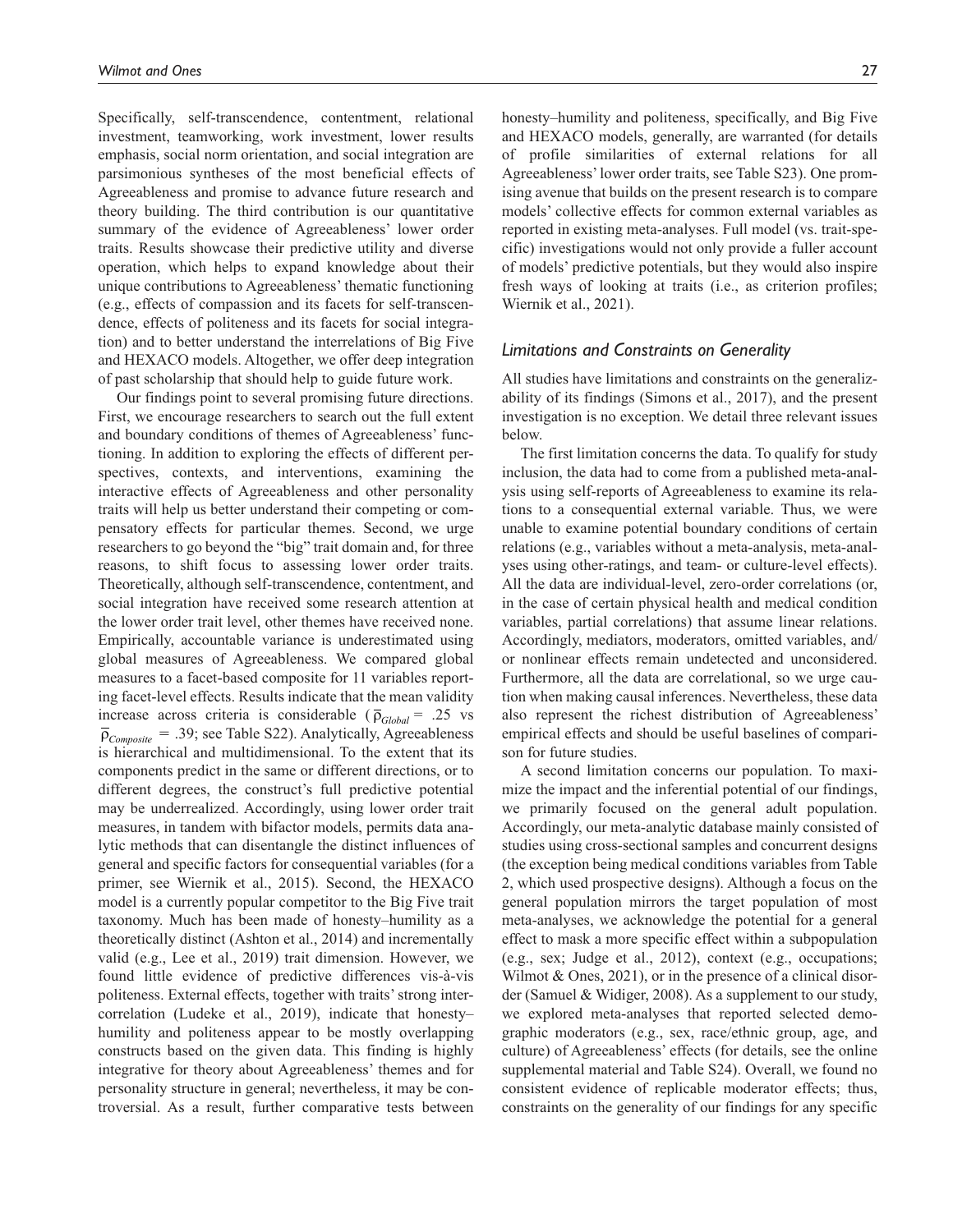straints may be warranted if replicable evidence emerges for a given subpopulation. To facilitate future meta-analyses of these matters, we urge researchers to report results by subpopulation in the article of record or in their supplemental material (for an outstanding example, see the Life Outcomes of Personality Replication Project [Soto, 2019] and its analyses by subpopulation [Soto, 2021]).

The third limitation concerns the subject of our review. We focused our study entirely on Agreeableness. However, we note that it is not the sole determinant or correlate of consequential external variables. In reality, multiple traits, cognitive abilities, and other personal characteristics operate serially and/or in tandem to affect external variables. These attributes, as well as relevant situational features, may increase, decrease, interact with, or reverse effects of Agreeableness.

# **Conclusion**

Agreeableness meaningfully impacts people and real-world outcomes. Our article presents the most exhaustive account of its external consequences available in the literature. Although the trait has generally helpful effects, Agreeableness offers the most help in certain domains. Based on the variables with the strongest effects, we synthesized eight themes that concisely capture the characteristic functioning of Agreeableness. Namely, self-transcendence, contentment, relational investment, teamworking, work investment, lower results emphasis, social norm orientation, and social integration. Analyses of lower order trait effects provide further insights into these themes.

Throughout a century of research, Agreeableness has been given many names, including *love* (Digman, 1990). Accordingly, we conclude by quoting the Apostle Paul, who, in his epistle to the church at Corinth some 20 centuries earlier, brilliantly portrays the empirical structure and nomological network of Agreeableness, taken to its fullest and most sublime extent:

Love is patient, love is kind. It does not envy, it does not boast, it is not proud. It does not act unbecomingly, it is not selfseeking, it is not easily angered, it keeps no record of wrongs. It does not delight in wrongdoing but rejoices with the truth. It bears all things, believes all things, hopes all things, endures all things. Love never fails. (1 Corinthians 13:4–8)

### **Declaration of Conflicting Interests**

The author(s) declared no potential conflicts of interest with respect to the research, authorship, and/or publication of this article.

# **Funding**

The author(s) received no financial support for the research, authorship, and/or publication of this article.

Michael P. Wilmot **D** https://orcid.org/0000-0002-3062-7651

# **Supplemental Material**

Supplemental material for this article is available online.

### **Notes**

- 1. A further distinguishing characteristic of HEXACO agreeableness is, unlike its eponymous Big Five factor, it does not capture variance associated with the compassion aspect. Instead, this variance is distributed across HEXACO's emotionality factor and an interstitial facet labeled *altruism* (see Ashton & Lee, 2007; Ludeke et al., 2019, p. 1027).
- 2. Following others (e.g., Judge et al., 2013; Vize, Miller, & Lynam, 2018; Wilmot et al., 2019), we limited the scope of the facets of Agreeableness to the six facets that are assessed in the Revised NEO Personality Inventory (Costa & McCrae, 1992). These facets are also supported by meta-analyses of the lower order structure of Agreeableness (see Davies, 2012).
- 3. A few notes about our organizing framework. Concerning dispositional variables, although vocational interests and dark traits were amenable to sorting due to their respective work/ school and antisocial content, variables comprising motivational constructs and personal values were difficult to sort due to their heterogeneous content. Thus, instead of disaggregating their constituent variables, we retained their more familiar and theoretically relevant groupings under the content domain of individual variables. A similar situation occurred for leadership. Most behavioral and outcome variables were amenable to sorting by their respective content domains, but the category of interpersonal outcomes was only populated by a few leadership variables. Although both collaboration and leadership primarily comprise behavioral variables, we ultimately decided to separate them into two categories due to their theoretical differences. In the end, we balanced the use of our organizational framework with the constraints of established theoretical schemas.
- 4. Effect sizes are not directly comparable for two reasons. First, variables in the category of psychological health are self-reports of attitudes and behaviors, whereas variables in the categories of physical health and medical conditions are respectively assessed by measures of behavior and objective outcomes. Second, most of these effects are partial correlations, with the effects of demographic characteristics (i.e., sex, age, race/ethnicity, and education) removed.
- 5. Facet level effects range widely (range of  $\bar{\rho} = -.09$  to .21), with modesty ( $\bar{\rho}$  = .21), cooperativeness ( $\bar{\rho}$  = .13), and tendermindedness ( $\overline{\rho}$  = .12), showing small-to-medium positive relations (for details, see Samuel & Widiger, 2008).

### **References**

- Meta-analyses included in our second-order review are marked with an asterisk.
- \*af Wåhlberg, A., Barraclough, P., & Freeman, J. (2017). Personality versus traffic accidents; meta-analysis of real and method effects. *Transportation Research Part F: Traffic Psychology and Behaviour*, *44*(1), 90–104. https://doi.org/ 1.1016/j.trf.2016.1.009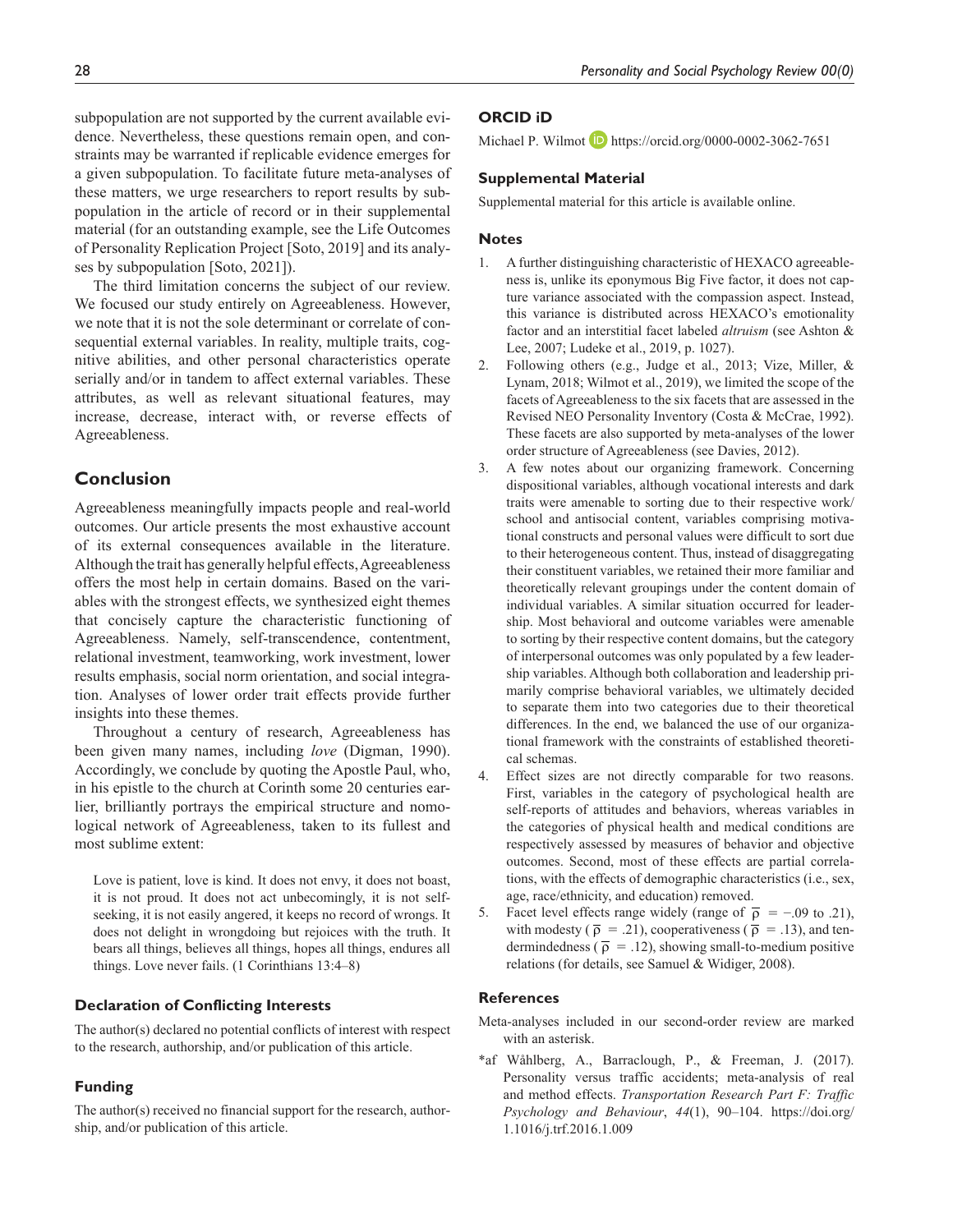- Aguinis, H., Gottfredson, R. K., & Culpepper, S. A. (2013). Bestpractice recommendations for estimating cross-level interaction effects using multilevel modeling. *Journal of Management*, *39*(6), 1490–1528. https://doi.org/10.1177/0149206313478188
- \*Allen, M. S., & Walter, E. E. (2018). Linking big five personality traits to sexuality and sexual health: A meta-analytic review. *Psychological Bulletin*, *144*(10), 1081–1110. https://doi. org/10.1037/bul0000157
- \*Allen, M. S., Walter, E. E., & McDermott, M. S. (2017). Personality and sedentary behavior: A systematic review and meta-analysis. *Health Psychology*, *36*(3), 255–263. https://doi. org/10.1037/hea0000429
- Allen, T. A., Rueter, A. R., Abram, S. V., Brown, J. S., DeYoung, C. G., & Mõttus, R. (2017). Personality and neural correlates of mentalizing ability. *European Journal of Personality*, *31*(6), 599–613. https://doi.org/10.1002/per.2133
- \*Allen, T. D., Johnson, R. C., Saboe, K. N., Cho, E., Dumani, S., & Evans, S. (2012). Dispositional variables and work-family conflict: A meta-analysis. *Journal of Vocational Behavior*, *80*(1), 17–26. https://doi.org/1.1016/j.jvb.2011.04.004
- Altemeyer, B. (1998). The other 'authoritarian personality. *Advances in Experimental Social Psychology*, *30*(1), 47–92. https://doi.org/10.1016/S0065-2601(08)60382-2
- Andrews-Hanna, J. R., Smallwood, J., & Spreng, R. N. (2014). The default network and self-generated thought: Component processes, dynamic control, and clinical relevance: The brain's default network. *Annals of the New York Academy of Sciences*, *1316*(1), 29–52. https://doi.org/10.1111/nyas.12360
- \*Anglim, J., Horwood, S., Smillie, L. D., Marrero, R. J., & Wood, J. K. (2020). Predicting psychological and subjective well-being from personality: A meta-analysis. *Psychological Bulletin*, *146*(4), 279–323. https://doi.org/10.1037/bul0000226
- Ashton, M. C., & Lee, K. (2007). Empirical, theoretical, and practical advantages of the HEXACO model of personality structure. *Personality and Social Psychology Review*, *11*(2), 150–166. https://doi.org/10.1177/1088868306294907
- Ashton, M. C., Lee, K., & de Vries, R. E. (2014). The HEXACO honesty-humility, agreeableness, and emotionality factors: A review of research and theory. *Personality and Social Psychology Review*, *18*(2), 139–152. https://doi. org/10.1177/1088868314523838
- Bachem, R., & Maercker, A. (2018). Development and psychometric evaluation of a Revised Sense of Coherence Scale. *European Journal of Psychological Assessment*, *34*(3), 206– 215. https://doi.org/10.1027/1015-5759/a000323
- \*Badura, K. L., Grijalva, E., Galvin, B. M., Owens, B. P., & Joseph, D. L. (2020). Motivation to lead: A meta-analysis and distal-proximal model of motivation and leadership. *Journal of Applied Psychology*, *105*(4), 331–354. https://doi.org/10.1037/ apl000043
- \*Banks, G. C., Engemann, K. N., Williams, C. E., Gooty, J., McCauley, K. D., & Medaugh, M. R. (2017). A meta-analytic review and future research agenda of charismatic leadership. *The Leadership Quarterly*, *28*(4), 508–529. https://doi. org/10.1016/j.leaqua.2016.12.003
- Banks, G. C., Kepes, S., & McDaniel, M. A. (2012). Publication bias: A call for improved meta-analytic practice in the organizational sciences. *International Journal of Selection and Assessment*, *20*(2), 182–196. https://doi.org/10.1111/j.1468- 2389.2012.00591.x
- \*Barańczuk, U. (2019). The five factor model of personality and social support: A meta-analysis. *Journal of Research in Personality*, *81*(1), 38–46. https://doi.org/10.1016/j. jrp.2019.05.002
- \*Barańczuk, U. (2021). The five factor model of personality and sense of coherence: A meta-analysis. *Journal of Health Psychology*, *26*(1), 12–25. https://doi.org/10.1177/1359105319884597
- \*Barrick, M. R., & Mount, M. K. (1991). The big five personality dimensions and job performance: A meta-analysis. *Personnel Psychology*, *44*(1), 1–26. https://doi. org/10.1111/j.1744-6570.1991.tb00688.x
- Barrick, M. R., Mount, M. K., & Gupta, R. (2003). Meta-analysis of the relationship between the five-factor model of personality and Holland's occupational types. *Personnel Psychology*, *56*(1), 45–74. https://doi.org/10.1111/j.1744-6570.2003. tb00143.x
- Barrick, M. R., Mount, M. K., & Judge, T. A. (2001). Personality and performance at the beginning of the new millennium: What do we know and where do we go next? *International Journal of Selection and Assessment*, *930*(1–2), 9–30. https://doi. org/10.1111/1468-2389.00160
- Barrick, M. R., Stewart, G. L., Neubert, M. J., & Mount, M. K. (1998). Relating member ability and personality to workteam processes and team effectiveness. *Journal of Applied Psychology*, *83*(3), 377–391. https://doi.org/10.1037/0021- 9010.83.3.377
- Beatty, A. S., Walmsley, P. T., Sackett, P. R., Kuncel, N. K., & Koch, A. J. (2015). The reliability of college grades. *Educational Measurement: Issues and Practice*, *34*(4), 31–40. https://doi.org/10.1111/emip.12096
- Bell, S. T. (2007). Deep-level composition variables as predictors of team performance: A meta-analysis. *Journal of Applied Psychology*, *92*(3), 595–615. https://doi.org/10.1037/0021- 9010.92.3.595
- \*Bendella, H., & Wolff, H.-G. (2020). Who networks? A metaanalysis of networking and personality. *Career Development International*, *25*(5), 461–479. https://doi.org/10.1108/CDI-12-2019-0289
- \*Berry, C. M., Carpenter, N. C., & Barratt, C. L. (2012). Do other-reports of counterproductive work behavior provide an incremental contribution over self-reports? A meta-analytic comparison. *Journal of Applied Psychology*, *97*(3), 613–636. https://doi.org/1.1037/a0026739
- Berry, J. W., Worthington, E. L., Parrott, L., O'Connor, L. E., & Wade, N. G. (2001). Dispositional forgivingness: Development and construct validity of the Transgression Narrative Test of Forgivingness (TNTF). *Personality and Social Psychology Bulletin*, *27*(10), 1277–1290. https://doi. org/10.1177/01461672012710004
- \*Beus, J. M., Dhanani, L. Y., & McCord, M. A. (2015). A metaanalysis of personality and workplace safety: Addressing unanswered questions. *Journal of Applied Psychology*, *100*(2), 481–498. https://doi.org/1.1037/a0037916
- \*Beus, J. M., & Whitman, D. S. (2012). The relationship between typical and maximum performance: A meta-analytic examination. *Human Performance*, *25*(5), 355–376. https://doi.org/10. 1080/08959285.2012.721831
- \*Birkeland, S. A., Manson, T. M., Kisamore, J. L., Brannick, M. T., & Smith, M. A. (2006). A meta-analytic investigation of job applicant faking on personality measures. *International*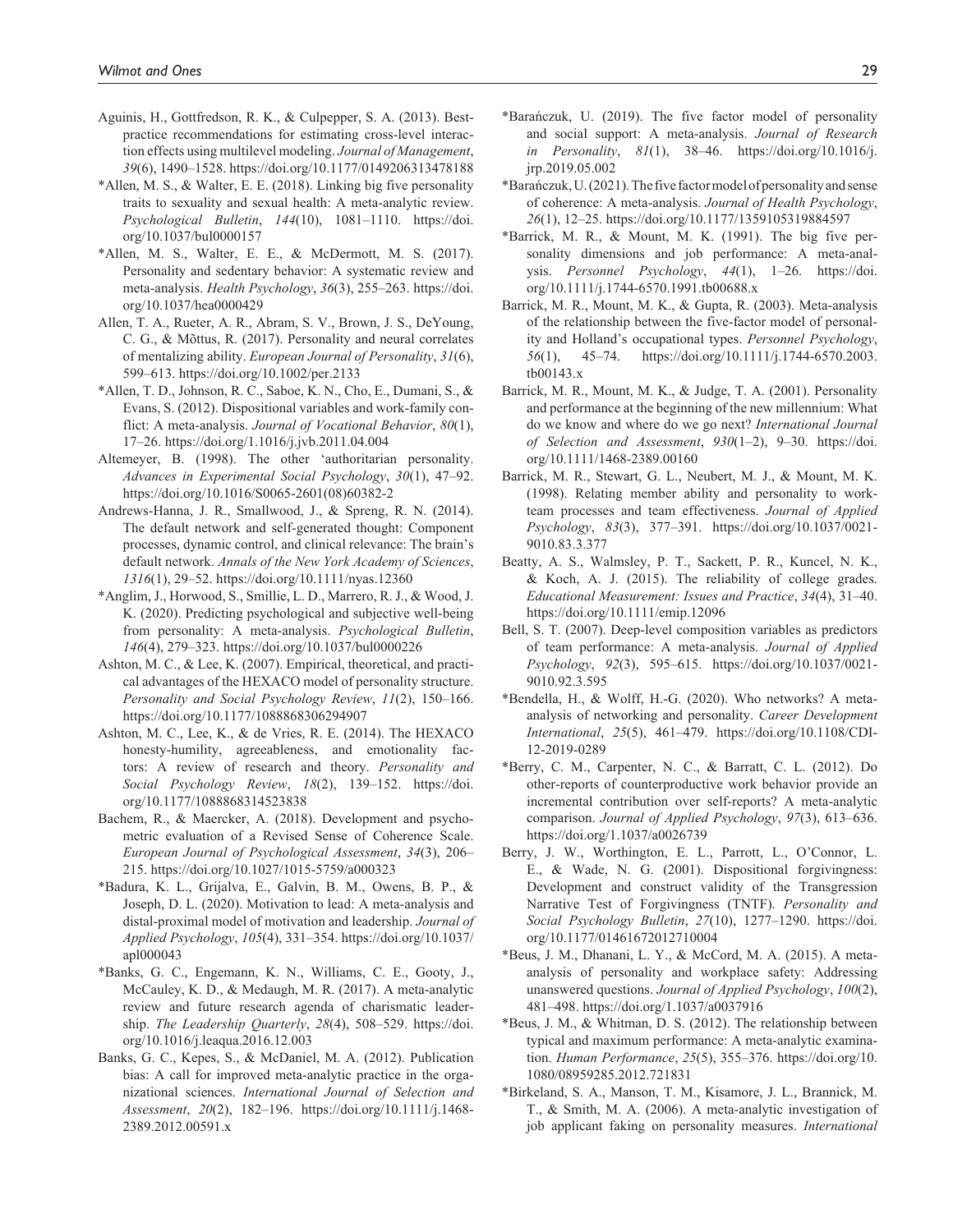*Journal of Selection and Assessment*, *14*(4), 317–335. https:// doi.org/10.1111/j.1468-2389.2006.00354.x

- Bleidorn, W., Hill, P. L., Back, M. D., Denissen, J. J. A., Hennecke, M., ... Roberts, B. (2019). The policy relevance of personality traits. *American Psychologist*, *74*(9), 1056–1067. https:// doi.org/10.1037/amp0000503
- Bleidorn, W., Hopwood, C. J., Ackerman, R. A., Witt, E. A., Kandler, C., Riemann, R., Samuel, D. B., & Donnellan, M. B. (2020). The healthy personality from a basic trait perspective. *Journal of Personality and Social Psychology*, *118*(6), 1207– 1225. https://doi.org/10.1037/pspp0000231
- \*Blume, B. D., Ford, J., Baldwin, T. T., & Huang, J. L. (2010). Transfer of training: A meta-analytic review. *Journal of Management*, *36*(4), 1065–1105. https://doi. org/1.1177/0149206309352880
- \*Bono, J. E., & Judge, T. A. (2004). Personality and transformational and transactional leadership: A meta-analysis. *Journal of Applied Psychology*, *89*(5), 901–991. https://doi. org/1.1037/0021-901.89.5.901
- Borghans, L., Duckworth, A. L., Heckman, J. J., & ter Weel, B. (2008). The economics and psychology of personality traits. *Journal of Human Resources*, *434*(4), 972–1059. https://doi. org/10.1353/jhr.2008.0017
- Brandstatter, H. (2011). Personality aspects of entrepreneurship: A look at five meta-analyses. *Personality and Individual Differences*, *51*(3), 222–230. https://doi.org/10.1016/j.paid. 2010.07.007
- Briley, D. A., & Tucker-Drob, E. M. (2014). Genetic and environmental continuity in personality development: A meta-analysis. *Psychological Bulletin*, *140*(5), 1303–1331. https://doi. org/10.1037/a0037091
- \*Buecker, S., Maes, M., Denissen, J. J. A., & Luhmann, M. (2020). Loneliness and the big five personality traits: A meta-analysis. *European Journal of Personality*, *34*(1), 8–28. https://doi. org/10.1002/per.2229
- Burt, C. (1948). The factorial study of temperamental traits. *British Journal of Statistical Psychology*, *1*, 178–203.
- Campbell, J. P., & Wiernik, B. M. (2015). The modeling and assessment of work performance. *Annual Review of Organizational Psychology and Organizational Behavior*, *2*(1), 47–74. https:// doi.org/10.1146/annurev-orgpsych-032414-111427
- \*Cao, M., & Drasgow, F. (2019). Does forcing reduce faking? A meta-analytic review of forced-choice personality measures in high-stakes situations. *Journal of Applied Psychology*, *104*(11), 1347–1368. https://doi.org/10.1037/apl0000414
- \*Carpenter, N. C., & Berry, C. M. (2017). Are counterproductive work behavior and withdrawal empirically distinct? A metaanalytic investigation. *Journal of Management*, *43*(3), 834– 863. https://doi.org/1.1177/0149206314544743
- Carter, E. C., Schönbrodt, F. D., Gervais, W. M., & Hilgard, J. (2019). Correcting for bias in psychology: A comparison of meta-analytic methods. *Advances in Methods and Practices in Psychological Science*, *2*(2), 115–144. https://doi. org/10.1177/2515245919847196
- \*Chamberlin, M., Newton, D. W., & Lepine, J. A. (2017). A metaanalysis of voice and its promotive and prohibitive forms: Identification of key associations, distinctions, and future research directions. *Personnel Psychology*, *70*(1), 11–71. https://doi.org/1.1111/peps.12185
- \*Chiaburu, D. S., Oh, I.-S., Berry, C. M., Li, N., & Gardner, R. G. (2011). The five-factor model of personality traits and organizational citizenship behaviors: A meta-analysis. *Journal of Applied Psychology*, *96*(6), 1140–1166. https://doi.org/1.1037/ a0024004
- \*Choi, D., Oh, I.-S., & Colbert, A. E. (2015). Understanding organizational commitment: A meta-analytic examination of the roles of the five-factor model of personality and culture. *Journal of Applied Psychology*, *100*(6), 1542–1567. https://doi. org/1.1037/apl0000014
- Christian, M. S., Garza, A. S., & Slaughter, J. E. (2011). Work engagement: A quantitative review and test of its relations with task and contextual performance. *Personnel Psychology*, *64*(1), 89–136. https://doi.org/10.1111/j.1744-6570.2010.01203.x
- Ciesla, J. R., Shi, L., Stoskopf, C. H., & Samuels, M. E. (1993). Reliability of Katz's activities of daily living scale when used in telephone interviews. *Evaluation & the Health Professions*, *16*(2), 190–203. https://doi.org/10.1177/016327879301600204
- \*Clark, M. A., Michel, J. S., Zhdanova, L., Pui, S. Y., & Baltes, B. B. (2016). All work and no play? A meta-analytic examination of the correlates and outcomes of workaholism. *Journal of Management*, *42*(7), 1836–1873. https://doi. org/10.1177/0149206314522301
- Connelly, B. S., & Ones, D. S. (2010). An other perspective on personality: Meta-analytic integration of observers' accuracy and predictive validity. *Psychological Bulletin*, *136*(6), 1092–1122. https://doi.org/10.1037/a0021212
- Connelly, B. S., Ones, D. S., & Chernyshenko, O. S. (2014). Introducing the special section on Openness to Experience: Review of Openness taxonomies, measurement, and nomological net. *Journal of Personality Assessment*, *96*(1), 1–16. https:// doi.org/10.1080/00223891.2013.830620
- \*Connor-Smith, J. K., & Flachsbart, C. (2007). Relations between personality and coping: A meta-analysis. *Journal of Personality and Social Psychology*, *93*(6), 1080–1107. https:// doi.org/10.1037/0022-3514.93.6.1080
- Conway, J. M., Jako, R. A., & Goodman, D. F. (1995). A metaanalysis of interrater and internal consistency reliability of selection interviews. *Journal of Applied Psychology*, *80*(5), 565–579. https://doi.org/10.1037/0021-9010.80.5.565
- \*Conway, J. M., Lombardo, K., & Sanders, K. C. (2001). A metaanalysis of incremental validity and nomological networks for subordinate and peer rating. *Human Performance*, *14*(4), 267– 303. https://doi.org/1.1207/S15327043HUP1404\_1
- Cooper, H. (2016). *Research synthesis and meta-analysis: A stepby-step approach* (5th ed.). SAGE.
- Costa, P. T., Jr., Terracciano, A., & McCrae, R. R. (2001). Gender differences in personality traits across cultures: Robust and surprising findings. *Journal of Personality and Social Psychology*, *81*(2), 322–331. https://doi.org/10.1037//0022- 3514.81.2.322
- Costa, P. T., & McCrae, R. R. (1992). *Professional manual: Revised NEO personality inventory (NEO-PI-R) and NEO Five-Factor inventory (NEO-FFI)*. Psychological Assessment Resources.
- \*Credé, M., & Niehorster, S. (2012). Adjustment to college as measured by the Student Adaptation to College Questionnaire: A quantitative review of its structure and relationships with correlates and consequences. *Educational Psychology Review*, *24*(1), 133–165. https://doi.org/1.1007/s10648-011-9184-5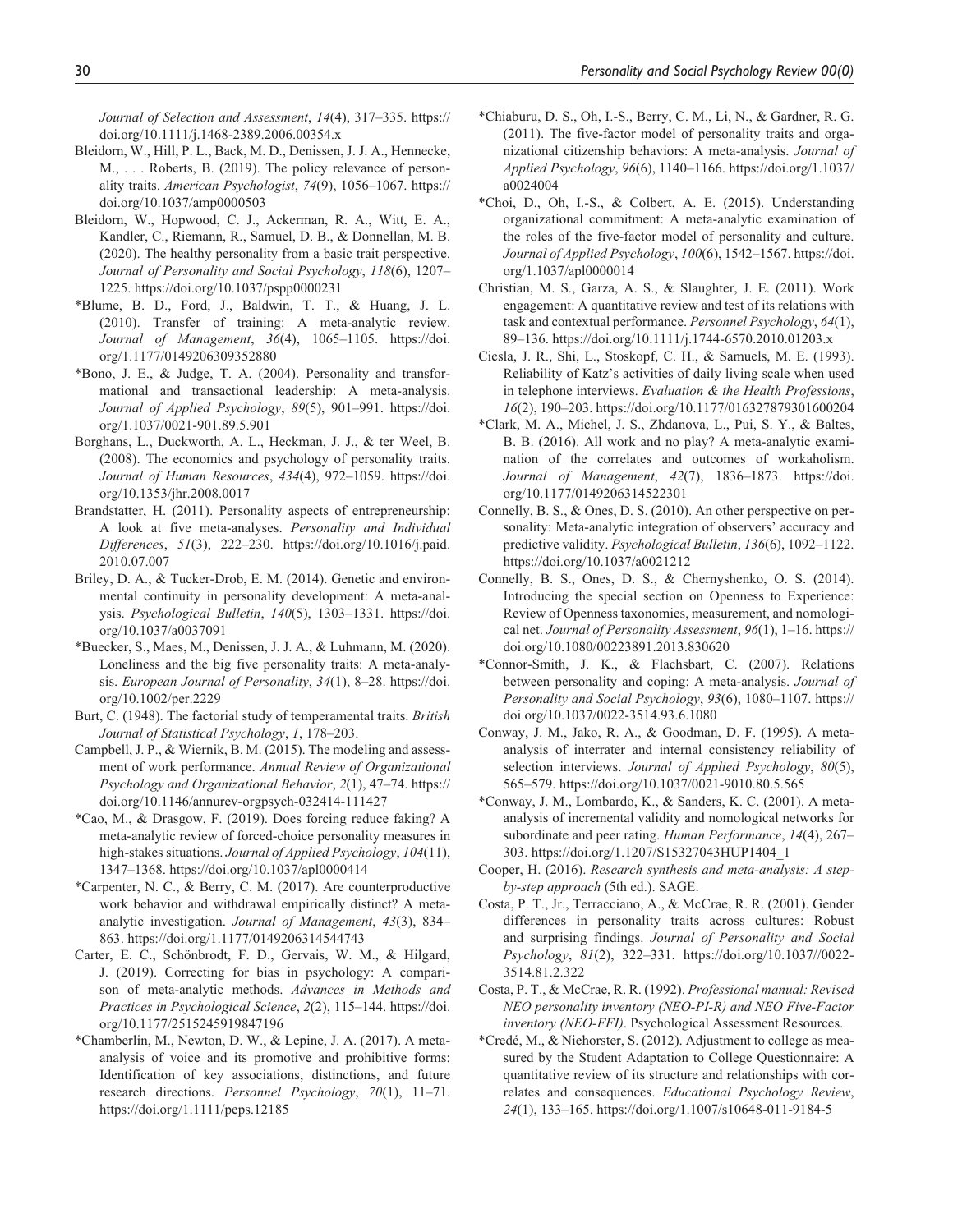- \*Credé, M., Roch, S. G., & Kieszczynka, U. M. (2010). Class attendance in college: A meta-analytic review of the relationship of class attendance with grades and student characteristics. *Review of Educational Research*, *80*(2), 272–295. https://doi. org/1.3102/0034654310362998
- Crowe, M. L., Lynam, D. R., & Miller, J. D. (2018). Uncovering the structure of agreeableness from self-report measures. *Journal of Personality*, *86*(5), 771–787. https://doi.org/10.1111/ jopy.12358
- \*Cuadrado, D., Salgado, J. F., & Moscoso, S. (2020). Personality, intelligence, and counterproductive academic behaviors: A meta-analysis. *Journal of Personality and Social Psychology*, *120*(2), 504–537. https://doi.org/10.1037/pspp0000285
- \*Darr, W. (2011). Military personality research: A meta-analysis of the Self-Description Inventory. *Military Psychology*, *23*(3), 272–296. https://doi.org/1.1080/08995605.2011.570583
- Davies, S. E. (2012). *Lower and higher order facets and factors of the interpersonal traits among the big five: Specifying, measuring, and understanding extraversion and agreeableness* [Unpublished doctoral dissertation, Department of Psychology, University of Minnesota, Minneapolis, MN].
- \*Deinert, A., Homan, A. C., Boer, D., Voelpel, S. C., & Gutermann, D. (2015). Transformational leadership subdimensions and their link to leaders' personality and performance. *The Leadership Quarterly*, *26*(6), 1095–1112. https:// doi.org/10.1016/j.leaqua.2015.08.001
- Depue, R. A., & Morrone-Strupinsky, J. V. (2005). A neurobehavioral model of affiliative bonding: Implications for conceptualizing a human trait of affiliation. *Behavioral and Brain Sciences*, *28*, 313–350. https://doi.org/ 10.1017/S0140525X05000063
- \*DeRue, D. S., Nahrgang, J. D., Wellman, N. E. D., & Humphrey, S. E. (2011). Trait and behavioral theories of leadership: An integration and meta-analytic test of their relative validity. *Personnel Psychology*, *64*(1), 7–52. https://doi.org/1.1111/ j.1744-657.201.01201.x
- DeYoung, C. G. (2013). The neuromodulator of exploration: A unifying theory of the role of dopamine in personality. *Frontiers in Human Neuroscience*, *7*, 1–26.
- DeYoung, C. G. (2015). Cybernetic Big Five theory. *Journal of Research in Personality*, *56*(1), 33–58. https://doi. org/10.1016/j.jrp.2014.07.004
- DeYoung, C. G., Quilty, L. C., & Peterson, J. B. (2007). Between facets and domains: 10 aspects of the Big Five. *Journal of Personality and Social Psychology*, *93*(5), 880–896. https:// doi.org/10.1037/0022-3514.93.5.880
- \*Dhanani, L. Y., Main, A. M., & Pueschel, A. (2019). Do you only have yourself to blame? A meta-analytic test of the victim precipitation model. *Journal of Organizational Behavior*, *41*(8), 706–721. https://doi.org/10.1002/job.2413
- \*Dickens, L. R., & Robins, R. W. (2020). Pride: A meta-analytic project. *Emotion*. Advance online publication. https://doi. org/10.1037/emo0000905
- Digman, J. M. (1990). Personality structure: Emergence of the Five-Factor Model. *Annual Review of Psychology*, *41*(1), 417–440. https://doi.org/10.1146/annurev.ps.41.020190.002221
- \*Dilchert, S., & Ones, D. S. (2009). Assessment center dimensions: Individual differences correlates and meta-analytic incremental validity. *International Journal of Selection and Assessment*, *17*(3), 254–227. https://doi.org/1.1111/j.1468- 2389.2009.00468.x
- Disney, K. L. (2013). Dependent personality disorder: A critical review. *Clinical Psychology Review*, *33*(8), 1184–1196. https://doi.org/10.1016/j.cpr.2013.10.001
- \*Do, M. H., & Minbashian, A. (2020). Higher-order personality factors and leadership outcomes: A meta-analysis. *Personality and Individual Differences*, *163*(1), Article 110058. https://doi. org/10.1016/j.paid.2020.110058
- \*Dulebohn, J. H., Bommer, W. H., Liden, R. C., Brouer, R. L., & Ferris, G. R. (2012). A meta-analysis of antecedents and consequences of leader-member exchange: Integrating the past with an eye toward the future. *Journal of Management*, *38*(6), 1715–1759. https://doi.org/1.1177/0149206311415280
- Edwards, J. R. (2001). Multidimensional constructs in organizational behavior research: An integrative analytical framework. *Organizational Research Methods*, *4*(2), 144–192. https://doi. org/10.1177/109442810142004
- Ekehammar, B., & Akrami, N. (2007). Personality and Prejudice: From big five personality factors to facets. *Journal of Personality*, *75*(5), 899–926. https://doi.org/10.1111/j.1467- 6494.2007.00460.x
- English Standard Version Bible. (2001). *English Standard Version Bible*. Crossway. https://esv.org/
- \*Entringer, T. M., Gebauer, J. E., Eck, J., Bleidorn, W., Rentfrow, P. J., Potter, J., & Gosling, S. D. (2021). Big Five facets and religiosity: Three large-scale, cross-cultural, theory-driven, and process-attentive tests. *Journal of Personality and Social Psychology*, *120*(6), 1662–1695. https://doi.org/10.1037/ pspp0000364
- \*Fang, R., Landis, B., Zhang, Z., Anderson, M. H., Shaw, J. D., & Kilduff, M. (2015). Integrating personality and social networks: A meta-analysis of personality, network position, and work outcomes in organizations. *Organization Science*, *26*(4), 1243–1126. https://doi.org/1.1287/orsc.2015.0972
- Feingold, A. (1994). Gender differences in personality: A metaanalysis. *Psychological Bulletin*, *116*(3), 429–456. https://doi. org.10.1037/0033-2909.116.3.429
- Fisher, R. A. (1915). Frequency distribution of the values of the correlation coefficient in samples of an indefinitely large population. *Biometrika*, *10*(4), 507–521. https://doi. org/10.2307/2331838
- Foldes, H. J., Duehr, E. E., & Ones, D. S. (2008). Group differences in personality: Meta-analyses comparing five U.S. racial groups. *Personnel Psychology*, *61*(3), 579–616. https://doi. org/10.1111/j.1744-6570.2008.00123.x
- French, K. A., Dumani, S., Allen, T. D., & Shockley, K. M. (2018). A meta-analysis of work–family conflict and social support. *Psychological Bulletin*, *144*(3), 284–314. https://doi. org/10.1037/bul0000120
- Funder, D. C., & Ozer, D. J. (2019). Evaluating effect size in psychological research: Sense and nonsense. *Advances in Methods and Practices of Psychological Science*, *2*(2), 156–168. https:// doi.org/10.1177/25152459198472
- Furnham, A. (1994). The validity of the SHL Customer Service Questionnaire (CSQ). *International Journal of Selection and Assessment*, *2*(3), 157–165. https://doi. org/10.1111/j.1468-2389.1994.tb00136.x
- Furr, R. M. (2010). The double-entry intraclass correlation as an index of profile similarity: Meaning, limitations, and alternatives. *Journal of Personality Assessment*, *92*(1), 1–15. https:// doi.org/10.1080/00223890903379134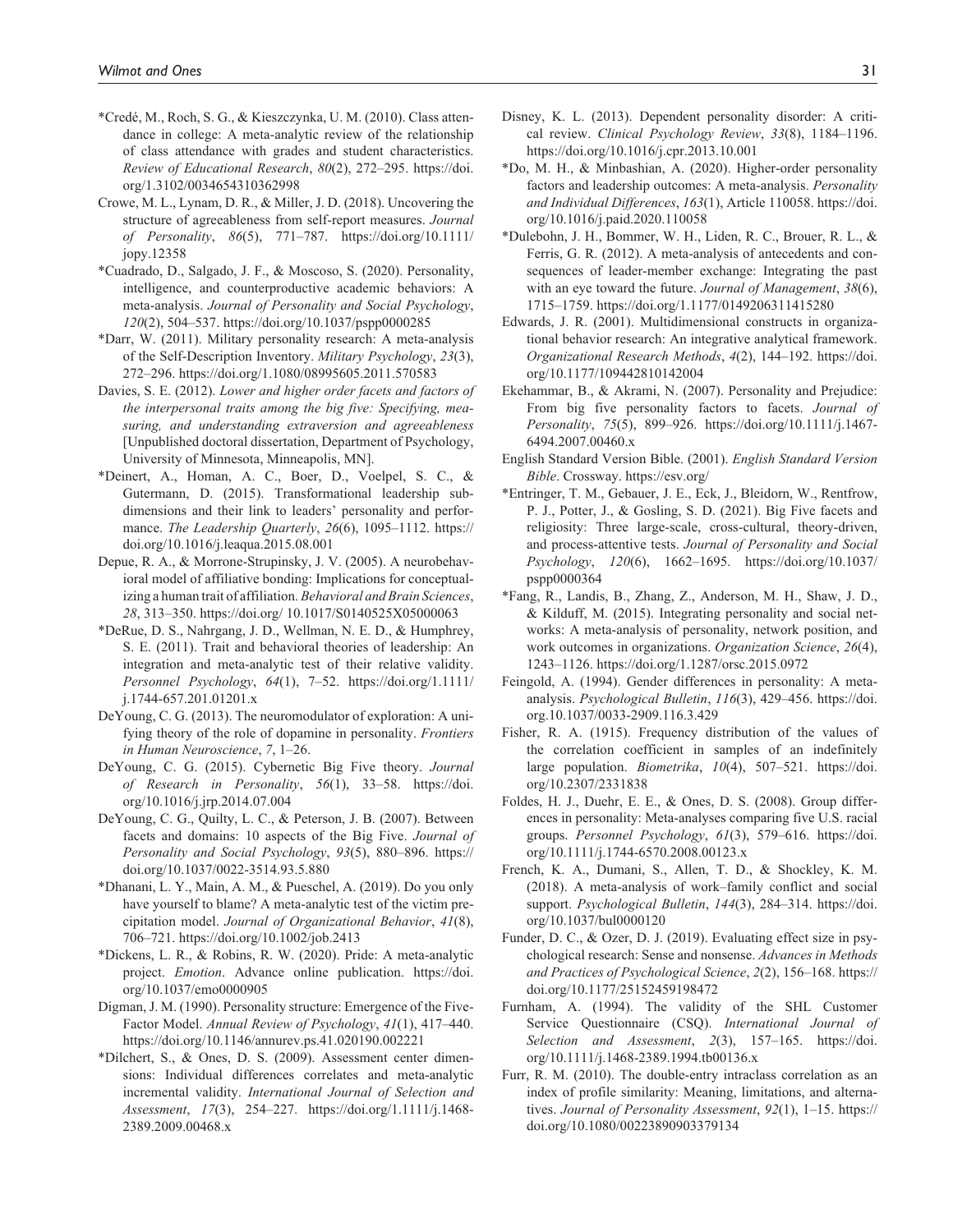- Ghiselli, E. E., Campbell, J. P., & Zedeck, S. (1981). *Measurement theory for the behavioral sciences*. W.H. Freeman.
- Giving USA Foundation. (2020). *Giving USA 2020: The annual report on philanthropy for the year 2019*. Indiana University Lilly Family School of Philanthropy. www.givingusa.org
- Goldberg, L. R. (1990). An alternative" description of personality": The big-five factor structure. *Journal of Personality and Social Psychology*, *59*(6), 1216–1229. https://doi.org/10.1037/0022- 3514.59.6.1216
- Goldberg, L. R., Johnson, J. A., Eber, H. W., Hogan, R., Ashton, M. C., Cloninger, C. R., & Gough, H. G. (2006). The international personality item pool and the future of public-domain personality measures. *Journal of Research in Personality*, *40*(1), 84–96. https://doi.org/10.1016/j.jrp.2005.08.007
- \*Graham, E. K., Rutsohn, J. P., Turiano, N. A., Bendayan, R., Batterham, P. J., & Mroczek, D. K. (2017). Personality predicts mortality risk: An integrative data analysis of 15 international longitudinal studies. *Journal of Research in Personality*, *70*(1), 174–186. https://doi.org/10.1016/j.jrp.2017.07.005
- Graziano, W. G., & Eisenberg, N. (1997). Agreeableness: A dimension of personality. In R. Hogan, J. Johnson, & S. Briggs (Eds.), *Handbook of personality psychology* (pp. 795–824). Academic Press.
- Graziano, W. G., & Habashi, M. M. (2010). Motivational processes underlying both prejudice and helping. *Personality and Social Psychology Review*, *14*(3), 313–331. https://doi. org/10.1177/1088868310361239
- Graziano, W. G., & Tobin, R. M. (2017). Agreeableness and the five factor model. In T. A. Widiger (Ed.), *The Oxford handbook of the five factor model* (*Vol. 1*, pp. 105–131). Oxford University Press. https://doi.org/10.1093/oxfor dhb/9780199352487.013.17
- Greenwald, A. G. (1975). Consequences of prejudice against the null hypothesis. *Psychological Bulletin*, *82*(1), 1–20. https:// doi.org/10.1037/h0076157
- Habashi, M. M., Graziano, W. G., & Hoover, A. E. (2016). Searching for the prosocial personality: A big five approach to linking personality and prosocial behavior. *Personality and Social Psychology Bulletin*, *42*(9), 1177–1192. https://doi. org/10.1177/0146167216652859
- \*Hakulinen, C., Elovainio, M., Batty, G. D., Virtanen, M., Kivimäki, M., & Jokela, M. (2015). Personality and alcohol consumption: Pooled analysis of 72,949 adults from eight cohort studies. *Drug and Alcohol Dependence*, *151*(1), 110–114. https://doi. org/10.1016/j.drugalcdep.2015.03.008
- Hakulinen, C., Elovainio, M., Pulkki-Raback, L., Virtanen, M., Kivimaki, M., & Jokela, M. (2015). Personality and depressive symptoms: Individual participant meta-analysis of 10 cohort studies. *Depression and Anxiety*, *32*(7), 461–470. https://doi. org/10.1002/da.22376
- \*Hakulinen, C., Hintsanen, M., Munafo, M. R., Virtanen, M., Kivimaki, M., Batty, G. D., & Jokela, M. (2015). Personality and smoking: Individual-participant meta-analysis of nine cohort studies. *Addiction*, *110*(11), 1844–1852. https://doi. org/10.1111/add.13079
- Hakulinen, C., & Jokela, M. (2019). Alcohol use and personality trait change: Pooled analysis of six cohort studies. *Psychological Medicine*, *49*(2), 224–231. https://doi. org/10.1017/S0033291718000636
- \*Hall, J. A., Andrzejewski, S. A., & Yopchick, J. E. (2009). Psychosocial correlates of interpersonal sensitivity: A metaanalysis. *Journal of Nonverbal Behavior*, *33*(1), 149–180. https://doi.org/1.1007/s10919-009-0070-5
- \*Harari, M. B., Reaves, A. C., Beane, D. A., Laginess, A. J., & Viswesvaran, C. (2018). Personality and expatriate adjustment: A meta-analysis. *Journal of Occupational and Organizational Psychology*, *91*(3), 486–517. https://doi.org/ 1.1111/joop.12215
- \*Harari, M. B., Rudolph, C. W., & Laginess, A. J. (2015). Does rater personality matter? A meta-analysis of rater Big Five– performance rating relationships. *Journal of Occupational and Organizational Psychology*, *88*(2), 387–414. https://doi. org/1.1111/joop.12086
- \*Heller, D., Watson, D., & Ilies, R. (2004). The role of person versus situation in life satisfaction: A critical examination. *Psychological Bulletin*, *130*(4), 574–600. https://doi. org/10.1037/0033-2909.130.4.574
- Hirsh, J. B. (2014). Environmental sustainability and national personality. *Journal of Environmental Psychology*, *38*, 233–240. https://doi.org/10.1016/j.jenvp.2014.02.005
- \*Hoffman, B. J., Kennedy, C. L., LoPilato, A. C., Monahan, E. L., & Lance, C. E. (2015). A review of the content, criterionrelated, and construct-related validity of assessment center exercises. *Journal of Applied Psychology*, *100*(4), 1143–1168. https://doi.org/1.1037/a0038707
- \*Hogan, J., & Holland, B. (2003). Using theory to evaluate personality and job-performance relations: A socioanalytic perspective. *Journal of Applied Psychology*, *88*(1), 100–112. https:// doi.org/1.1037/0021-901.88.1.100
- Hou, X., Allen, T. A., Wei, D., Huang, H., Wang, K., DeYoung, C. G., & Qiu, J. (2017). Trait compassion is associated with the neural substrate of empathy. *Cognitive, Affective, & Behavioral Neuroscience*, *17*(5), 1018–1027. https://doi.org/10.3758/ s13415-017-0529-5
- \*Hough, L. M. (1992). The "Big Five" personality variables construct confusion: Description versus prediction. *Human Performance*, *5*(1), 139–155. https://doi.org/1.1080/08959285 .1992.9667929
- \*Howard, M. C., Cogswell, J. E., & Smith, M. B. (2020). The antecedents and outcomes of workplace ostracism: A meta-analysis. *Journal of Applied Psychology*, *105*(6), 577–596. https:// doi.org/10.1037/apl0000453
- \*Huang, C. (2019). Social network site use and big five personality traits: A meta-analysis. *Computers in Human Behavior*, *97*(1), 280–290. https://doi.org/10.1016/j.chb.2019.03.009
- \*Huang, J. L., Cropanzano, R., Li, A., Shao, P., Zhang, X., & Li, Y. (2017). Employee conscientiousness, agreeableness, and supervisor justice rule compliance: A three-study investigation. *Journal of Applied Psychology*, *102*(11), 1564–1589. https://doi.org/1.1037/apl0000248
- \*Huang, J. L., Ryan, A. M., Zabel, K. L., & Palmer, A. (2014). Personality and adaptive performance at work: A meta-analytic investigation. *Journal of Applied Psychology*, *99*(1), 162–179. https://doi.org/1.1037/a0034285
- Humankind. (2020, December 22). Chef cooks free healthy meals for kids in Chicago [Video file]. *USA Today*. https://www. usatoday.com/videos/life/humankind/ 2020/12/22/chef-cooksfree-healthy-meals-kids-chicago/4007318001/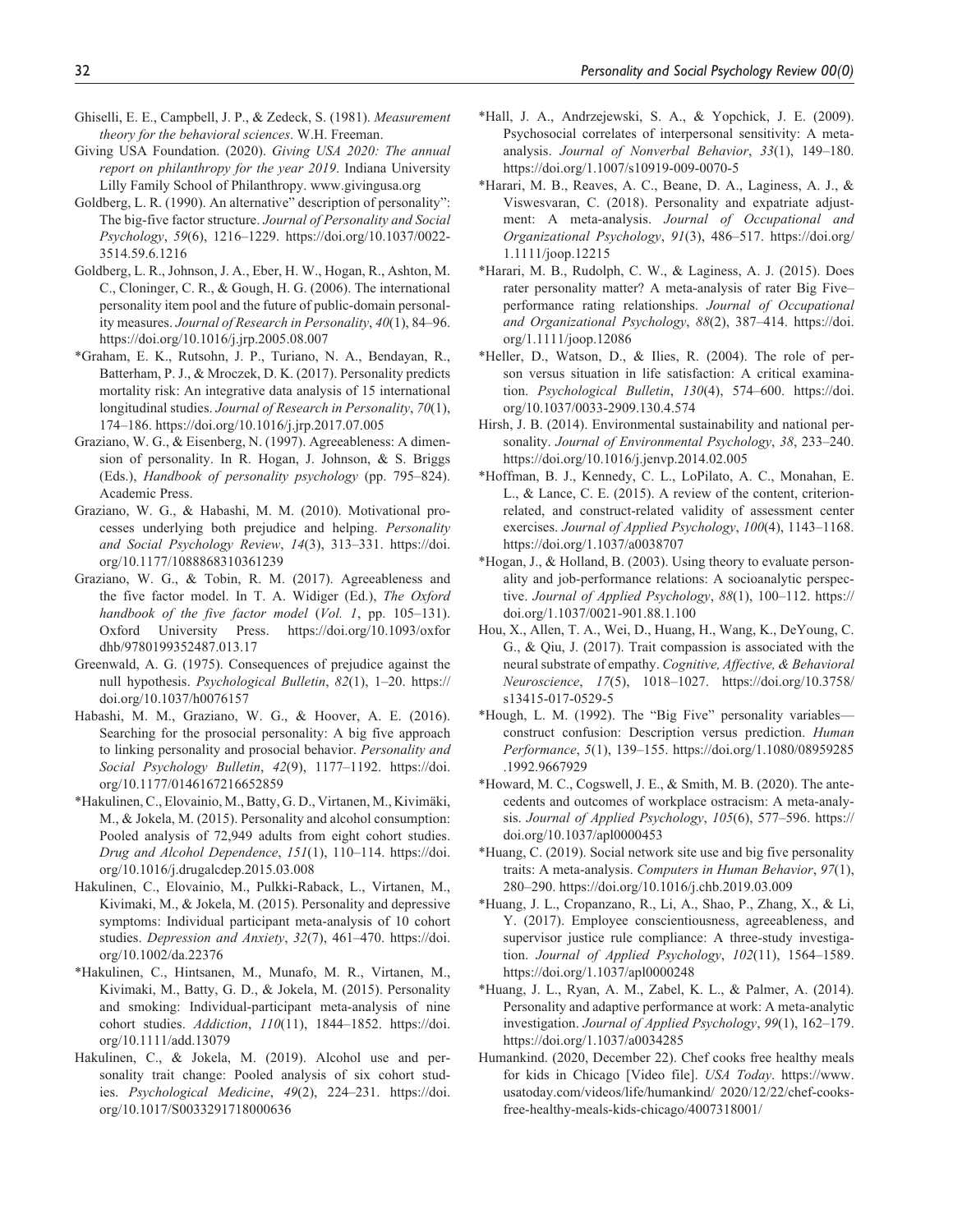- Hunter, J. E., & Schmidt, F. L. (2014). *Methods of meta-analysis: Correcting error and bias in research findings* (3rd ed.). SAGE.
- \*Hurtz, G. M., & Donovan, J. J. (2000). Personality and job performance: The Big Five revisited. *Journal of Applied Psychology*, *85*(6), 869–879. https://doi.org/1.1037/0021-901.85.6.869
- \*Hyatt, C. S., Zeichner, A., & Miller, J. D. (2019). Laboratory aggression and personality traits: A meta-analytic review. *Psychology of Violence*, *9*(6), 675–689. https://doi.org/10.1037/ vio0000236
- Ivnik, R. J., Smith, G. E., Malec, J. F., Kokmen, E., & Tangalos, E. G. (1994). Mayo Cognitive Factor Scales: Distinguishing normal and clinical samples by profile variability. *Neuropsychology*, *8*(2), 203–209. https://doi.org/10.1037/0894-4105.8.2.203
- \*Jokela, M., Airaksinen, J., Virtanen, M., Batty, G. D., Kivimäki, M., & Hakulinen, C. (2020). Personality, disability-free life years, and life expectancy: Individual participant meta-analysis of 131,195 individuals from 10 cohort studies. *Journal of Personality*, *88*(3), 596–605. https://doi.org/10.1111/ jopy.12513
- \*Jokela, M., Batty, G. D., Hintsa, T., Elovainio, M., Hakulinen, C., & Kivimäki, M. (2014). Is personality associated with cancer incidence and mortality? An individual-participant metaanalysis of 2156 incident cancer cases among 42 843 men and women. *British Journal of Cancer*, *110*(7), 1820–1824. https:// doi.org/10.1038/bjc.2014.58
- \*Jokela, M., Elovainio, M., Nyberg, S. T., Tabák, A. G., Hintsa, T., Batty, G. D., & Kivimäki, M. (2014). Personality and risk of diabetes in adults: Pooled analysis of 5 cohort studies. *Health Psychology*, *33*(12), 1618–1621. https://doi.org/10.1037/ hea0000003
- Jokela, M., Hakulinen, C., Singh-Manoux, A., & Kivimäki, M. (2014). Personality change associated with chronic diseases: Pooled analysis of four prospective cohort studies. *Psychological Medicine*, *44*(12), 2629–2640. https://doi. org/10.1017/S0033291714000257
- \*Jokela, M., Hintsanen, M., Hakulinen, C., Batty, G. D., Nabi, H., Singh-Manoux, A., & Kivimäki, M. (2013). Association of personality with the development and persistence of obesity: A meta-analysis based on individual–participant data. *Obesity Reviews*, *14*(4), 315–323. https://doi.org/10.1111/obr.12007
- \*Jokela, M., Pulkki-Råback, L., Elovainio, M., & Kivimäki, M. (2014). Personality traits as risk factors for stroke and coronary heart disease mortality: Pooled analysis of three cohort studies. *Journal of Behavioral Medicine*, *37*(5), 881–889. https://doi. org/10.1007/s10865-013-9548-z
- \*Jones, S. E., Miller, J. D., & Lynam, D. R. (2011). Personality, antisocial behavior, and aggression: A meta-analytic review. *Journal of Criminal Justice*, *39*(4), 329–337. https://doi. org/1.1016/j.jcrimjus.2011.03.004
- Joseph, D. L., Jin, J., Newman, D. A., & O'Boyle, E. H. (2015). Why does self-reported emotional intelligence predict job performance? A meta-analytic investigation of mixed EI. *Journal of Applied Psychology*, *100*(2), 298–342. https://doi. org/10.1037/a0037681
- Judge, T. A., & Bono, J. E. (2000). Five-factor model of personality and transformational leadership. *Journal of Applied Psychology*, *85*(5), 751–765. https://doi.org/10.1037/0021- 9010.85.5.751
- \*Judge, T. A., Bono, J. E., Ilies, R., & Gerhardt, M. W. (2002). Personality and leadership: A qualitative and quantitative review. *Journal of Applied Psychology*, *87*(4), 765–778. https://doi.org/1.1037//0021-901.87.4.765
- \*Judge, T. A., Heller, D., & Mount, M. K. (2002). Five-factor model of personality and job satisfaction: A meta-analysis. *Journal of Applied Psychology*, *87*(3), 530–541. https://doi. org/1.1037//0021-901.87.3.530
- \*Judge, T. A., & Ilies, R. (2002). Relationship of personality to performance motivation: A meta-analytic review. *Journal of Applied Psychology*, *87*(4), 797–807. https://doi. org/1.1037//0021-901.87.4.797
- Judge, T. A., Klinger, R., Simon, L. S., & Yang, I. W. F. (2008). Contributions of personality to organizational behavior and psychology: Findings, criticisms, and future research directions. *Social and Personality Psychology Compass*, *2*(5), 1982–2000. https://doi.org/10.1111/j.1751-9004.2008.00136.x
- Judge, T. A., Livingston, B. A., & Hurst, C. (2012). Do nice guys—and gals—really finish last? The joint effects of sex and agreeableness on income. *Journal of Personality and Social Psychology*, *102*(2), 390–407. https://doi.org/10.1037/ a0026021
- Judge, T. A., & Piccolo, R. F. (2004). Transformational and transactional leadership: A meta-analytic test of their relative validity. *Journal of Applied Psychology*, *89*(5), 755–768. https://doi. org/10.1037/0021-9010.89.5.755
- \*Judge, T. A., Rodell, J. B., Klinger, R. L., Simon, L. S., & Crawford, E. R. (2013). Hierarchical representations of the five-factor model of personality in predicting job performance: Integrating three organizing frameworks with two theoretical perspectives. *Journal of Applied Psychology*, *98*(6), 875–925. https://doi.org/1.1037/a0033901
- Judge, T. A., Weiss, H. M., Kammeyer-Mueller, J. D., & Hulin, C. L. (2017). Job attitudes, job satisfaction, and job affect: A century of continuity and of change. *Journal of Applied Psychology*, *102*(3), 356–374. https://doi.org/10.1037/apl0000181
- \*Judge, T. A., & Zapata, C. P. (2015). The person–situation debate revisited: Effect of situation strength and trait activation on the Validity of the big five personality traits in predicting job performance. *Academy of Management Journal*, *58*(4), 1149– 1179. https://doi.org/10.5465/amj.2010.0837
- Kanfer, R., Frese, M., & Johnson, R. E. (2017). Motivation related to work: A century of progress. *Journal of Applied Psychology*, *102*(3), 338–355. https://doi.org/10.1037/apl0000133
- \*Kayiş, A. R., Satici, S. A., Yilmaz, M. F., Şimşek, D., Ceyhan, E., & Bakioğlu, F. (2016). Big five-personality trait and internet addiction: A meta-analytic review. *Computers in Human Behavior*, *63*(1), 35–40. https://doi.org/10.1016/j. chb.2016.05.012
- Kepes, S., Banks, G. C., McDaniel, M., & Whetzel, D. L. (2012). Publication bias in the organizational sciences. *Organizational Research Methods*, *15*(4), 624–662. https://doi. org/10.1177/1094428112452760
- Kim, H., Di Domenico, S. I., & Connelly, B. S. (2018). Self–other agreement in personality reports: A meta-analytic comparison of self- and informant-report means. *Psychological Science*, *30*(1), 129–138. https://doi.org/10.1177/0956797618810000
- \*Lanaj, K., Chang, C.-H., & Johnson, R. E. (2012). Regulatory focus and work-related outcomes: A review and meta-analysis.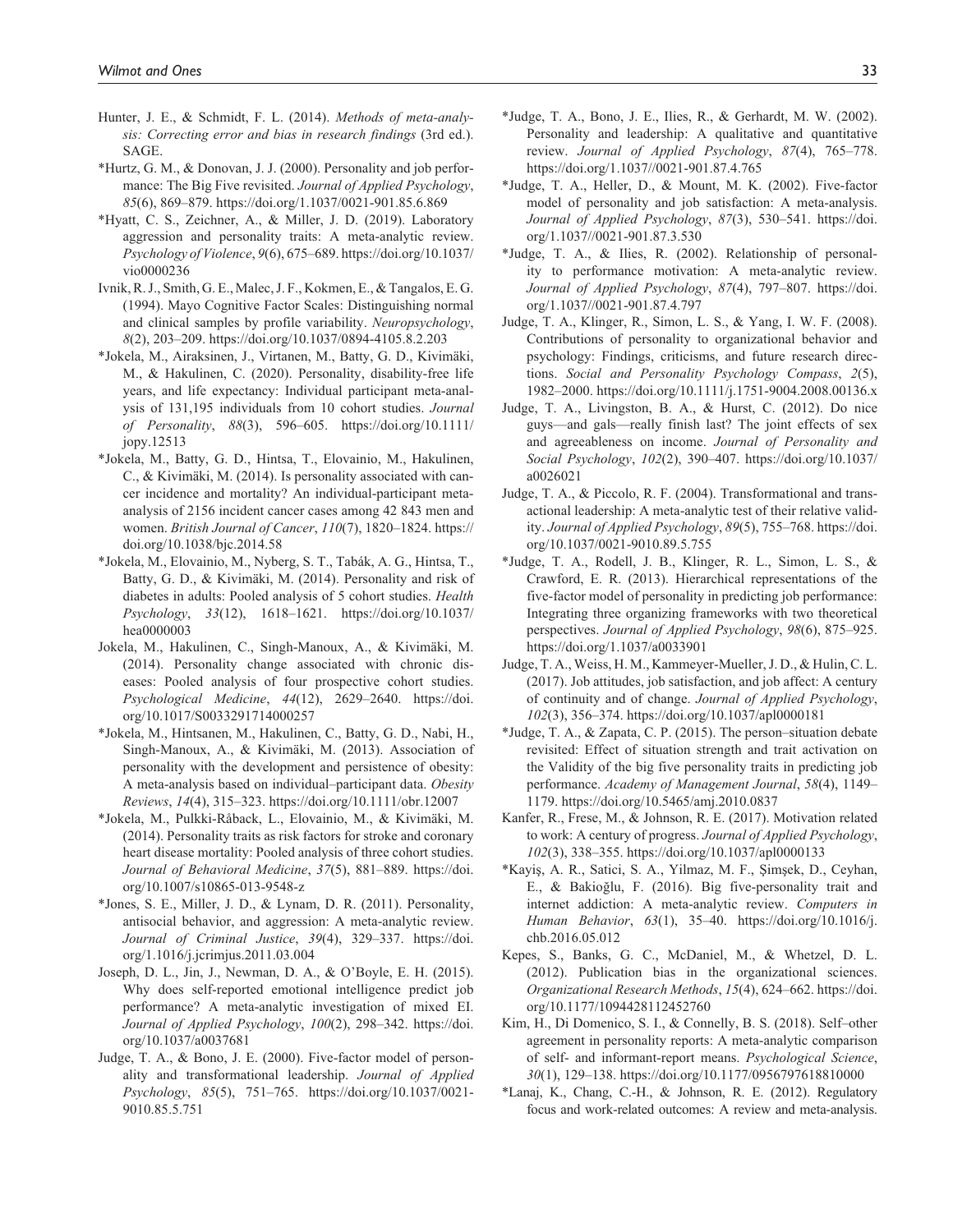*Psychological Bulletin*, *138*(5), 998–1034. https://doi.org/1.1037/ a0027723

- \*Lee, S. D., Kuncel, N. R., & Gau, J. (2020). Personality, attitude, and demographic correlates of academic dishonesty: A metaanalysis. *Psychological Bulletin*, *146*(11), 1042–1058. https:// doi.org/10.1037/bul0000300
- \*Lee, Y., Berry, C. M., & Gonzalez-Mulé, E. (2019). The importance of being humble: A meta-analysis and incremental validity analysis of the relationship between honesty-humility and job performance. *Journal of Applied Psychology*, *104*(12), 1535–1546. https://doi.org/10.1037/apl0000421
- \*Li, N., Barrick, M. R., Zimmerman, R. D., & Chiaburu, D. S. (2014). Retaining the productive employee: The role of personality. *The Academy of Management Annals*, *8*(1), 347–395. https://doi.org/1.1080/1941652.2014.890368
- Liu, D., & Campbell, W. K. (2017). The Big Five personality traits, Big Two metatraits and social media: A meta-analysis. *Journal of Research in Personality*, *70*(1), 229–240. https:// doi.org/10.1016/j.jrp.2017.08.004
- \*Lodi-Smith, J., & Roberts, B. W. (2007). Social investment and personality: A meta-analysis of the relationship of personality Traits to investment in work, family, religion, and volunteerism. *Personality and Social Psychology Review*, *11*(1), 68–86. https://doi.org/10.1177/1088868306294590
- \*Luchetti, M., Barkley, J. M., Stephan, Y., Terracciano, A., & Sutin, A. R. (2014). Five-factor model personality traits and inflammatory markers: New data and a meta-analysis. *Psychoneuroendocrinology*, *50*(1), 181–193. https://doi. org/10.1016/j.psyneuen.2014.08.014
- \*Luchetti, M., Terracciano, A., Stephan, Y., & Sutin, A. R. (2016). Personality and cognitive decline in older adults: Data from a longitudinal sample and meta-analysis. *The Journals of Gerontology Series B: Psychological Sciences and Social Sciences*, *71*(4), 591–601. https://doi.org/10.1093/geronb/gbu184
- Ludeke, S. G., Bainbridge, T., Liu, J., Zhao, K., Smillie, L. D., & Zettler, I. (2019). Using the Big Five Aspect Scales to translate between the HEXACO and Big Five personality models. *Journal of Personality*, *87*(5), 1025–1038. https://doi. org/10.1111/jopy.12453
- \*Mackey, J. D., Frieder, R. E., Brees, J. R., & Martinko, M. J. (2017). Abusive supervision: A meta-analysis and empirical review. *Journal of Management*, *43*(6), 1940–1965. https://doi. org/1.1177/0149206315573997
- MacLaughlin, S., Perrotti, E., Thompson, A., & Vellake, A. (2021, March). *Charitable giving report: Using 22 data to transform your strategy*. 0Blackbaud Institute. https:// institute.blackbaud.com/wp-content/uploads/2021/02/2021\_ CGR\_Print.pdf
- \*Malouff, J. M., Thorsteinsson, E. B., Schutte, N. S., Bhullar, N., & Rooke, S. E. (2010). The five-factor model of personality and relationship satisfaction of intimate partners: A meta-analysis. *Journal of Research in Personality*, *44*(1), 124–127. https:// doi.org/10.1016/j.jrp.2009.09.004
- \*Marino, C., Gini, G., Vieno, A., & Spada, M. M. (2018). A comprehensive meta-analysis on Problematic Facebook Use. *Computers in Human Behavior*, *83*(1), 262–277. https://doi. org/10.1016/j.chb.2018.02.009
- Markon, K. E., Krueger, R. F., & Watson, D. (2005). Delineating the structure of normal and abnormal personality: An integrative hierarchical approach. *Journal of Personality and Social*

*Psychology*, *88*(1), 139–157. https://doi.org/10.1037/0022- 3514.88.1.139

- \*Martincin, K. M., & Stead, G. B. (2015). Five-factor model and difficulties in career decision making: A meta-analysis. *Journal of Career Assessment*, *23*(1), 3–19. https://doi. org/1.1177/1069072714523081
- McAbee, S. T., & Connelly, B. S. (2016). A multi-rater framework for studying personality: The trait-reputation-identity model. *Psychological Review*, *123*(5), 569–591. https://doi. org/10.1037/rev0000035
- \*McAbee, S. T., & Oswald, F. L. (2013). The criterion-related validity of personality measures for predicting GPA: A metaanalytic validity competition. *Psychological Assessment*, *25*(2), 532–544. https://doi.org/1.1037/a0031748
- McCarthy, M. H., Wood, J. V., & Holmes, J. G. (2017). Dispositional pathways to trust: Self-esteem and agreeableness interact to predict trust and negative emotional disclosure. *Journal of Personality and Social Psychology*, *113*(1), 95–116. https://doi.org/10.1037/pspi0000093
- McCrae, R. R., Terracciano, A., & Personality Profiles of Cultures Project. (2005). Personality profiles of cultures: Aggregate personality traits. *Journal of Personality and Social Psychology*, *89*(3), 407–425. https://doi.org/10.1037/0022-3514.89.3.407
- \*McDaniel, M. A., Hartman, N. S., Whetzel, D. L., & Grubb, W. (2007). Situational judgment tests, response instructions, and validity: A meta-analysis. *Personnel Psychology*, *60*(1), 63– 91. https://doi.org/1.1111/j.1744-657.2007.00065.x
- Meier, B. P., Robinson, M. D., & Wilkowski, B. M. (2006). Turning the other cheek: Agreeableness and the regulation of aggression-related primes. *Psychological Science*, *17*(2), 136–142. https://doi.org/10.1111/j.1467-9280.2006.01676.x
- \*Mercado, B. K., Giordano, C., & Dilchert, S. (2017). A metaanalytic investigation of cyberloafing. *Career Development International*, *22*(5), 546–564. https://doi.org/1.1108/CDI-08- 2017-0142
- \*Meriac, J. P., Hoffman, B. J., Woehr, D. J., & Fleisher, M. S. (2008). Further evidence for the validity of assessment center dimensions: A meta-analysis of the incremental criterion-related validity of dimension ratings. *Journal of Applied Psychology*, *93*(5), 1042–1052. https://doi.org/1.1037/0021-901.93.5.1042
- Meston, C. M., & Buss, D. M. (2007). Why humans have sex. *Archives of Sexual Behavior*, *36*(4), 477–507. https://doi. org/10.1007/s10508-007-9175-2
- \*Michel, J. S., Clark, M. A., & Jaramillo, D. (2011). The role of the five factor model of personality in the perceptions of negative and positive forms of work-nonwork spillover: A meta-analytic review. *Journal of Vocational Behavior*, *79*(1), 191–203. https://doi.org/1.1016/j.jvb.201.12.010
- Militarykind. (2021, March 19). Veteran weeps over new home built by teens [Video file]. *USA Today*. https://www.usatoday. com/videos/life/militarykind/2021/03/19/ veteran-weeps-overnew-home-built-teens/4764518001/
- \*Miller, J. D., & Lynam, D. (2001). Structural models of personality and their relation to antisocial behavior: A metaanalytic review. *Criminology*, *39*(4), 765–798. https://doi. org/1.1111/j.1745-9125.2001.tb0094.x
- Monroe, M. J. (1997). *Leadership of organizational change: Antecedents and implications* [Unpublished doctoral dissertation, ProQuest Dissertations and Theses]. Accession Order No. 9729239.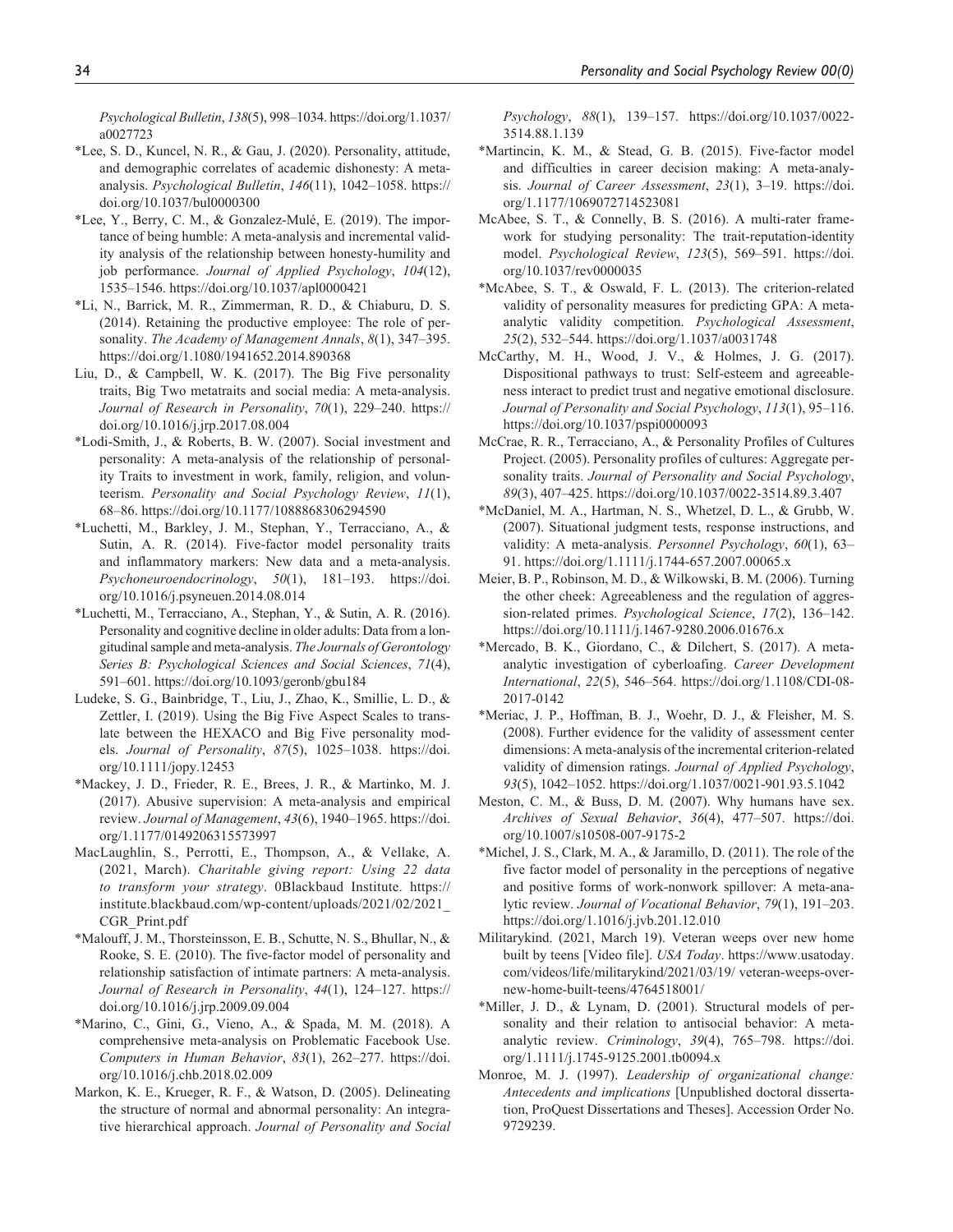- Moshagen, M., Hilbig, B. E., & Zettler, I. (2018). The dark core of personality. *Psychological Review*, *125*(5), 656–688. https:// doi.org/10.1037/rev0000111
- Moshagen, M., Zettler, I., Horsten, L. K., & Hilbig, B. E. (2020). Agreeableness and the common core of dark traits are functionally different constructs. *Journal of Research in Personality*, *87*(1), Article 103986. https://doi.org/10.1016/j. jrp.2020.103986
- \*Mount, M. K., Barrick, M. R., Scullen, S. M., & Rounds, J. B. (2005). Higher-order dimensions of the big five personality traits and the big six vocational interest types. *Personnel Psychology*, *58*(2), 447–478. https://doi.org/1.1111/j.1744- 657.2005.00468.x
- Murphy, S. A., Fisher, P. A., & Robie, C. (2020). International comparison of gender differences in the five factor model of personality: An investigation across 105 countries. *Journal of Research in Personality*, *90*, Article 104047. https://doi. org/10.1016/j.jrp.2020.104047
- National Center for O\*NET Development. (2021). *O\*NET Online (Updated May 25, 2021)*. https://www.onetonline.org/
- Nettle, D., & Liddle, B. (2008). Agreeableness is related to social-cognitive, but not social-perceptual, theory of mind. *European Journal of Personality*, *22*(4), 323–335. https://doi. org/10.1002/per.672
- Neuman, G. A., & Wright, J. (1999). Team effectiveness: Beyond skills and cognitive ability. *Journal of Applied Psychology*, *84*(3), 376–389. https://doi.org/10.1037/0021-9010.84.3.376
- \*Ng, T. W., Eby, L. T., Sorensen, K. L., & Feldman, D. C. (2005). Predictors of objective and subjective career success: A metaanalysis. *Personnel Psychology*, *58*(2), 367–408. https://doi. org/1.1111/j.1744-657.2005.00515.x
- \*Ng, T. W. H., & Feldman, D. C. (2014). Subjective career success: A meta-analytic review. *Journal of Vocational Behavior*, *85*(2), 169–179. https://doi.org/1.1016/j.jvb.2014.06.001
- \*Ng, T. W. H., & Feldman, D. C. (2014). A conservation of resources perspective on career hurdles and salary attainment. *Journal of Vocational Behavior*, *85*(1), 156–168. https://doi. org/10.1016/j.jvb.2014.05.008
- \*Nielsen, M. B., Glasø, L., & Einarsen, S. (2017). Exposure to workplace harassment and the Five Factor Model of personality: A meta-analysis. *Personality and Individual Differences*, *104*(1), 195–206. https://doi.org/10.1016/j.paid.2016.08.015
- Norman, W. T. (1963). Toward an adequate taxonomy of personality attributes: Replicated factor structure in peer nomination personality ratings. *Journal of Abnormal and Social Psychology*, *66*(6), 574–583. https://doi.org/10.1037/h0040291
- Nyfield, G., Gibbons, P. J., Baron, H., & Robertson, I. (1995). *The cross-cultural validity of management assessment methods*. Saville & Holdsworth.
- \*O'Boyle, E. H., Forsyth, D. R., Banks, G. C., Story, P. A., & White, C. D. (2014). A meta-analytic test of redundancy and relative importance of the dark triad and five-factor model of personality. *Journal of Personality*, *83*(6), 644–664. https:// doi.org/10.1111/jopy.12126
- Oh, I.-S., Wang, G., & Mount, M. K. (2011). Validity of observer ratings of the Five-Factor Model of personality traits: A metaanalysis. *Journal of Applied Psychology*, *96*(4), 762–773. https://doi.org/10.1037/a0021832
- Ones, D. S., & Dilchert, S. (2013). Counterproductive work behaviors: Concepts, methods, and nomological network. In K. F. Geisinger (Ed.), *APA handbook of testing and assessment in psychology* (*Vol. 1*, pp. 643–659). American Psychology Association. https://doi.org/10.1037/14047-035
- Ones, D. S., Dilchert, S., Deller, J., Albrecht, A.-G., Duehr, E. E., & Paulus, F. M. (2012). Cross-cultural generalization: Using meta-analysis to test hypotheses about cultural variability. In A. M. Ryan, F. T. L. Leong, & F. L. Oswald (Eds.), *Conducting multinational research projects in organizational psychology: Challenges and opportunities* (pp. 91–122). American Psychological Association. https://doi.org/10.1037/13743-004
- Ones, D. S., Dilchert, S., Viswesvaran, C., & Judge, T. A. (2007). In support of personality assessment in organizational settings. *Personnel Psychology*, *60*(4), 995–1027. https://doi. org/10.1111/j.1744-6570.2007.00099.x
- Ones, D. S., Viswesvaran, C., & Dilchert, S. (2005). Personality at work: Raising awareness and correcting misconceptions. *Human Performance*, *18*(4), 389–404. https://doi.org/10.1207/ s15327043hup1804\_5
- \*Oosterhoff, B., Shook, N. J., & Iyer, R. (2018). Disease avoidance and personality: A meta-analysis. *Journal of Research in Personality*, *77*(1), 47–56. https://doi.org/10.1016/j. jrp.2018.09.008
- Osipow, S. H., & Gati, I. (1998). Construct and concurrent validity of the career decision-making difficulties questionnaire. *Journal of Career Assessment*, *6*(3), 347–364. https://doi. org/10.1177/106907279800600305
- Ozer, D. J., & Benet-Martínez, V. (2006). Personality and the prediction of consequential outcomes. *Annual Review of Psychology*, *57*(1), 401–421. https://doi.org/10.1146/annurev. psych.57.102904.190127
- Pace, V. L., & Brannick, M. T. (2010). How similar are personality scales of the "same" construct? A meta-analytic investigation. *Personality and Individual Differences*, *49*(7), 669–676. https://doi.org/10.1016/j.paid.2010.06.014
- Park, H. (H)., Wiernik, B. M., Oh, I.-S., Gonzalez-Mulé, E., Ones, D. S., & Lee, Y. (2020). Meta-analytic five-factor model personality intercorrelations: Eeny, meeny, miney, moe, how, which, why, and where to go. *Journal of Applied Psychology*, *105*(12), 1490–1529. https://doi.org/10.1037/apl0000476
- \*Parks-Leduc, L., Feldman, G., & Bardi, A. (2015). Personality traits and personal values: A meta-analysis. *Personality and Social Psychology Review*, *19*(1), 3–27. https://doi. org/1.1177/1088868314538548
- \*Payne, S. C., Youngcourt, S. S., & Beaubien, J. M. (2007). A meta-analytic examination of the goal orientation nomological net. *Journal of Applied Psychology*, *92*(1), 128–150. https:// doi.org/1.1037/0021-901.92.1.128
- Peeters, M. A. G., van Tuijl, H. F. J. M., Rutte, C. G., & Reymen, I. M. M. J. (2006). Personality and team performance: A metaanalysis. *European Journal of Personality*, *20*(5), 377–396. https://doi.org/10.1002/per.588
- \*Pletzer, J. L., Bentvelzen, M., Oostrom, J. K., & de Vries, R. E. (2019). A meta-analysis of the relations between personality and workplace deviance: Big five versus HEXACO. *Journal of Vocational Behavior*, *112*(1), 369–383. https://doi. org/10.1016/j.jvb.2019.04.004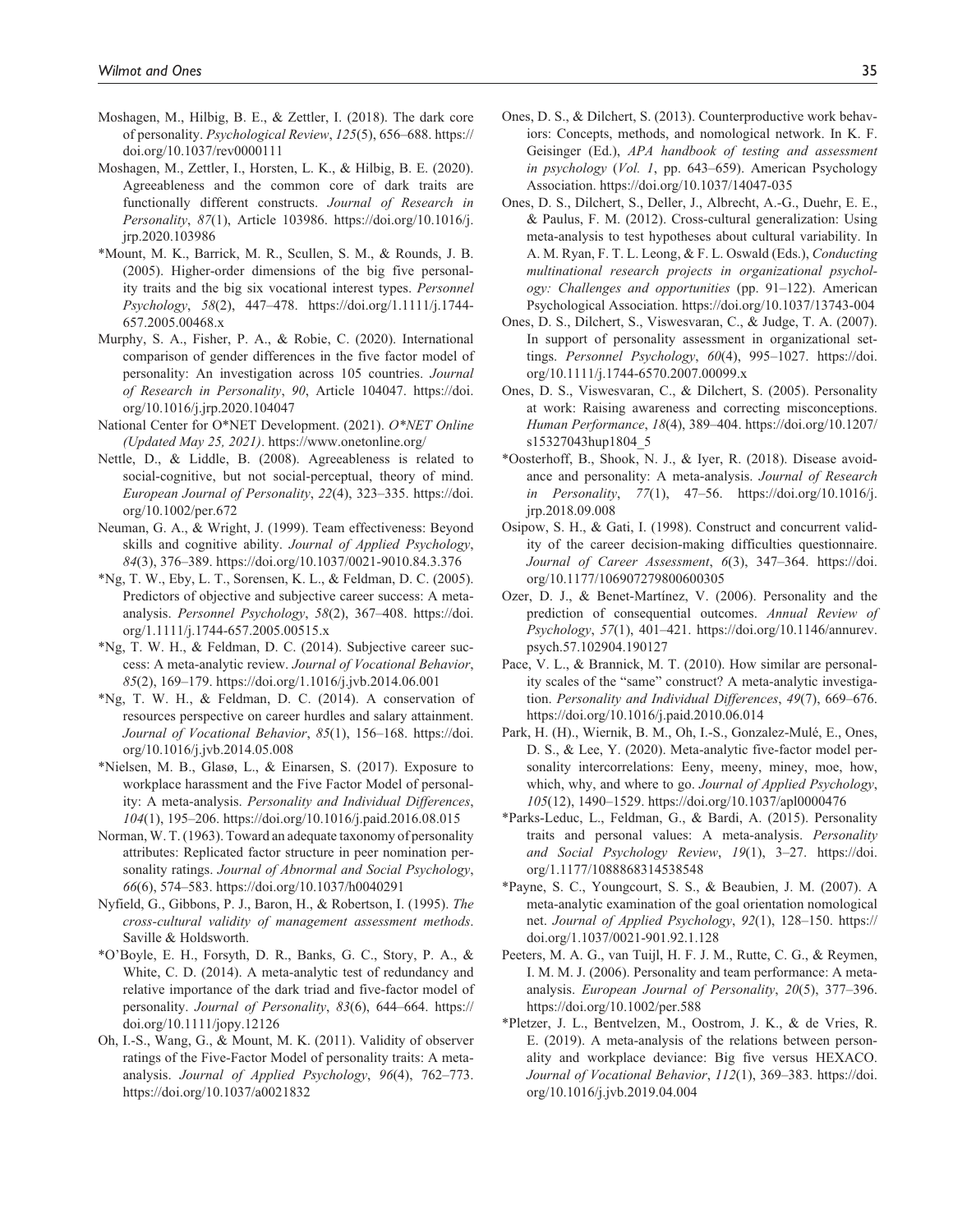- \*Pletzer, J. L., Oostrom, J. K., Bentvelzen, M., & de Vries, R. E. (2020). Comparing domain- and facet-level relations of the HEXACO personality model with workplace deviance: A meta-analysis. *Personality and Individual Differences*, *152*(1), Article 109539. https://doi.org/10.1016/j.paid.2019.109539
- \*Poropat, A. E. (2009). A meta-analysis of the five-factor model of personality and academic performance. *Psychological Bulletin*, *135*(2), 322–338. https://doi.org/1.1037/a0014996
- \*Puryear, J. S., Kettler, T., & Rinn, A. N. (2017). Relationships of personality to differential conceptions of creativity: A systematic review. *Psychology of Aesthetics, Creativity, and the Arts*, *11*(1), 59–68. https://doi.org/1.1037/aca0000079
- Reed, P. G. (2013). Theory of self-transcendence. In M. J. Smith & P. R. Liehr (Eds.), *Middle range theory for nursing* (pp. 105–129). Springer.
- Reischer, H. N., Roth, L. J., Villarreal, J. A., & McAdams, D. P. (2021). Self-transcendence and life stories of humanistic growth among late-midlife adults. *Journal of Personality*, *89*(2), 305–324. https://doi.org/10.1111/jopy.12583
- Reno, R. R., Cialdini, R. B., & Kallgren, C. A. (1993). The transsituational influence of social norms. *Journal of Personality and Social Psychology*, *64*(1), 104–112. https://doi. org/10.1037/0022-3514.64.1.104
- \*Riek, B. M., & Mania, E. W. (2012). The antecedents and consequences of interpersonal forgiveness: A meta-analytic review. *Personal Relationships*, *19*(2), 304–325. https://doi. org/10.1111/j.1475-6811.2011.01363.x
- Roberts, B. W., & DelVecchio, W. F. (2000). The rank-order consistency of personality traits from childhood to old age: A quantitative review of longitudinal studies. *Psychological Bulletin*, *126*(1), 3–25. https://doi.org/10.1037/0033-2909.126.1.3
- Roberts, B. W., Kuncel, N. R., Shiner, R., Caspi, A., & Goldberg, L. R. (2007). The power of personality: The comparative validity of personality traits, socioeconomic status, and cognitive ability for predicting important life outcomes. *Perspectives on Psychological Science*, *2*(4), 313–345. https://doi.org/10.1111/ j.1745-6916.2007.00047.x
- Roberts, B. W., Luo, J., Briley, D. A., Chow, P. I., Su, R., & Hill, P. L. (2017). A systematic review of personality trait change through intervention. *Psychological Bulletin*, *143*(2), 117–141. https://doi.org/10.1037/bul0000088
- Roberts, B. W., Walton, K. E., & Viechtbauer, W. (2006). Patterns of mean-level change in personality traits across the life course: A meta-analysis of longitudinal studies. *Psychological Bulletin*, *132*(1), 1–25. https://doi.org/10.1037/0033-2909.132.1.1
- \*Rojon, C., McDowall, A., & Saunders, M. N. K. (2015). The relationships between traditional selection assessments and workplace performance criteria specificity: A comparative meta-analysis. *Human Performance*, *28*(1), 1–25. https://doi. org/1.1080/08959285.2014.974757
- Rosen, C., Brown, J., Heiman, S., & Leib, R. (2000). The Female Sexual Function Index (FSFI): A multidimensional Self-report instrument for the assessment of female sexual function. *Journal of Sex & Marital Therapy*, *26*(2), 191–208. https://doi. org/10.1080/009262300278597
- Rosenthal, R. (1979). The "file drawer problem" and tolerance for null results. *Psychological Bulletin*, *86*(3), 638–641. https:// doi.org/10.1037/0033-2909.86.3.638
- \*Roth, P. L., Iddekinge, C. H., Huffcutt, A. I., Eidson, C. E., & Schmit, M. J. (2005). Personality saturation in structured interviews. *International Journal of Selection and Assessment*, *13*(4), 261–273. https://doi.org/1.1111/j.1468-2389.2005.00323.x
- Rothstein, H. R., Sutton, A. J., & Borenstein, M. (2005). *Publication bias in meta-analysis: Prevention, assessment, and adjustments*. Wiley.
- \*Rubenstein, A. L., Eberly, M. B., Lee, T. W., & Mitchell, T. R. (2018). Surveying the forest: A meta-analysis, moderator investigation, and future-oriented discussion of the antecedents of voluntary employee turnover. *Personnel Psychology*, *71*(1), 23–65. https://doi.org/1.1111/peps.12226
- \*Rubenstein, A. L., Zhang, Y., Ma, K., Morrison, H. M., & Jorgensen, D. F. (2019). Trait expression through perceived job characteristics: A meta-analytic path model linking personality and job attitudes. *Journal of Vocational Behavior*, *112*(1), 141–157. https://doi.org/10.1016/j.jvb.2019.02.002
- \*Rudolph, C. W., Katz, I. M., Lavigne, K. N., & Zacher, H. (2017). Job crafting: A meta-analysis of relationships with individual differences, job characteristics, and work outcomes. *Journal of Vocational Behavior*, *102*(1), 112–138. https://doi. org/1.1016/j.jvb.2017.05.008
- \*Rudolph, C. W., Lavigne, K. N., & Zacher, H. (2017). Career adaptability: A meta-analysis of relationships with measures of adaptivity, adapting responses, and adaptation results. *Journal of Vocational Behavior*, *98*(1), 17–34. https://doi.org/1.1016/j. jvb.2016.09.002
- Rydwik, E., Bergland, A., Forsén, L., & Frändin, K. (2012). Investigation into the reliability and validity of the measurement of elderly people's clinical walking speed: A systematic review. *Physiotherapy Theory and Practice*, *28*(3), 238–256. https://doi.org/10.3109/09593985.2011.601804
- \*Salgado, J. F. (1997). The five factor model of personality and job performance in the European Community. *Journal of Applied Psychology*, *82*(1), 30–43. https://doi.org/1.1037/0021- 901.82.1.30
- Salgado, J. F. (2002). The Big Five personality dimensions and counterproductive behaviors. *International Journal of Selection and Assessment*, *10*(1–2), 117–125. https://doi. org/10.1111/1468-2389.00198
- \*Salgado, J. F., & Moscoso, S. (2002). Comprehensive meta-analysis of the construct validity of the employment interview. *European Journal of Work and Organizational Psychology*, *11*(3), 299–324. https://doi.org/1.1080/13594320244000184
- \*Salgado, J. F., & Táuriz, G. (2014). The five-factor model, forcedchoice personality inventories and performance: A comprehensive meta-analysis of academic and occupational validity studies. *European Journal of Work and Organizational Psychology*, *23*(1), 3–30. https://doi.org/1.1080/1359432X.2012.716198
- Samuel, D., & Widiger, T. (2008). A meta-analytic review of the relationships between the five-factor model and DSM-IV-TR personality disorders: A facet level analysis. *Clinical Psychology Review*, *28*(8), 1326–1342. https://doi. org/10.1016/j.cpr.2008.07.002
- \*Saroglou, V. (2010). Religiousness as a cultural adaptation of basic traits: A five-factor model perspective. *Personality and Social Psychology Review*, *14*(1), 108–125. https://doi. org/10.1177/1088868309352322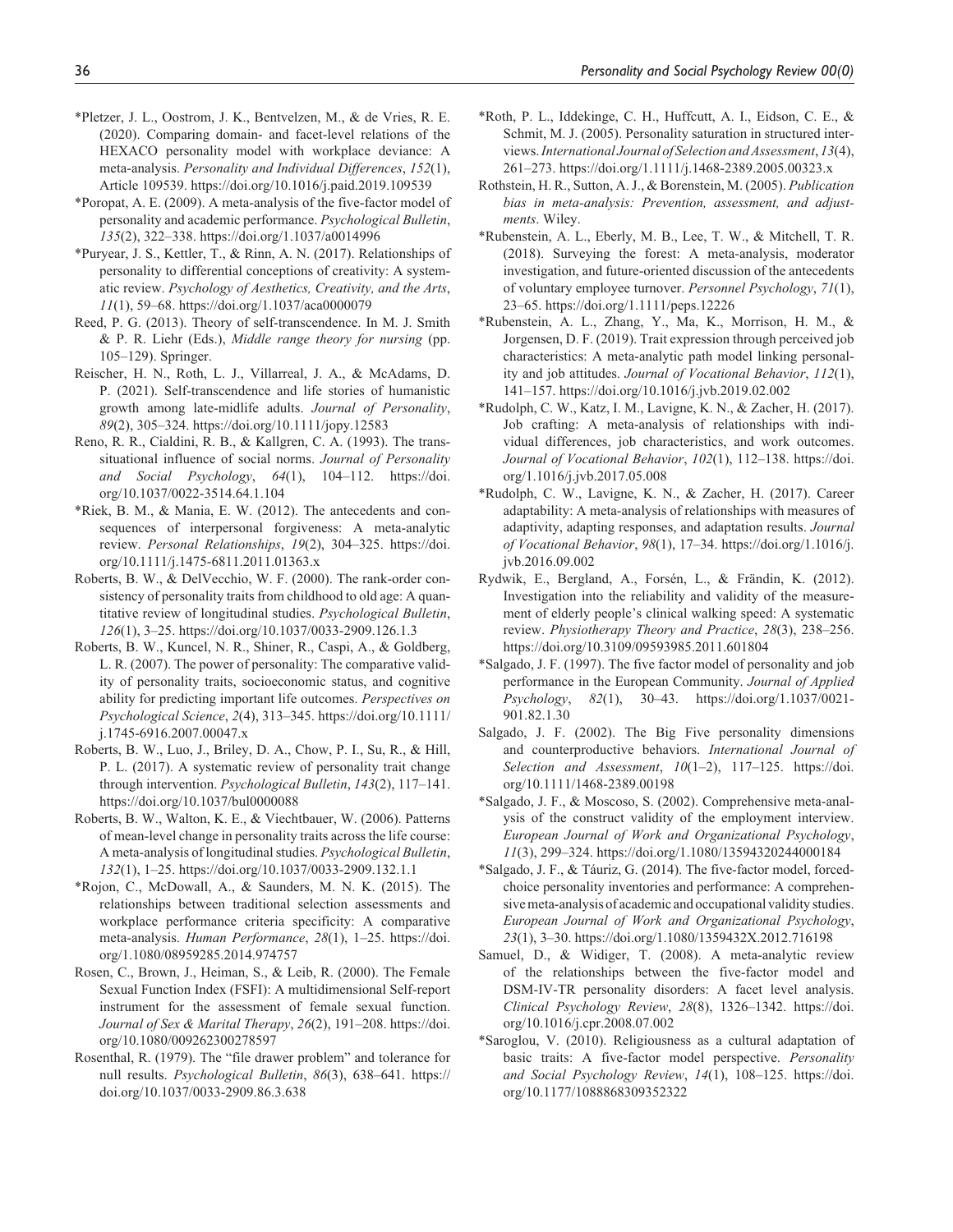- Saulsman, L. M., & Page, A. C. (2004). The five-factor model and personality disorder empirical literature: A meta-analytic review. *Clinical Psychology Review*, *23*(8), 1055–1085. https:// doi.org/10.1016/j.cpr.2002.09.001
- \*Schmidt, F. L., & Oh, I.-S. (2013). Methods for second order metaanalysis and illustrative applications. *Organizational Behavior and Human Decision Processes*, *121*(2), 204–218. https://doi. org/1.1016/j.obhdp.2013.03.002
- Schmidt, F. L., Shaffer, J. A., & Oh, I.-S. (2008). Increased accuracy for range restriction corrections: Implications for the role of personality and general mental ability in job and training performance. *Personnel Psychology*, *61*(4), 827–868. https:// doi.org/10.1111/j.1744-6570.2008.00132.x
- Schmidt, F. L., Viswesvaran, C., & Ones, D. S. (2000). Reliability is not validity and validity is not reliability. *Personnel Psychology*, *53*(4), 901–912. https://doi.org/10.1111/j.1744-6570.2000. tb02422.x
- \*Schreiber, A., & Marcus, B. (2020). The place of the "dark triad" in general models of personality: Some meta-analytic clarification. *Psychological Bulletin*, *146*(11), 1021–1041. https://doi. org/10.1037/bul0000299
- \*Seltzer, B. K., Ones, D. S., & Tatar, A. (2017). Using personality facets to understand the nature of personality–satisfaction relationships: Findings from meta-analytic bi-factor latent modeling. *Career Development International*, *22*(5), 477–506. https://doi.org/1.1108/CDI-08-2017-0141
- \*Shaffer, J. A., & Postlethwaite, B. E. (2012). A matter of context: A meta-analytic investigation of the relative validity of contextualized and noncontextualized personality measures. *Personnel Psychology*, *65*(3), 445–494. https://doi.org/1.1111/ j.1744-657.2012.0125.x
- \*Sharma, S., Bottom, W. P., & Elfenbein, H. A. (2013). On the role of personality, cognitive ability, and emotional intelligence in predicting negotiation outcomes: A meta-analysis. *Organizational Psychology Review*, *3*(4), 293–336. https://doi. org/1.1177/2041386613505857
- Shephard, R. J. (1997). Godin leisure-time exercise questionnaire./ Questionnaire de Godin sur le temps de loisir passe a faire de l "exercice physique." *Medicine and Science in Sports and Exercise*, *29*(Suppl. 6), S36–S38. https://www.dapa-toolkit. mrc.ac.uk/pdf/pa/Godin\_Leisure-Time\_Exercise\_Q.pdf
- \*Sibley, C. G., & Duckitt, J. (2008). Personality and prejudice: A meta-analysis and theoretical review. *Personality and Social Psychology Review*, *12*(3), 248–279. https://doi. org/10.1177/1088868308319226
- \*Sibley, C. G., Osborne, D., & Duckitt, J. (2012). Personality and political orientation: Meta-analysis and test of a threatconstraint model. *Journal of Research in Personality*, *46*(6), 664–677. https://doi.org/10.1016/j.jrp.2012.08.002
- Simons, D. J., Shoda, Y., & Lindsay, D. S. (2017). Constraints on generality (COG): A proposed addition to all empirical papers. *Perspectives on Psychological Science*, *12*(6), 1123–1128. https://doi.org/10.1177/1745691617708630
- Slocum, J. W., Jr., & Hand, H. H. (1971). Prediction of job success and employee satisfaction for executives and foremen. *Training and Development Journal*, *25*(10), 28–36.
- Smits, D. J. M., & Boeck, P. D. (2006). From BIS/BAS to the big five. *European Journal of Personality*, *20*(4), 255–270. https:// doi.org/10.1002/per.583
- Soto, C. J. (2019). How replicable are links between personality traits and consequential life outcomes? The life outcomes of personality replication project. *Psychological Science*, *30*(5), 711–727. https://doi.org/10.1177/0956797619831612
- Soto, C. J. (2021). Do links between personality and life outcomes generalize? Testing the robustness of trait–outcome associations across gender, age, ethnicity, and analytic approaches. *Social Psychological and Personality Science*, *12*(1), 118–130. https://doi.org/10.1177/1948550619900572
- Soto, C. J., John, O. P., Gosling, S. D., & Potter, J. (2011). Age differences in personality traits from 10 to 65: Big Five domains and facets in a large cross-sectional sample. *Journal of Personality and Social Psychology*, *100*(2), 330–348. https:// doi.org/10.1037/a0021717
- \*Soutter, A. R. B., Bates, T. C., & Mõttus, R. (2020). Big five and HEXACO personality traits, proenvironmental attitudes, and behaviors: A meta-analysis. *Perspectives on Psychological Science*, *15*(4), 913–941. https://doi. org/10.1177/1745691620903019
- \*Soutter, A. R. B., & Mõttus, R. (2020). Big five facets' associations with pro-environmental attitudes and behaviors. *Journal of Personality*. Advance online publication. https://doi. org/10.1111/jopy.12576
- Specht, J., Egloff, B., & Schmukle, S. C. (2011). Stability and change of personality across the life course: The impact of age and major life events on mean-level and rank-order stability of the Big Five. *Journal of Personality and Social Psychology*, *101*(4), 862–882. https://doi.org/10.1037/a0024950
- \*Staggs, G. D., Larson, L. M., & Borgen, F. H. (2007). Convergence of personality and interests: Meta-analysis of the Multidimensional Personality Questionnaire and the Strong Interest Inventory. *Journal of Career Assessment*, *15*(4), 423– 445. https://doi.org/1.1177/1069072707305760
- \*Stajkovic, A. D., Bandura, A., Locke, E. A., Lee, D., & Sergent, K. (2018). Test of three conceptual models of influence of the big five personality traits and self-efficacy on academic performance: A meta-analytic path-analysis. *Personality and Individual Differences*, *120*(1), 238–245. https://doi. org/1.1016/j.paid.2017.08.014
- Stanek, K. C., & Ones, D. S. (2018). Taxonomies and compendia of cognitive ability and personality measures relevant to industrial, work, and organizational psychology. In D. S. Ones, N. Anderson, C. Viswesvaran, & H. K. Sinangil (Eds.), *The SAGE handbook of industrial, work and organizational psychology* (2nd ed., *Vol. 1*, pp. 366–407). https://doi. org/10.4135/9781473914940.n14
- \*Steel, P. (2007). The nature of procrastination: A meta-analytic and theoretical review of quintessential self-regulatory failure. *Psychological Bulletin*, *133*(1), 65–94. https://doi. org/1.1037/0033-2909.133.1.65
- \*Steel, P., Schmidt, J., & Shultz, J. (2008). Refining the relationship between personality and subjective well-being. *Psychological Bulletin*, *134*(1), 138–161. https://doi.org/1.1037/0033- 2909.134.1.138
- \*Stephan, Y., Sutin, A. R., Bovier-Lapierre, G., & Terracciano, A. (2018). Personality and walking speed across adulthood: Prospective evidence from five samples. *Social Psychological and Personality Science*, *9*(7), 773–780. https://doi.org/10. 1177/1948550617725152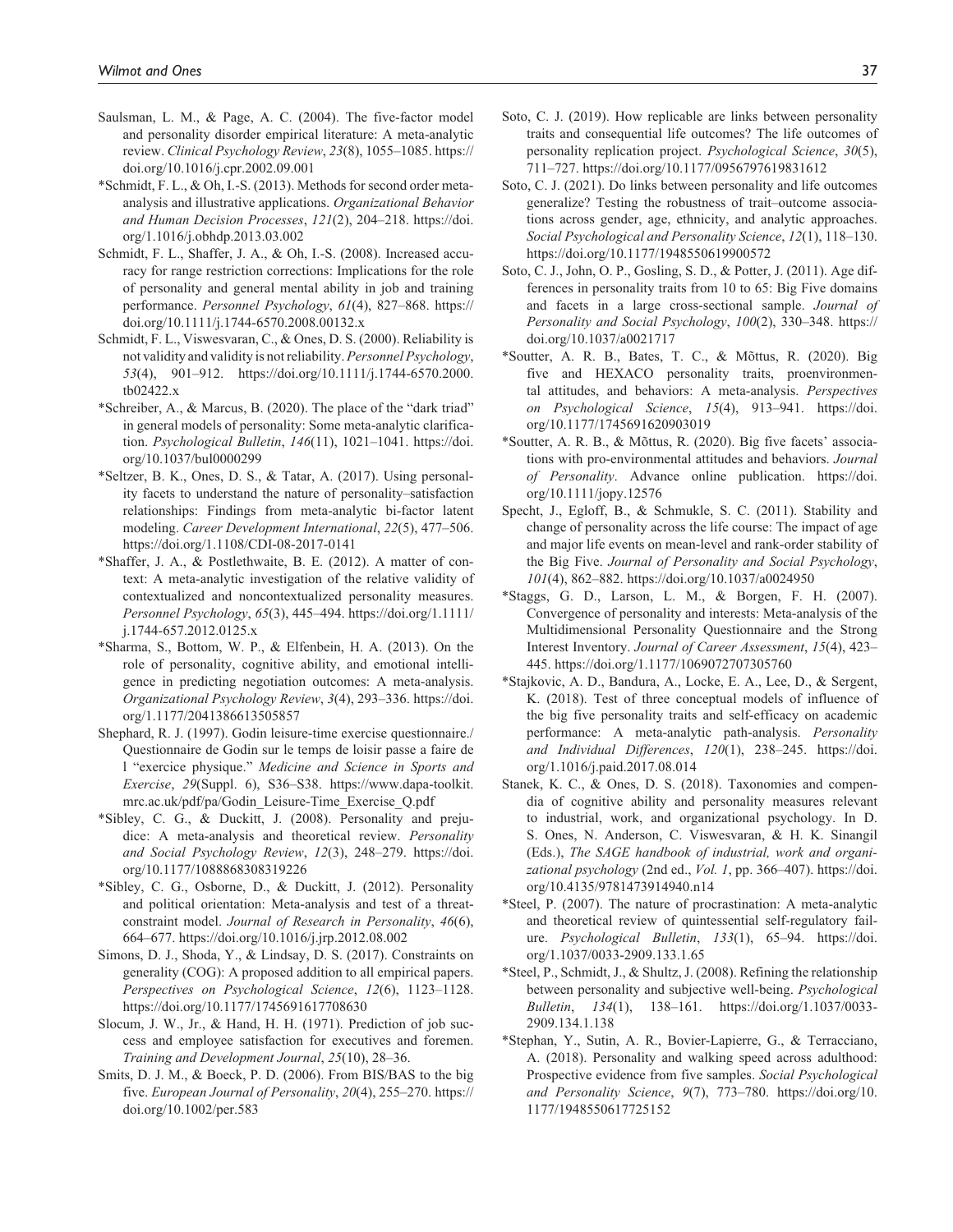- \*Sutin, A. R., Stephan, Y., Luchetti, M., Artese, A., Oshio, A., & Terracciano, A. (2016). The five-factor model of personality and physical inactivity: A meta-analysis of 16 samples. *Journal of Research in Personality*, *63*(1), 22–28. https://doi. org/10.1016/j.jrp.2016.05.001
- Sutton, A. J. (2009). Publication bias. In H. Cooper, L. V. Hedges, & J. C. Valentine (Eds.), *In the handbook of research synthesis and meta-analysis* (2nd ed., pp. 435–454). SAGE.
- \*Swider, B. W., & Zimmerman, R. D. (2010). Born to burnout: A meta-analytic path model of personality, job burnout, and work outcomes. *Journal of Vocational Behavior*, *76*(3), 487–506. https://doi.org/1.1016/j.jvb.201.01.003
- \*Swider, B. W., Zimmerman, R. D., Charlier, S. D., & Pierotti, A. J. (2015). Deep-level and surface-level individual differences and applicant attraction to organizations: A meta-analysis. *Journal of Vocational Behavior*, *88*(1), 73–83. https://doi.org/1.1016/j. jvb.2015.01.005
- Taggar, S. (2002). Individual creativity and group ability to utilize individual creative resources: A multilevel model. *Academy of Management Journal*, *45*, 315–330. https://doi. org/10.2307/3069349
- Taras, V., Kirkman, B. L., & Steel, P. (2010). Examining the impact of Culture's consequences: A three-decade, multilevel, meta-analytic review of Hofstede's cultural value dimensions. *Journal of Applied Psychology*, *95*(3), 405–439. https://doi. org/10.1037/a0018938
- \*Tehrani, H. D., & Yamini, S. (2020). Personality traits and conflict resolution styles: A meta-analysis. *Personality and Individual Differences*, *157*(1), Article 109794. https://doi.org/10.1016/j. paid.2019.109794
- Tellegen, A., & Waller, N. G. (2008). Exploring personality through test construction: Development of the Multidimensional Personality Questionnaire. In G. J. Boyle, G. Mathews, & D. H. Saklofske (Eds.), *Handbook of personality theory and testing* (*Vol. 2*, pp. 261–292). SAGE.
- \*Terracciano, A., Sutin, A. R., An, Y., O'Brien, R. J., Ferrucci, L., Zonderman, A. B., & Resnick, S. M. (2014). Personality and risk of Alzheimer's disease: New data and meta-analysis. *Alzheimer's & Dementia*, *10*(2), 179–186. https://doi. org/10.1016/j.jalz.2013.03.002
- Thielmann, I., & de Vries, R. E. (2021). Who wants to change and how? On the trait-specificity of personality change goals. *Journal of Personality and Social Psychology*, *121*(5), 1112– 1139. https://doi.org/10.1037/pspp0000304
- \*Thielmann, I., Spadaro, G., & Balliet, D. (2020). Personality and prosocial behavior: A theoretical framework and metaanalysis. *Psychological Bulletin*, *146*(1), 30–90. https://doi. org/10.1037/bul0000217
- Tracy, J. L., & Robins, R. W. (2007). The psychological structure of pride: A tale of two facets. *Journal of Personality and Social Psychology*, *92*(3), 506–525. https://doi.org/10.1037/0022- 3514.92.3.506
- Tupes, E. C., & Christal, R. E. (1992). Recurrent personality factors based on trait ratings. *Journal of Personality*, *60*(2), 225–251. https://doi.org/10.1111/j.1467-6494.1992.tb00973.x (Orignal work published 1961)
- \*Vachon, D. D., Lynam, D. R., & Johnson, J. A. (2014). The (non) relation between empathy and aggression: Surprising results from a meta-analysis. *Psychological Bulletin*, *140*(3), 751– 773. https://doi.org/10.1037/a0035236
- \*van Aarde, N., Meiring, D., & Wiernik, B. M. (2017). The validity of the Big Five personality traits for job performance: Meta-analyses of South African studies. *International Journal of Selection and Assessment*, *25*(3), 223–239. https://doi. org/1.1111/ijsa.12175
- \*van den Broeck, A., Ferris, D. L., Chang, C.-H., & Rosen, C. C. (2016). A review of Self-Determination Theory's basic psychological needs at work. *Journal of Management*, *42*(5), 1195–1229. https://doi.org/1.1177/0149206316632058
- \*van Eerde, W. (2004). Procrastination in academic settings and the Big Five model of personality: A meta-analysis. In H. C. Schouwenburg, C. H. Lay, T. A. Pychyl, & J. R. Ferrari (Eds.), *Counseling the procrastinator in academic settings* (pp. 29–40). American Psychological Association. https://doi. org/1.1037/10808-003
- Van Egeren, L. F. (2009). A cybernetic model of global personality traits. *Personality and Social Psychology Review*, *13*(2), 92–108. https://doi.org/10.1177/1088868309334860
- \*van Hooft, E. A. J., Kammeyer-Mueller, J. D., Wanberg, C. R., Kanfer, R., & Basbug, G. (2021). Job search and employment success: A quantitative review and future research agenda. *Journal of Applied Psychology*, *106*(5), 674–713. https://doi. org/10.1037/apl0000675
- van Overveld, W. J. M., de Jong, P. J., Peters, M. L., Cavanagh, K., & Davey, G. C. L. (2006). Disgust propensity and disgust sensitivity: Separate constructs that are differentially related to specific fears. *Personality and Individual Differences*, *41*(7), 1241–1252. https://doi.org/10.1016/j.paid.2006.04.021
- Viswesvaran, C., & Ones, D. S. (2000). Measurement error in "Big Five factors" personality assessment: Reliability generalization across studies and measures. *Educational and Psychological Measurement*, *60*(2), 224–235. https://doi. org/10.1177/00131640021970475
- Viswesvaran, C., Ones, D. S., & Schmidt, F. L. (1996). Comparative analysis of the reliability of job performance ratings. *Journal of Applied Psychology*, *81*, 557–574. https://doi. org/10.1037/0021-9010.81.5.557
- Vize, C. E., Lynam, D. R., Collison, K. L., & Miller, J. D. (2018). Differences among dark triad components: A meta-analytic investigation. *Personality Disorders: Theory, Research, and Treatment*, *9*(2), 101–111. https://doi.org/10.1037/per0000222
- \*Vize, C. E., Miller, J. D., & Lynam, D. R. (2018). FFM facets and their relations with different forms of antisocial behavior: An expanded meta-analysis. *Journal of Criminal Justice*, *57*(1), 67–75. https://doi.org/1.1016/j.jcrimjus.2018.04.004
- Vize, C. E., Miller, J. D., & Lynam, D. R. (2021). Examining the conceptual and empirical distinctiveness of Agreeableness and "dark" personality items. *Journal of Personality*, *89*(3), 594– 612. https://doi.org/10.1111/jopy.12601
- Vukasovic, T., & Bratko, D. (2015). Heritability of personality: A meta-analysis of behavior genetic studies. *Psychological Bulletin*, *141*(4), 769–785. https://doi.org/10.1037/bul00 00017
- \*Wang, G., Van Iddekinge, C. H., Zhang, L., & Bishoff, J. (2019). Meta-analytic and primary investigations of the role of followers in ratings of leadership behavior in organizations. *Journal of Applied Psychology*, *104*(1), 70–106. https://doi. org/10.1037/apl0000345
- Weisberg, Y. J., DeYoung, C. G., & Hirsh, J. B. (2011). Gender differences in personality across the ten aspects of the big